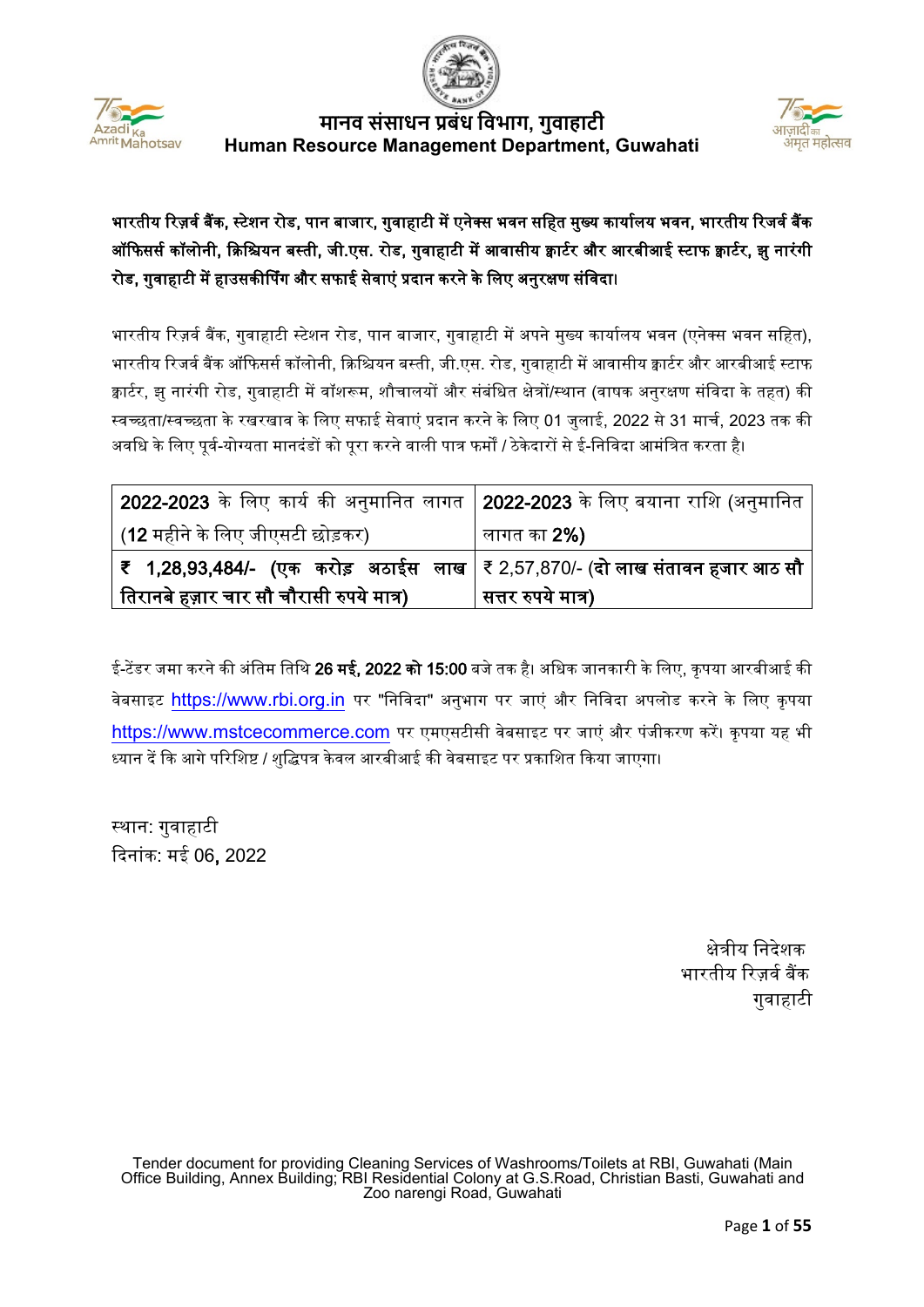





**Maintenance Contract for providing Housekeeping and Cleaning Services at Reserve Bank of India, Main Office Building including Annex Building at Station Road, Pan Bazar, Guwahati; Residential Quarters at RBI Officers' Colony, Christian Basti, G.S. Road, Guwahati and RBI Staff Quarters at Zoo Narengi Road, Guwahati**

Reserve Bank of India, Guwahati invites e-tender for providing Cleaning Services for maintenance of cleanliness/ hygiene of washrooms, toilets and related areas/ space (Under Annual Maintenance Contract) at its Main Office Building (including Annex Building) at Station Road, Pan Bazar, Guwahati; Residential Quarters at RBI Officers Colony, Christian Basti, G.S.Road, Guwahati and RBI Staff Quarters at Zoo Narengi Road, Guwahati from eligible Firms/ Contractors fulfilling the pre-qualification criteria, for the period from **July 01, 2022 to March 31, 2023**.

| Estimated cost of the work for 2022- Earnest Money Deposit for 2022-<br>2023 (exc. GST for 12 months) | 2023 (2% of Estimated Cost) |
|-------------------------------------------------------------------------------------------------------|-----------------------------|
| ₹ 1,28,93,484/- (Rupees One Crore and $\vert$ ₹ 2,57,870/- (Rupees Two Lakh Fifty                     |                             |
| Twenty Eight Lakh Ninety Three Thousand   Seven Thousand Eight Hundred and                            |                             |
| Four Hundred and Eighty Four only)                                                                    | Seventy only)               |

The last date for submission of e-tender is **May 26, 2022 up to 15:00 hrs.** For further details, please visit "Tender'' Section at RBI's website [https://www.rbi.org.in](https://www.rbi.org.in/) [a](https://www.rbi.org.in/)nd for uploading the tender please visit and register on MSTC website at [https://www.mstcecommerce.com.](https://www.mstcecommerce.com/) Please also note that further Addendum / Corrigendum will only be published on RBI website.

**Place: Guwahati Date: May 06, 2022**

> **Regional Director Reserve Bank of India Guwahati**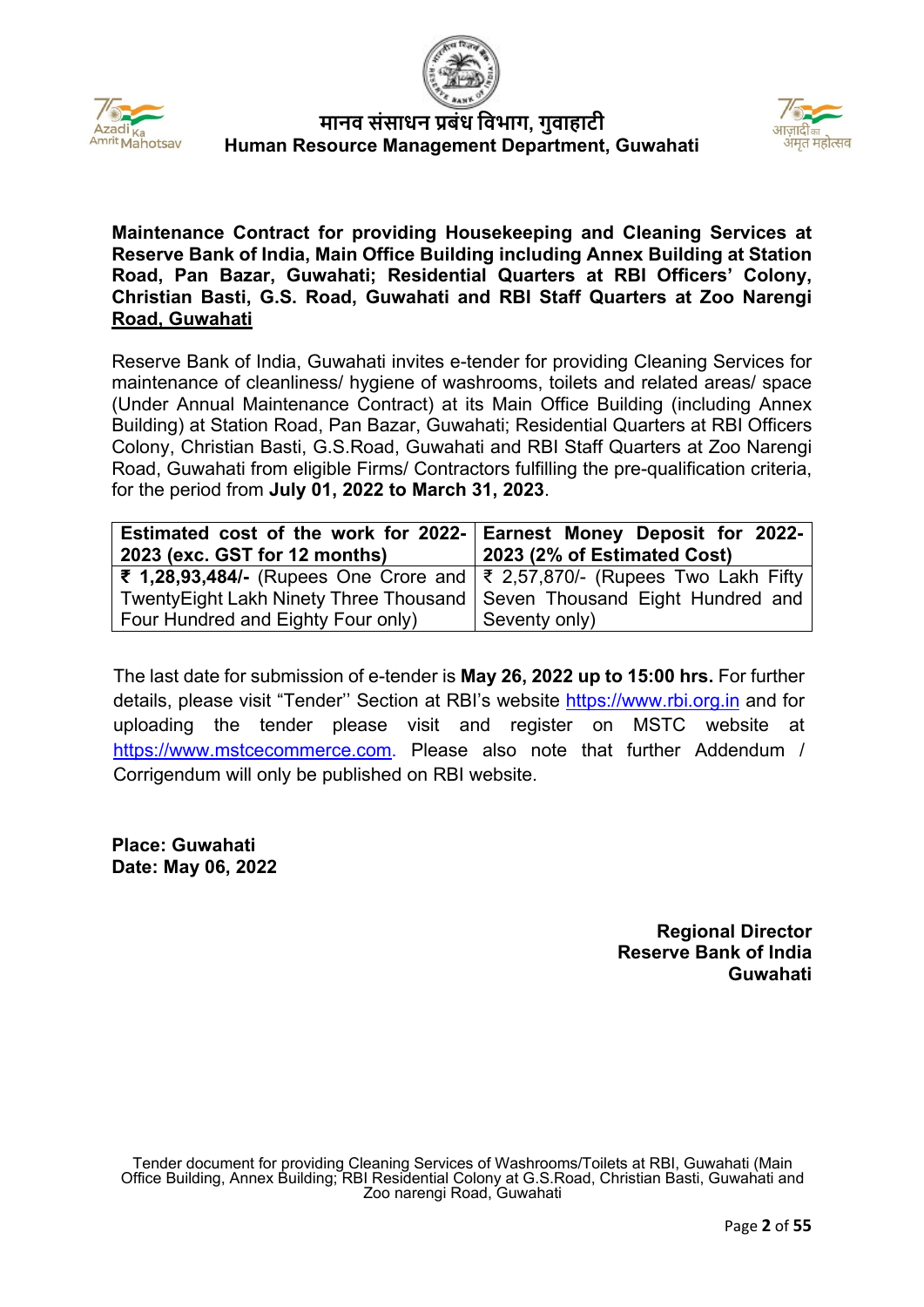



## **DISCLAIMER**

Reserve Bank of India, Guwahati, has prepared this document to give background information on the work to the interested parties. While Reserve Bank of India has taken due care in the preparation of the information contained herein and believes it to be in order, neither Reserve Bank of India nor any of its authorities or any of their respective officers, employees give any warranty or make any representations, express or implied as to the completeness or accuracy of the information contained in this document or any information which may be provided in association with it.

2. The information is not intended to be exhaustive. Interested parties are required to make their own inquiries and respondents will be required to confirm in writing that they have done so and they do not rely only on the information provided by RBI in submitting the Tender. The information is provided on the basis that it is non – binding on Reserve Bank of India or any of its authorities or any of their respective officers, employees. Reserve Bank of India reserves the right not to proceed with the work or to change the configuration of the work, to alter the time table reflected in this document or to change the process or procedure to be applied. It also reserves the right to decline to discuss the matter further with any party expressing interest. No reimbursement of cost of any type will be paid to persons or entities expressing interest.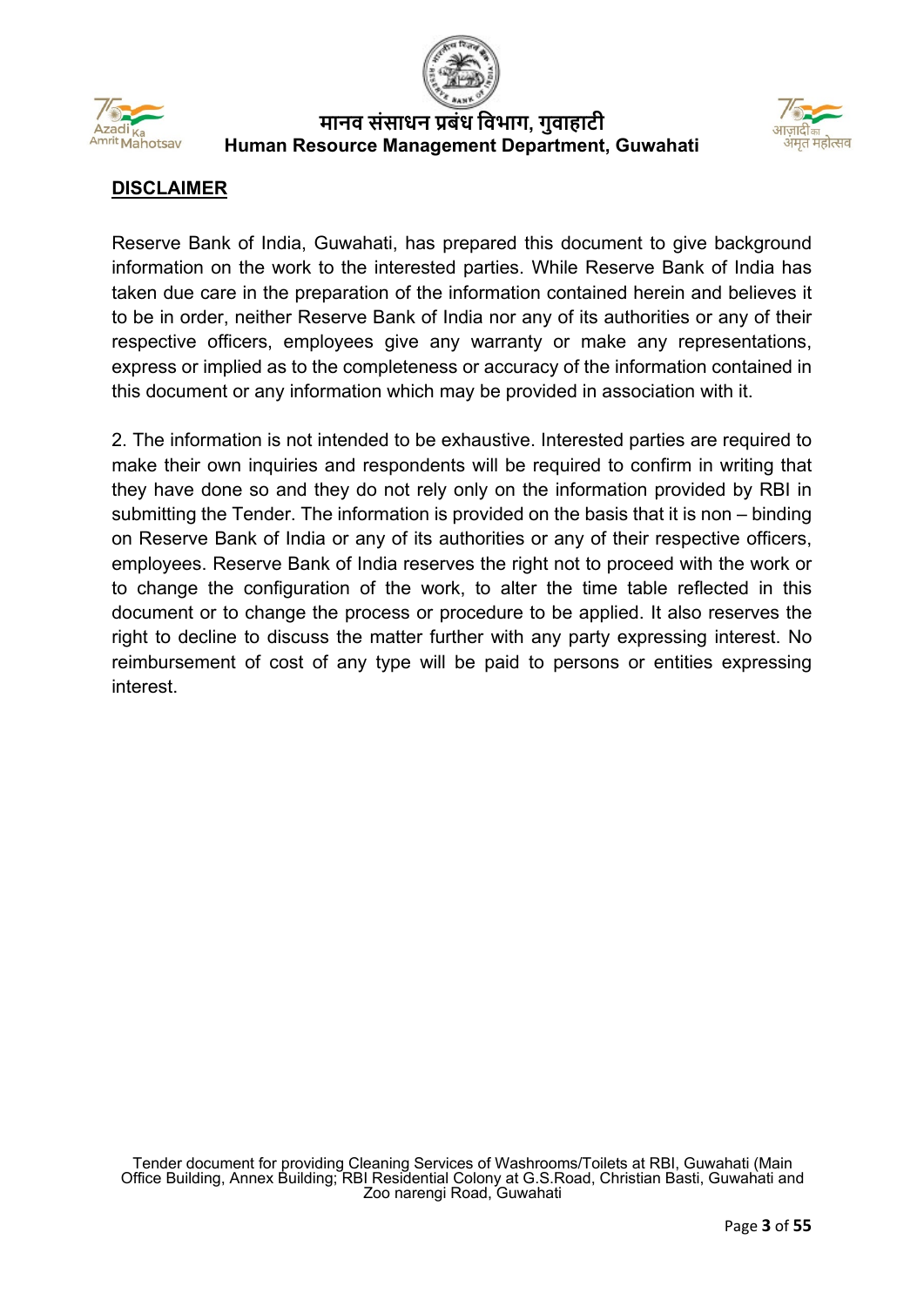





अनुरक्षण संविदा (01 जुलाई, 2022 से 31 मार्च, 2023 तक की अवधि के लिए) : भारतीय रिज़र्व बैंक, स्टेशन रोड, पान बाजार, गुवाहाटी में एनेक्स भवन सहित मुख्य कार्यालय भवन, भारतीय रिजर्व बैंक ऑफिसर्स कॉलोनी, क्रिश्चियन बस्ती, जी.एस. रोड, गुवाहाटी में आवासीय क्वार्टर और आरबीआई स्टाफ क्वार्टर, झु नारंगी रोड, गुवाहाटी में हाउसकीर्पिंग और सफाई सेवाएं �दान करने के िलए ।

|  | ानावदा भाग - |  | ∪क |
|--|--------------|--|----|
|--|--------------|--|----|

निविदाकर्ता का नाम -

निविदाकर्ता का पता -

 $\overline{\phantom{a}}$  , and the contract of the contract of the contract of the contract of the contract of the contract of the contract of the contract of the contract of the contract of the contract of the contract of the contrac

 $\mathcal{L}_\text{max}$  and  $\mathcal{L}_\text{max}$  and  $\mathcal{L}_\text{max}$  and  $\mathcal{L}_\text{max}$  and  $\mathcal{L}_\text{max}$ 

जमा करने की अंतिम तिथि -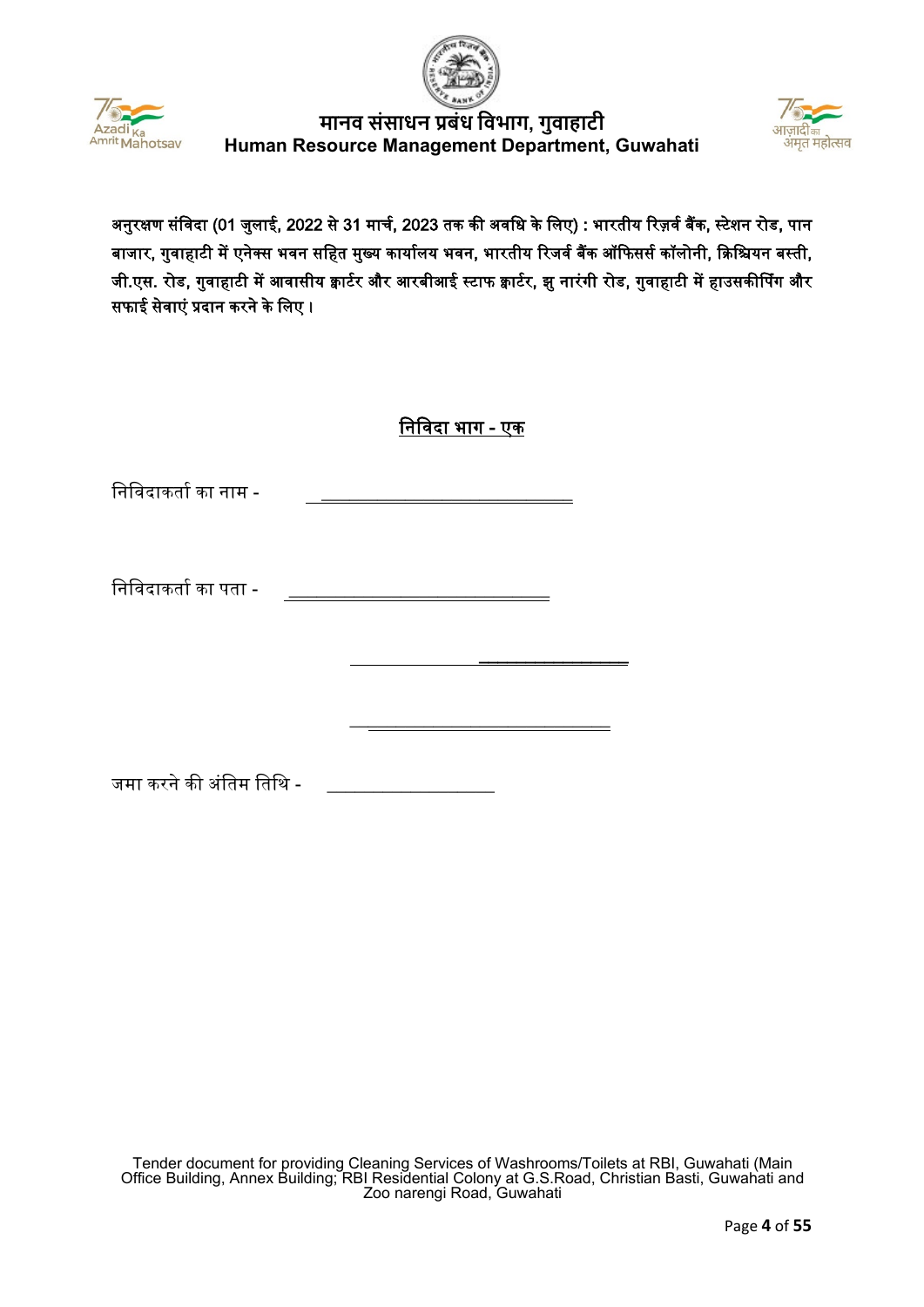





**Maintenance Contract (For the period June 01, 2022 to March 31, 2023): Housekeeping and Cleaning Services at Reserve Bank of India, Main Office Building including Annex Building at Station Road, Pan Bazar, Guwahati; Residential Quarters at RBI Officers Colony, Christian Basti, G.S. Road, Guwahati and RBI Staff Quarters at Zoo Narengi Road, Guwahati**

|                           | निविदा भाग - एक |
|---------------------------|-----------------|
| Name of the Tenderer -    |                 |
| Address of the Tenderer - |                 |
|                           |                 |
| Last date of Submission - |                 |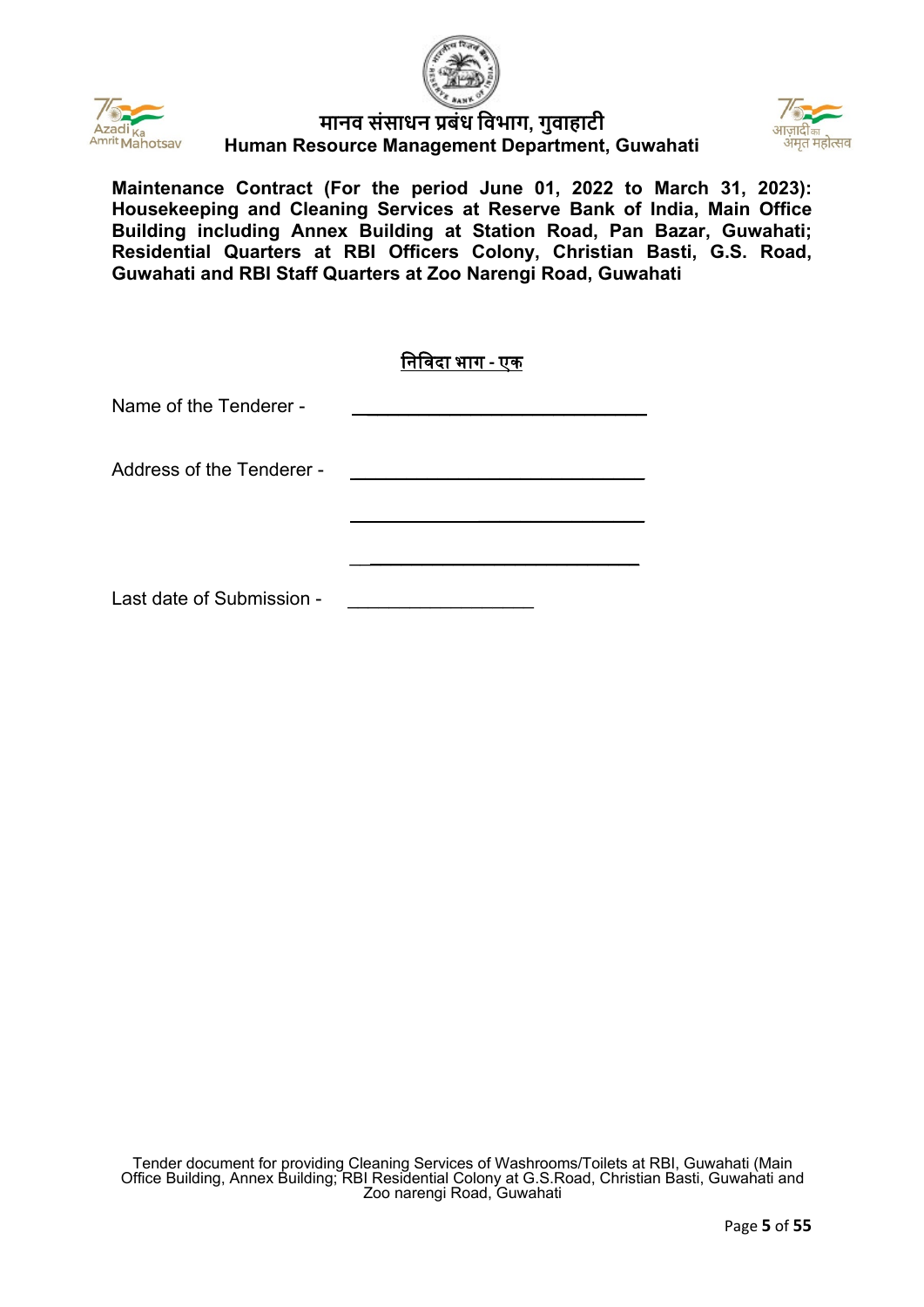





# Table of Contents

| SI. No.         | <b>Title</b>                                       | Page No.  |
|-----------------|----------------------------------------------------|-----------|
| $\mathbf 1$     | <b>Notice Inviting Tender</b>                      | $7 - 10$  |
| $\overline{2}$  | Important Instructions Regarding E-Tender          | $13 - 17$ |
| 3               | <b>Pre-Qualification Criteria</b>                  | $18 - 19$ |
| $\overline{4}$  | <b>Terms and Conditions</b>                        | $20 - 29$ |
| 5               | Part-I - Technical Bid                             | $30 - 32$ |
|                 | <b>Technical Evaluation Matrix</b>                 | 33        |
| 6               | Instructions to Tenderers                          | $34 - 37$ |
| $\overline{7}$  | Detailed Scope of Work                             | $38 - 42$ |
| 8               | Annex I - Banker's Certificate                     | 43        |
| 9               | Annex II - Client's Report                         | 44        |
| 10              | <b>Annex III - Declaration</b>                     | 45        |
| 11              | Annex IV - Proforma for Performance Bank Guarantee | 46        |
| 12 <sub>2</sub> | Article of Agreement                               | $47 - 55$ |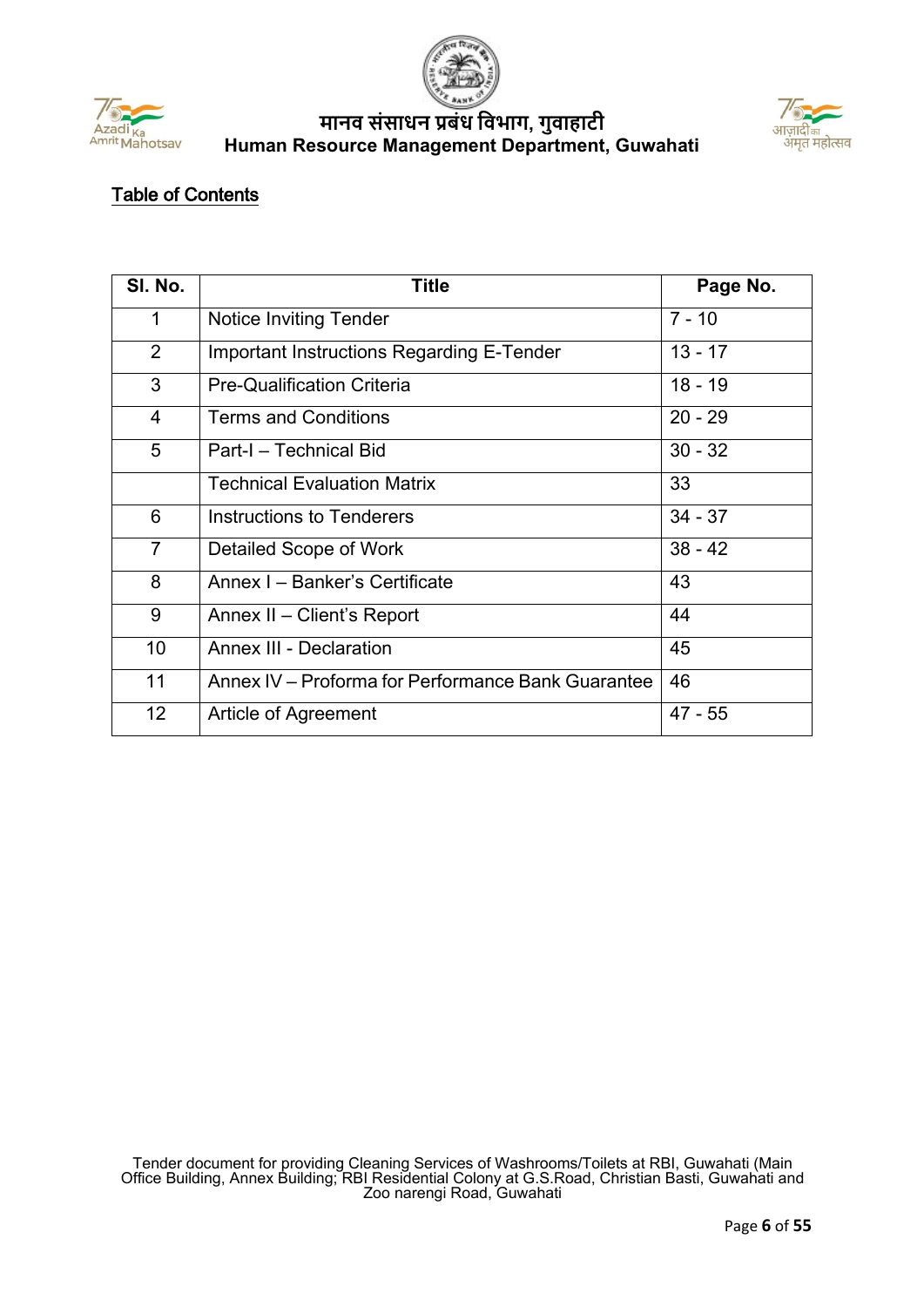



# िनिवदा आमं�ण सूचना

(केवल ई-खरीद के माध्यम से)

निविदा की अनुसूची(एसओटी)

|                | विभाग का नाम     | भारतीय रिज़र्व बैंक                                                                                                                                                                                                                                                                         |
|----------------|------------------|---------------------------------------------------------------------------------------------------------------------------------------------------------------------------------------------------------------------------------------------------------------------------------------------|
|                | ई-निविदा संख्या  | आरबीआई/गुवाहाटी/एचआरएमडी/4/22-23/ET/54                                                                                                                                                                                                                                                      |
| 1              | कार्यों का विवरण | यहां स्थित बैंक की संपत्तियों के वाशरूम, शौचालय और<br>संबंधित क्षेत्रों/स्थान आदि में सफाई सेवाएं प्रदान करने और<br>सफाई/स्वच्छता के रखरखाव के लिए वार्षिक रखरखाव<br>अनुबंध:-<br>भारतीय रिजर्व बैंक, स्टेशन रोड, पान बाजार,<br>i)<br>गुवाहाटी (एनेक्स बिल्डिंग सहित मुख्य कार्यालय<br>भवन); |
|                |                  | आरबीआई ऑफिसर्स कॉलोनी, क्रिश्चियन<br>$\mathsf{ii}$<br>बस्ती, जी.एस.रोड, गुवाहाटी में आवासीय<br>क्वार्टर<br>आरबीआई स्टाफ कॉलोनी, झु नारंगी रोड,<br>iii)<br>गुवाहाटी में आवासीय क्वार्टर                                                                                                      |
|                | निविदा का तरीका  | ई-प्रोक्योरमेंट सिस्टम                                                                                                                                                                                                                                                                      |
|                |                  | (ऑनलाइन भाग I - तकनीकी-वाणिज्यिक बोली और भाग II                                                                                                                                                                                                                                             |
|                |                  | - मूल्य बोली) https://www.mstcecommerce.com के                                                                                                                                                                                                                                              |
|                |                  | माध्यम से                                                                                                                                                                                                                                                                                   |
| $\overline{2}$ | अनुमानित लागत    | ₹ 1,28,93,484/- (जीएसटी को छोड़कर) 09 महीने की<br>अवधि के लिए                                                                                                                                                                                                                               |
| 3              | बयाना राशि       | ₹ 2,57,870/- (अनुमानित लागत का 2%)                                                                                                                                                                                                                                                          |
|                |                  | [एनईएफटी के माध्यम से भारतीय रिजर्व बैंक, गुवाहाटी के                                                                                                                                                                                                                                       |
|                |                  | खाते में खाता संख्या - 8692299, आईएफएससी -                                                                                                                                                                                                                                                  |
|                |                  | आरबीआईएस0जीडब्ल्यूपीए01 में आपके नाम / कंपनी का                                                                                                                                                                                                                                             |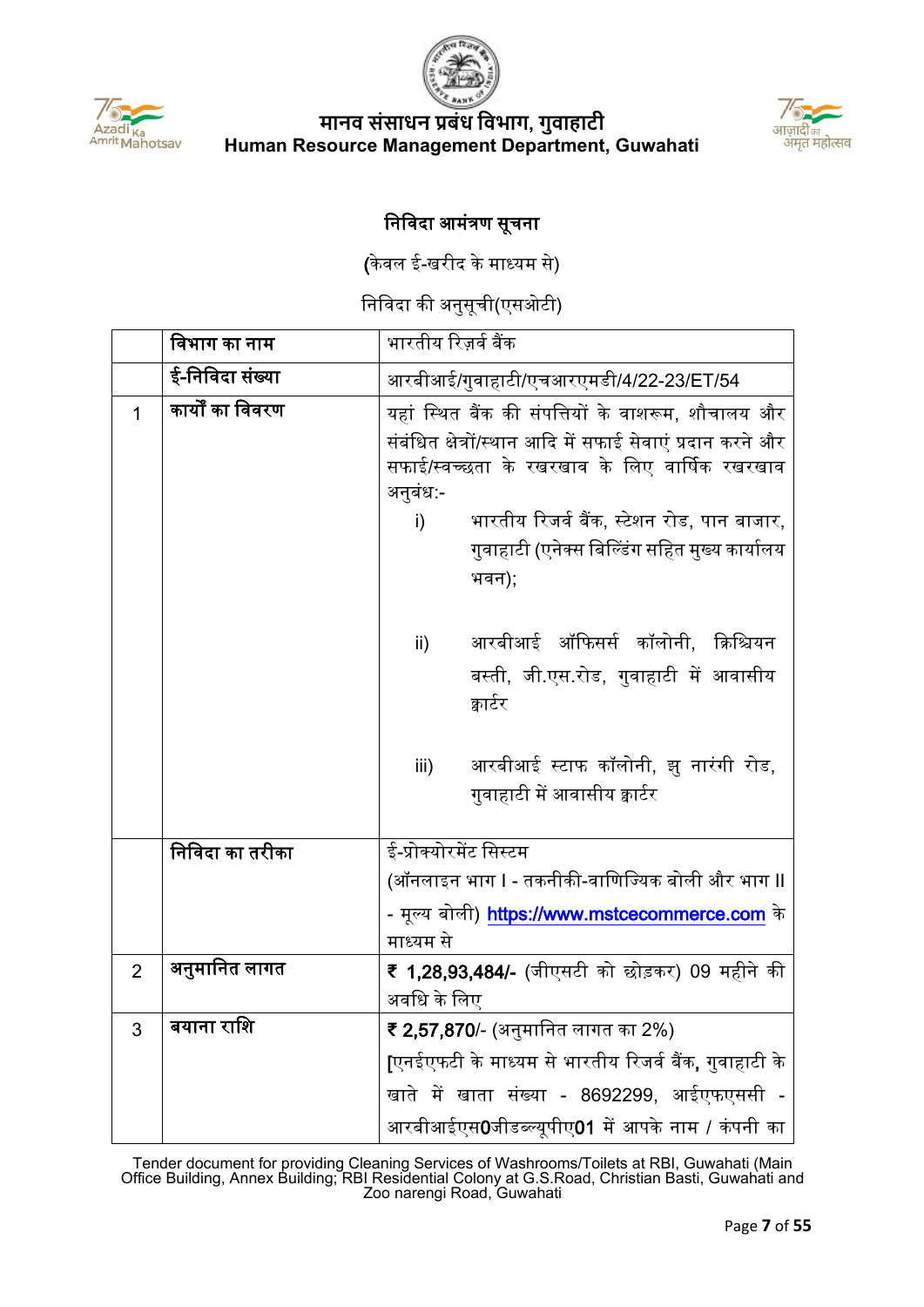



|                 |                                                                                                     | नाम / एनईएफटी लेनदेन टिप्पणियों में निविदा के नाम का<br>उल्लेख करते हुए जमा किया जाना है]                                                                        |
|-----------------|-----------------------------------------------------------------------------------------------------|------------------------------------------------------------------------------------------------------------------------------------------------------------------|
| $\overline{4}$  | उद्धृत दरों की वैधता                                                                                | प्रारंभ में एक (01) वर्ष के लिए (एक बार में एक वर्ष की अवधि<br>के लिए आपसी सहमति और शर्तों पर नवीनीकृत और<br>विस्तारित किया जाना है लेकिन तीन साल से अधिक नहीं)। |
| 5               | निष्पादन गारंटी                                                                                     | ₹ 6,44,674/- (अनुमानित लागत का 5%)                                                                                                                               |
| 6               | पार्टियों के लिए एनआईटी की<br>अंतिम तिथि डाउनलोड करने<br>के लिए                                     | 26 मई 2022 15:00 बजे                                                                                                                                             |
| $\overline{7}$  | लेनदेन शुल्क                                                                                        | MSTC को जमा किया जाने वाला शुल्क                                                                                                                                 |
|                 |                                                                                                     | https://www.mstcecommerce.com                                                                                                                                    |
| 8               | ऑनलाइन प्री बिड मीटिंग का<br>शेड्यूल                                                                | 16 मई 2022 को 14:00 बजे (ऑनलाइन)                                                                                                                                 |
| 9               | एमएसटीसी वेबसाइट पर<br>ऑनलाइन जमा करने के लिए<br>ई-निविदा शुरू होने की तिथि                         | 06 मई 2022 11:00 बजे                                                                                                                                             |
| 10 <sup>°</sup> | आरबीआई, गुवाहाटी को                                                                                 | 26 मई 2022 15:00 बजे                                                                                                                                             |
|                 | ईएमडी जमा करने की अंतिम<br>तिथि                                                                     |                                                                                                                                                                  |
| 11              | तकनीकी-वाणिज्यिक<br>बोली<br>और मूल्य बोली जमा करने के<br>लिए ऑनलाइन ई-निविदा को<br>बंद करने की तिथि | 26 मई 2022 15:00 बजे                                                                                                                                             |
| 12 <sup>2</sup> | भाग । अर्थात तकनीकी-<br>वाणिज्यिक बोली खोलने की<br>तिथि और समय                                      | 27 मई 2022 11:30 बजे                                                                                                                                             |
| 13              | भाग II अर्थात मूल्य बोली के<br>खुलने की तिथि और समय                                                 | नियत समय में सूचित किया जाएगा                                                                                                                                    |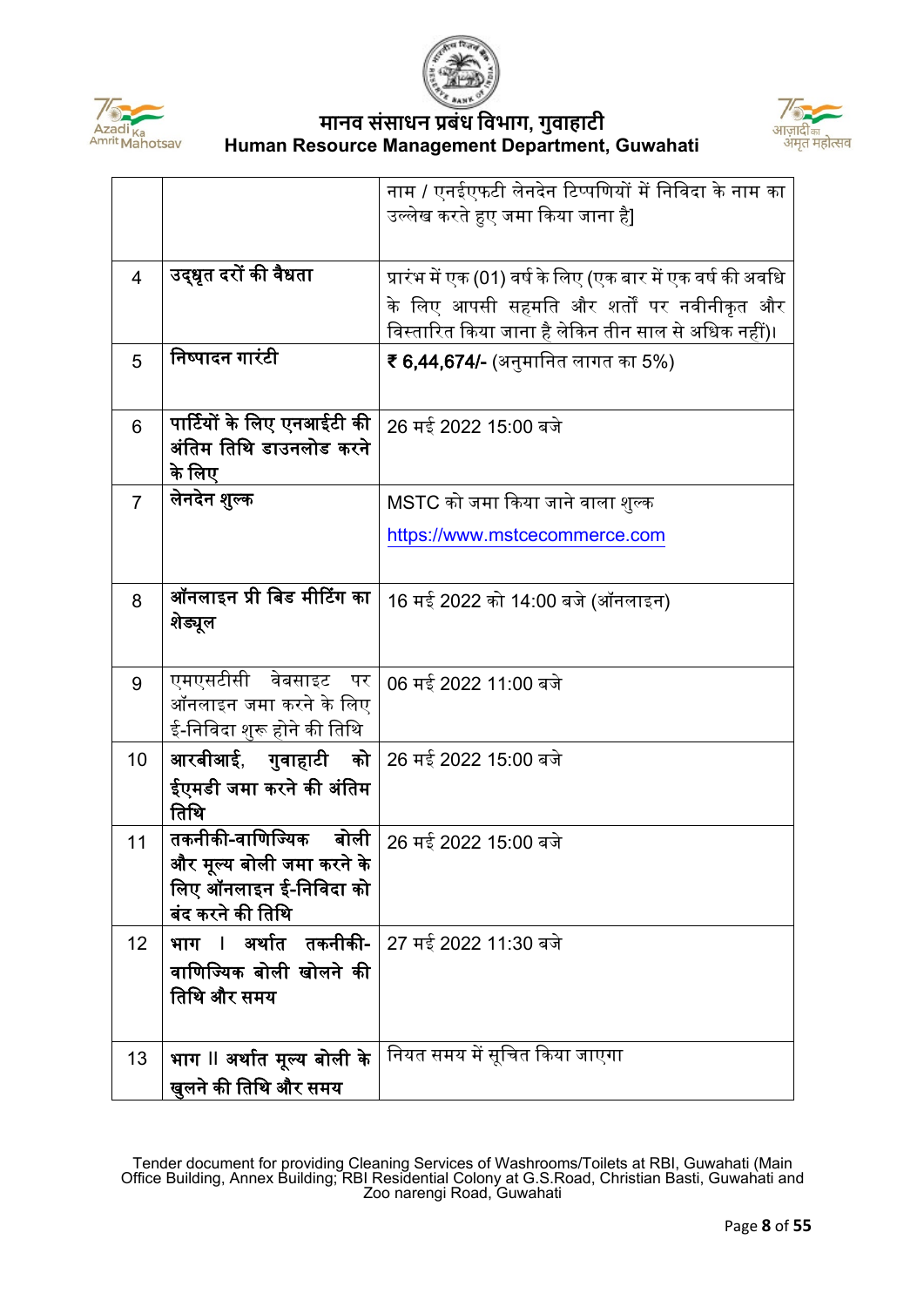



#### **NOTICE INVITING TENDER**

#### **(Only through e-procurement)**

## **SCHEDULE OF TENDER (SOT)**

|                | Name of Department                                    | Reserve Bank of India                                                                                                                                                                                                                                                                                                         |  |  |  |  |  |  |  |  |
|----------------|-------------------------------------------------------|-------------------------------------------------------------------------------------------------------------------------------------------------------------------------------------------------------------------------------------------------------------------------------------------------------------------------------|--|--|--|--|--|--|--|--|
|                | E-Tender No.                                          | RBI/Guwahati/HRMD/4/22-23/ET/54                                                                                                                                                                                                                                                                                               |  |  |  |  |  |  |  |  |
| $\mathbf{1}$   | <b>Description of Works</b>                           | Annual Maintenance Contract for providing<br>Maintenance of<br>Cleaning Services and<br>Cleanliness/hygiene at Washrooms, Toilets<br>and related areas/space, etc. of Bank's<br>properties located at:-<br>Reserve Bank of India, Main Office<br>i)<br>Building including Annex Building<br>Station Road, Pan Bazar Guwahati; |  |  |  |  |  |  |  |  |
|                |                                                       | ii)<br>Residential<br>Quarters<br><b>RBI</b><br>at<br>Officers Colony, Christian Basti,<br>G.S.Road, Guwahati                                                                                                                                                                                                                 |  |  |  |  |  |  |  |  |
|                |                                                       | iii)<br><b>Residential Quarters at RBI Staff</b><br>Colony, Zoo Narengi<br>Road,<br>Guwahati                                                                                                                                                                                                                                  |  |  |  |  |  |  |  |  |
|                | Mode of Tender                                        | e-Procurement System<br>(Online Part I - Techno-Commercial Bid and<br>Bid)<br>Price<br>through<br>Part<br>$\mathbf{\mathbf{\mathsf{H}}}$<br>$\sim 100$<br>https://www.mstcecommerce.com                                                                                                                                       |  |  |  |  |  |  |  |  |
| $\overline{2}$ | <b>Estimated Cost</b>                                 | ₹ 1,28,93,484/- (Excluding GST) for a period<br>of 12 Months                                                                                                                                                                                                                                                                  |  |  |  |  |  |  |  |  |
| 3              | <b>Earnest Money Deposit</b>                          | ₹ 2,57,870/- (2% of Estimated Cost)<br>[To be deposited through NEFT in favour of<br>Reserve Bank of India, Guwahati in the A/c<br>No. - 8692299, IFSC - RBIS0GWPA01<br>mentioning your Name/ Company Name/<br>Name of tender in NEFT transaction remarks]                                                                    |  |  |  |  |  |  |  |  |
| $\overline{4}$ | <b>Validity of Quoted Rates</b>                       | Initially for One (01) year (to be renewed and<br>extended on mutual terms and conditions for<br>a period of one year at a time but not beyond<br>three years).                                                                                                                                                               |  |  |  |  |  |  |  |  |
| 5              | <b>Performance Guarantee</b>                          | ₹ 6,44,674/- (5% of Estimated Cost)                                                                                                                                                                                                                                                                                           |  |  |  |  |  |  |  |  |
| 6              | Last Date of NIT available to<br>parties for Download | May 26, 2022 at 15:00 hrs                                                                                                                                                                                                                                                                                                     |  |  |  |  |  |  |  |  |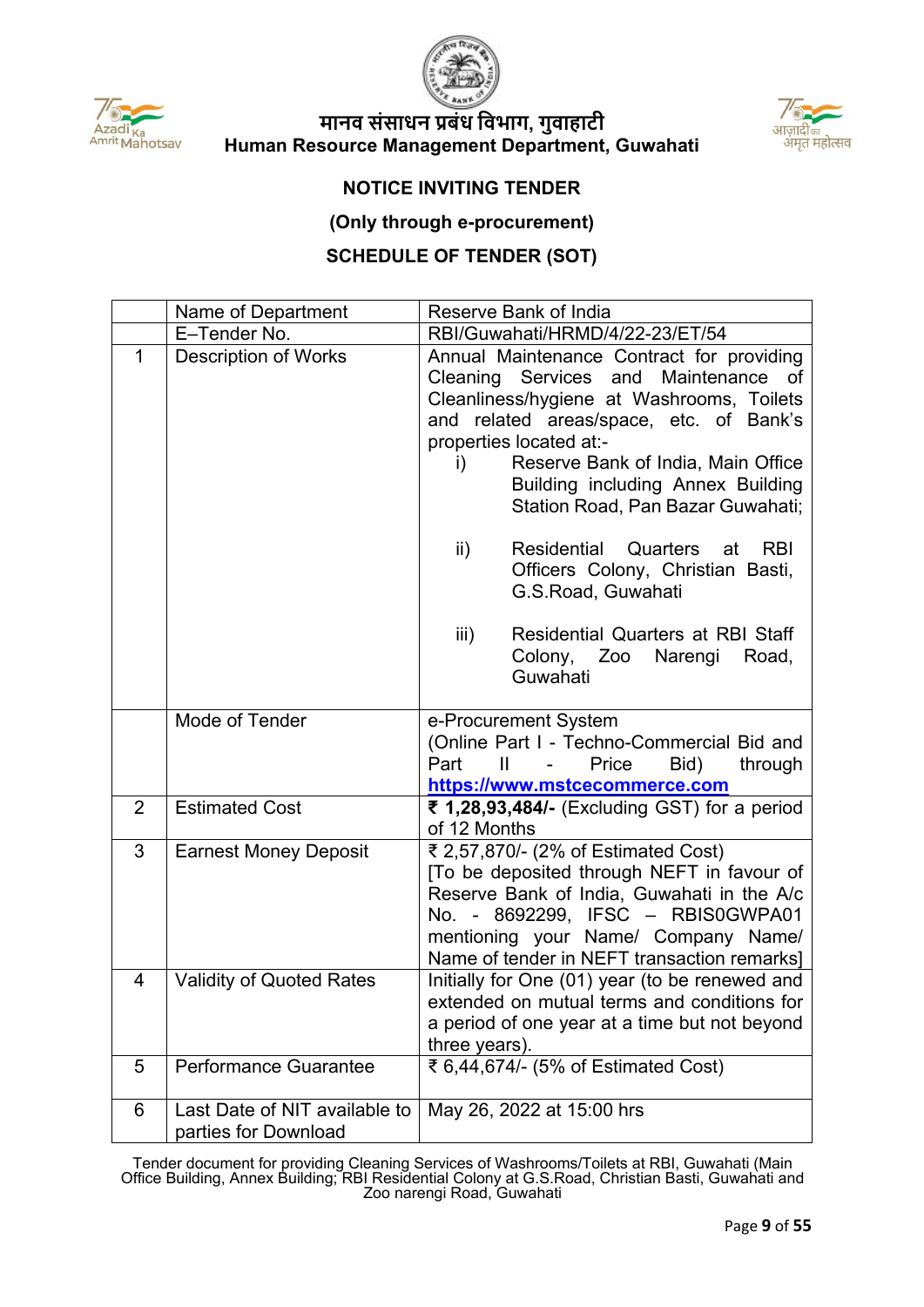





| 7               | <b>Transaction Fees</b>                | Fees will be submitted to MSTC       |
|-----------------|----------------------------------------|--------------------------------------|
|                 |                                        | https://www.mstcecommerce.com        |
| 8               | Schedule of online Pre bid             | May 16, 2022 at 14:00 hours (online) |
|                 | meeting                                |                                      |
| 9               | Date of Starting of e-Tender           | May 06, 2022 at 11:00 hrs.           |
|                 | for Online submission<br><sub>on</sub> |                                      |
|                 | <b>MSTC</b> website                    |                                      |
| 10 <sup>°</sup> | Last Date of Submission of             | May 26, 2022 at 15:00 hrs            |
|                 | <b>EMD to RBI, Guwahati</b>            |                                      |
| 11              | Date of Closing of Online E-           | May 26, 2022 at 15:00 hrs.           |
|                 | tender for submission of               |                                      |
|                 | Techno-Commercial Bid &                |                                      |
|                 | Price Bid                              |                                      |
| 12 <sup>2</sup> | Date and Time of Opening of            | May 27, 2022 at 11:30 hrs.           |
|                 | Techno-<br>lie.<br>Part                |                                      |
|                 | <b>Commercial Bid</b>                  |                                      |
| 13 <sup>°</sup> | Date & Time of Opening of              | Will be communicated in due course.  |
|                 | Part II i.e., Price Bid                |                                      |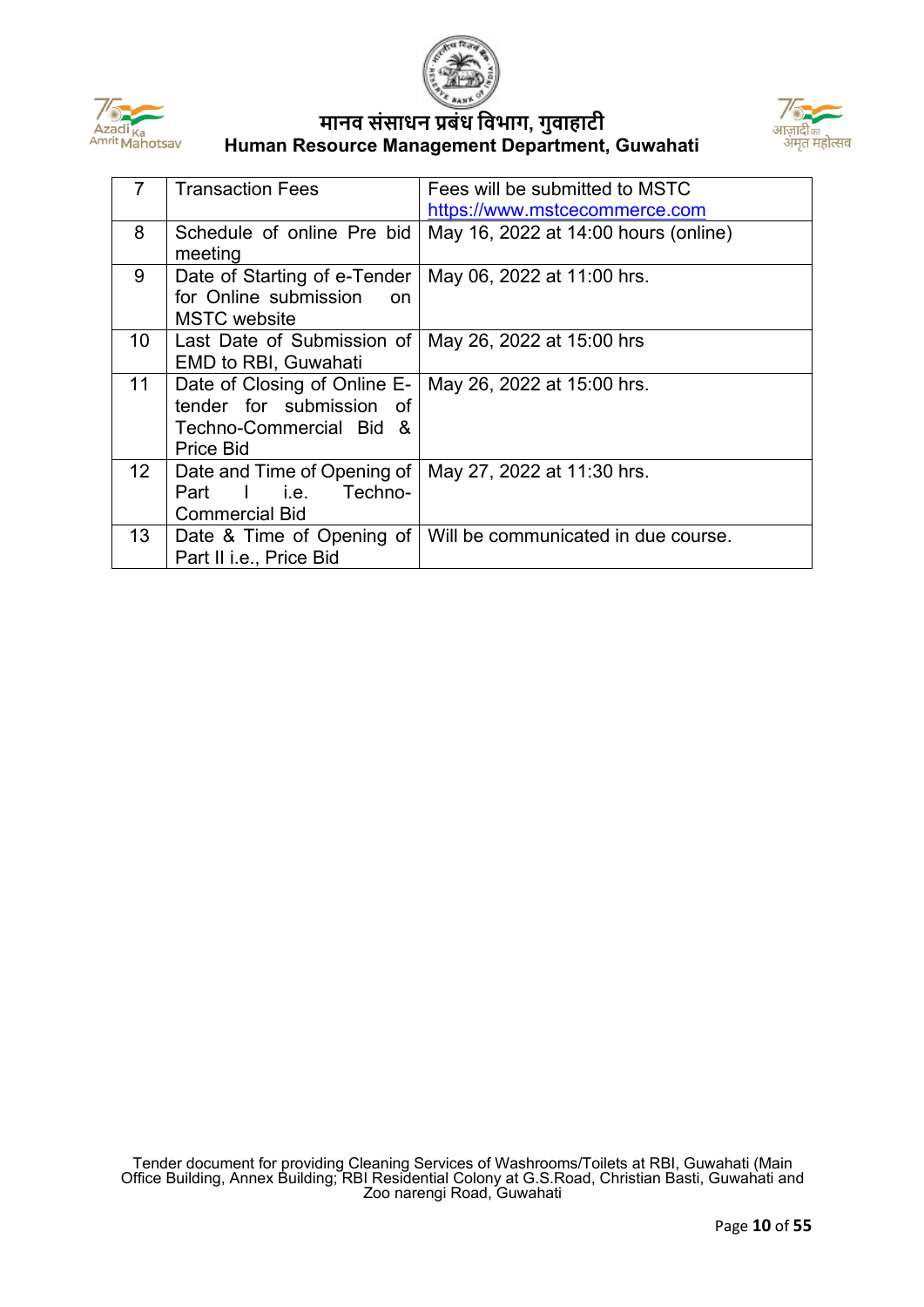





## **Forwarding Letter**  Date:

| To |  |  |  |  |  |  |  |  |  |  |  |  |  |  |  |  |  |  |  |  |  |  |
|----|--|--|--|--|--|--|--|--|--|--|--|--|--|--|--|--|--|--|--|--|--|--|
|    |  |  |  |  |  |  |  |  |  |  |  |  |  |  |  |  |  |  |  |  |  |  |
|    |  |  |  |  |  |  |  |  |  |  |  |  |  |  |  |  |  |  |  |  |  |  |
|    |  |  |  |  |  |  |  |  |  |  |  |  |  |  |  |  |  |  |  |  |  |  |

Dear Sir,

**Annual Contract for providing Cleaning Services of Wash Rooms/ Toilets and related areas/space of Reserve Bank of India, Main Office Building including Annex Building, Station Road, Pan Bazar, Guwahati; Residential Quarters at RBI Officers' Colony, Christian Basti, G.S.Road, Guwahati and RBI Staff Quarters at Zoo Narengi Road, Guwahati**

The Reserve Bank of India, hereby, invites you to tender for the above work.

2. The tender forms can be downloaded from [http://www.rbi.org.in](https://www.rbi.org.in/) and [https://www.mstcecommerce.com.](https://www.mstcecommerce.com/) Your tender, duly filled-in and e-signed should be submitted by e-tendering only through [https://www.mstcecommerce.com](https://www.mstcecommerce.com/) not later than 15:00 hrs on May 26, 2022.

3. In order to explain the scope of work, other details and to clarify any issues/ queries raised by the bidders, a Pre-bid meeting shall be arranged on May 16, 2022 at 14:00 Hours in the MSTC portal (online).

The bidders are advised to peruse the tender and visit the site(s) and submit any matter requiring clarification to the Bank latest by 11:00 hrs. on May 26, 2022. All the bidders are advised to attend the Pre- bid meeting in their own interest. The Bank discourages the stipulation of any additional conditions by the tenderer. However, in case the tenderer wishes to include any condition while tendering for the work, he will have to submit the same along with Part-I of tender separately. Earnest Money Deposit shall be deposited through NEFT in favour of Reserve Bank of India as per the instructions mentioned in the Tender Notice. Date of opening of Part-II will be intimated on a later date.

On the scheduled date of opening of the tenders, presence of tenderers or their authorized representatives is optional. The clarifications/conditions etc., if any, will be examined and after discussions with all the tenderers, the conditions that are acceptable to the Bank will be intimated to the tenderer. The tenderer shall withdraw all his conditions, which are not acceptable to the Bank and, if advised by the Bank, can in lieu quote a percentage above or below or at par with their tendered amounts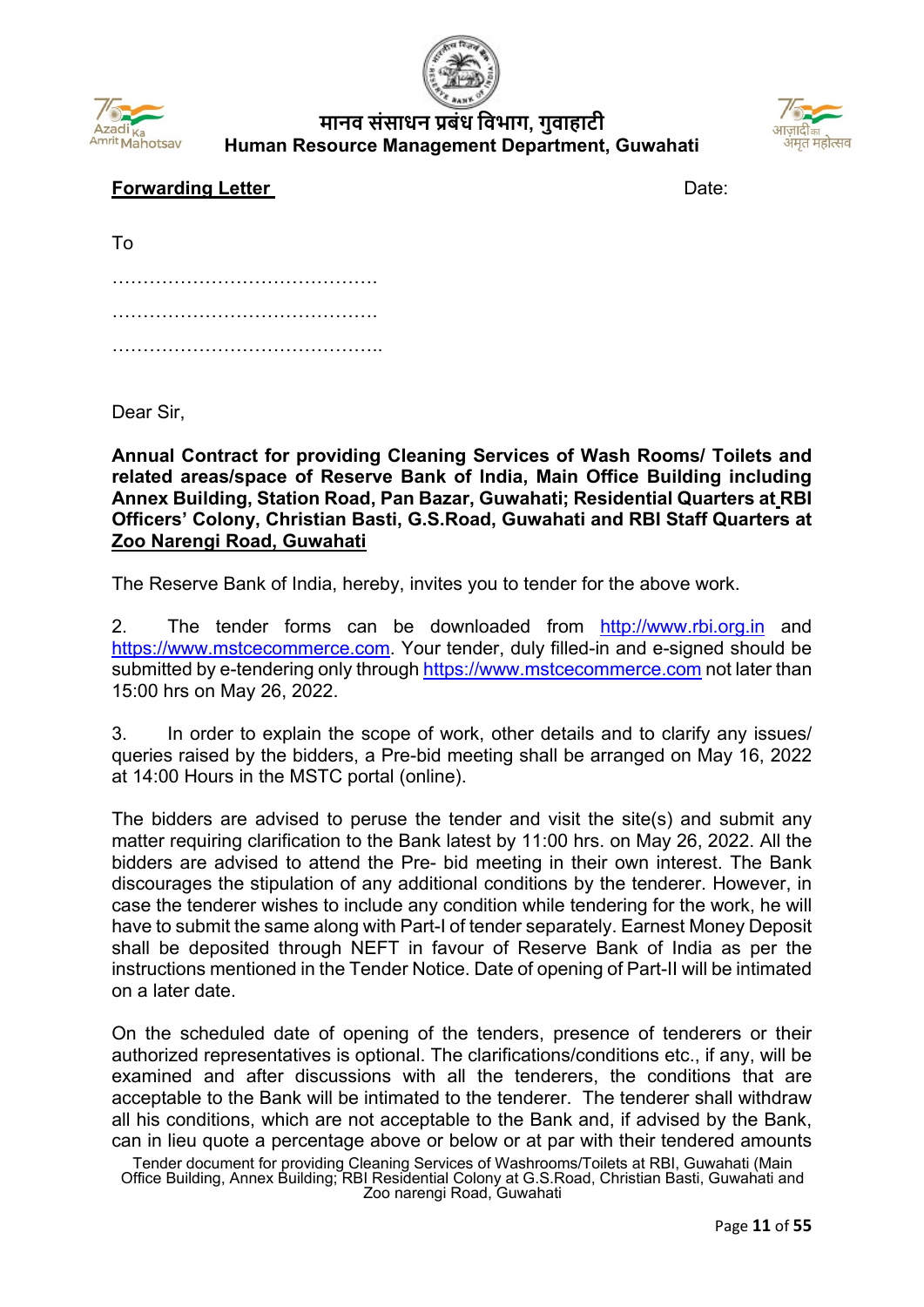



already submitted. The quoting of such a percentage above or below or at par with their tendered amount shall have a definite bearing on the condition/s the tenderers have to withdraw or additional benefit liable to be received as per conditions accepted by the Bank.

4. Please note that this letter will form part of the contract document and that the contents of this letter shall be supplemental to the conditions in the tender and not in derogation thereof except to the extent specifically provided herein.

5. Bank reserves the right to accept or reject any or all the tenders, either in whole or in part, without assigning any reasons for doing so.

Yours faithfully,

Regional Director, Reserve Bank of India Guwahati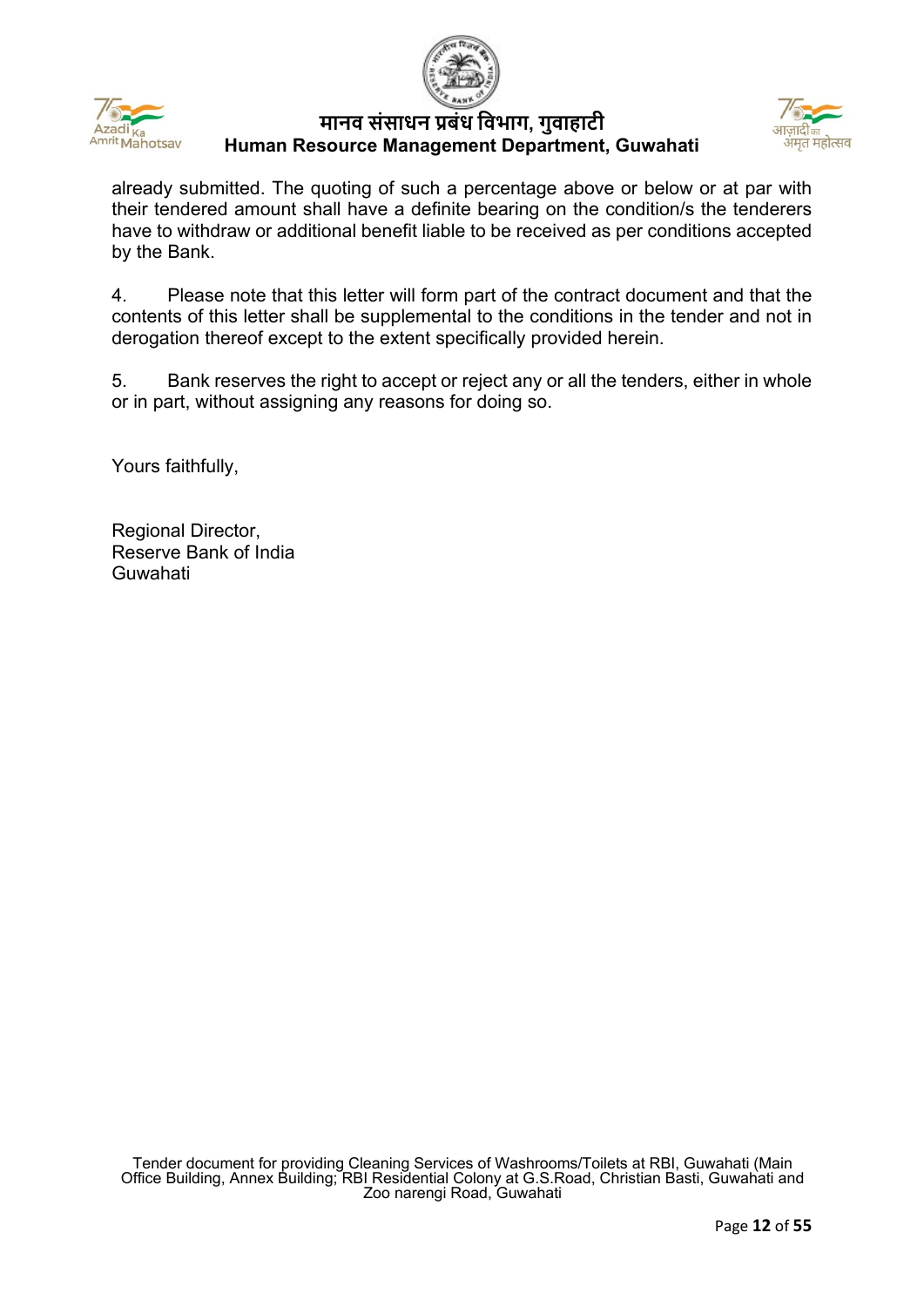



#### **IMPORTANT INSTRUCTIONS FOR E-PROCUREMENT**

Bidders are requested to read the terms & conditions of this tender before submitting their online tender.

#### **1. Process of e-Tender:**

**(A) Registration:** The process involves vendor's registration with MSTC eprocurement portal which is free of cost. Only after registration, the vendor(s) can submit his/ their bids electronically. Electronic Bidding for submission of Technical Bid will be done over the internet. The vendor should possess Class III signing type digital certificate. Vendors are to make their own arrangement for bidding from a P.C. connected with Internet. MSTC is not responsible for making such arrangement. (Bids will not be recorded without Digital Signature).

#### **SPECIAL NOTE:**

THE TECHNICAL BID HAS TO BE SUBMITTED ON-LINE at [www.mstcecommerce.com/eprochome/rbi.](https://www.mstcecommerce.com/eprochome/rbi)

1) Vendors are required to register themselves online with [www.mstcecommerce.com](https://www.mstcecommerce.com/)  $\rightarrow$  e-Procurement  $\rightarrow$  PSU/Govt. Depts.  $\rightarrow$  Select RBI Logo  $\rightarrow$  Register as Vendor  $\rightarrow$  Filling up details and creating own user id and password  $\rightarrow$  Submit.

2) Vendors will receive a system generated mail confirming their registration in their email which has been provided during filling the registration form.

In case of any clarification, please contact RBI/MSTC, before the scheduled time of e-**Tender** 

#### **Contact person (Reserve Bank of India, Guwahati):**

i) Smt. Shruti Gautam, Assistant General Manager Reserve Bank of India, Guwahati E-mail ID: [shrutigautam@rbi.org.in,](mailto:shrutigautam@rbi.org.in) Phone no: 8882160054

ii) Shri Ravindra Mahto Assistant Manager, Reserve Bank of India, Guwahati E-mail ID: [ravindramahto@rbi.org.in](mailto:ravindramahto@rbi.org.in) Phone no: 8581832812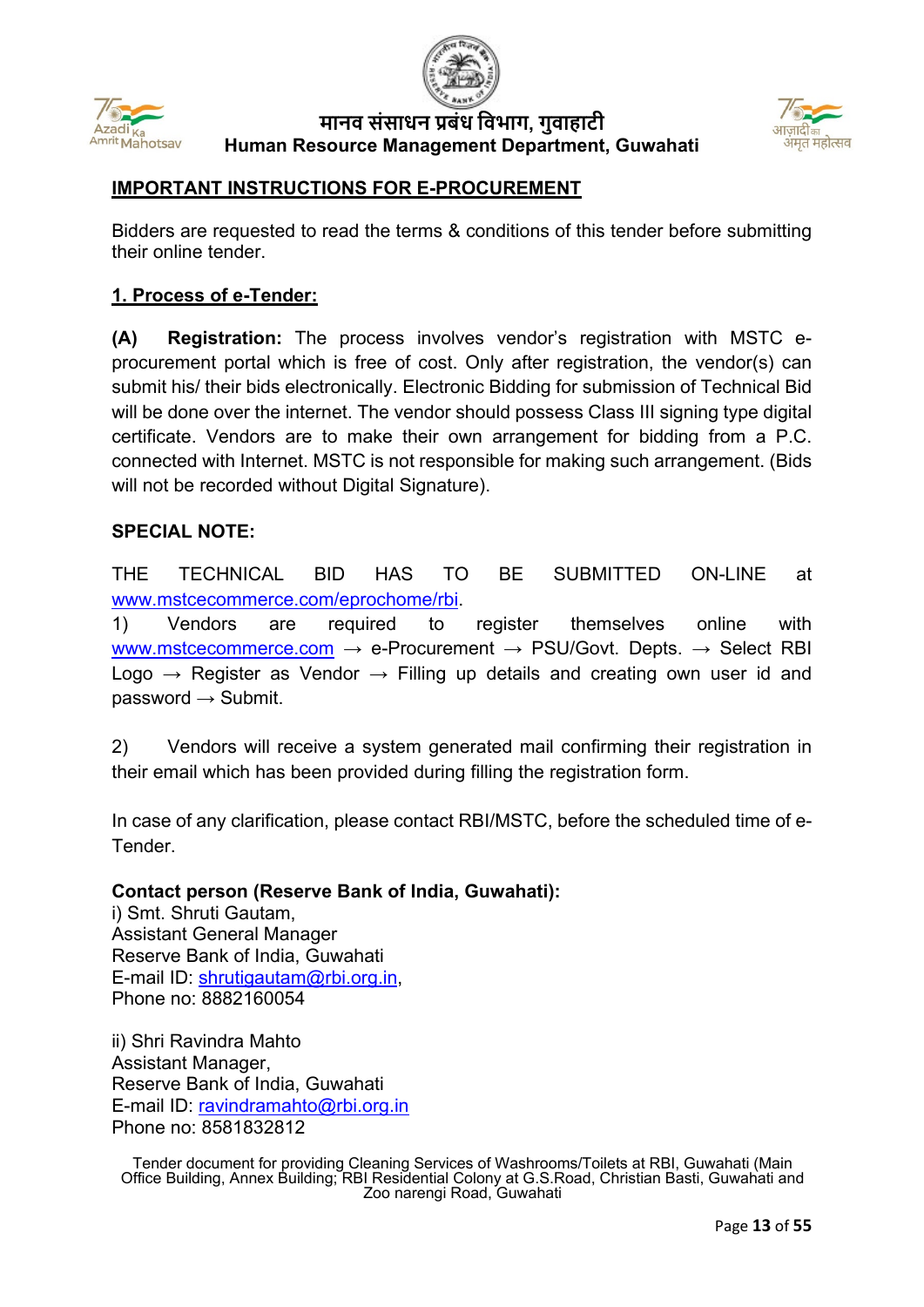





# **Contact person (MSTC Ltd):** MSTC Technical Help Desk-0361-2221199

| Prashant     | pchitranian@mstcindia.co.in   0361-2221199 | $- -$      |
|--------------|--------------------------------------------|------------|
| Chitranian   |                                            |            |
| Subhajit Ray | $\blacksquare$ sray@mstcindia.co.in        | 7501524754 |

B) System Requirement:

- I. Windows 7 or above Operating System
- II. IE-7 and above Internet Explorer
- III. Signing type digital signature

IV. Latest updated JRE 8 (x86 Offline) software to be downloaded and installed in the system

To disable "Protected Mode" for Digital Signature Certificate (DSC) to appear in the signer box following settings may be applied.

Tools => Internet Options =>Security => Disable protected Mode if enabled- i.e., Remove the tick from the tick box mentioning "Enable Protected Mode".

#### **Other Settings:**

Tools => Internet Options => General => Click on Settings under "browsing history/ Delete Browsing History" => Temporary Internet Files => Activate "Every time I Visit the Webpage".

To enable ALL active X controls and disable 'use pop up blocker' under Tools→ Internet Options  $\rightarrow$  custom level (Please run IE settings from the page [https://www.mstcecommerce.com](https://www.mstcecommerce.com/) once).

2. The Technical Bid and the Financial Bid shall have to be submitted online at [www.mstcecommerce.com/eprochome/rbi.](https://www.mstcecommerce.com/eprochome/rbi) Bids will be opened electronically on specified date and time as given in the Tender.

3. All entries in the tender should be entered in online Technical & Commercial Formats without any ambiguity.

Tender document for providing Cleaning Services of Washrooms/Toilets at RBI, Guwahati (Main Office Building, Annex Building; RBI Residential Colony at G.S.Road, Christian Basti, Guwahati and Zoo narengi Road, Guwahati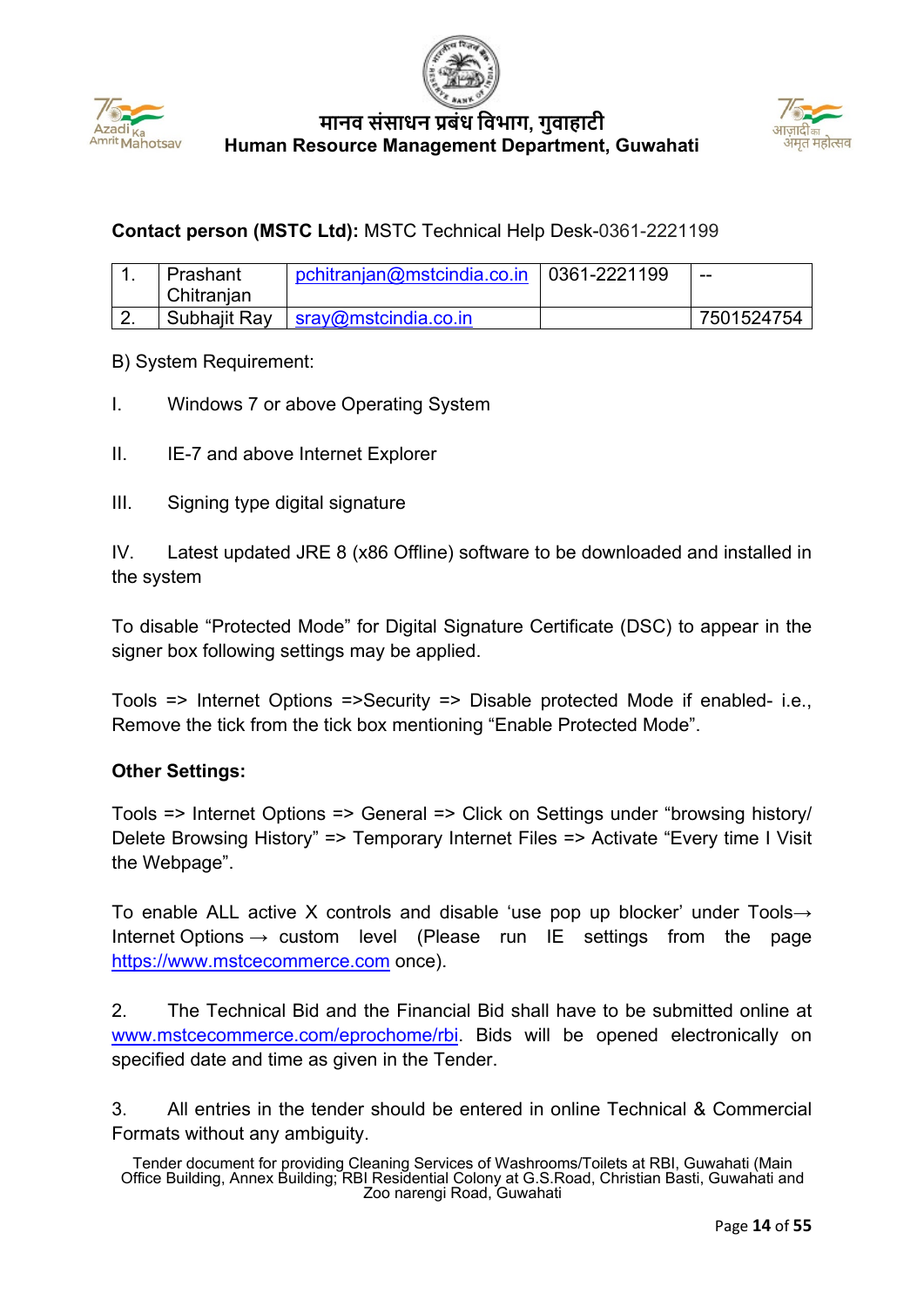



## **Special Note towards Transaction fee:**

**4.** The vendors shall pay the transaction fee using "Transaction Fee Payment" Link under "My Menu" in the vendor login. The vendors have to select the particular tender from the event dropdown box. The vendor shall have the facility of making the payment either through NEFT or Online Payment. On selecting NEFT, the vendor shall generate a Challan by filling up a form. The vendor shall remit the transaction fee amount as per the details printed on the Challan without making change in the same. On selecting Online Payment, the vendor shall have the provision of making payment using its Credit/ Debit Card/ Net Banking. Once the payment gets credited to MSTC's designated bank account, the transaction fee shall be auto authorized and the vendor shall be receiving a system generated mail.

Transaction fee is non-refundable. A vendor will not have the access to online e-Tender without making the payment towards transaction fee.

**NOTE:** Bidders are advised to remit the transaction fee well in advance before the closing time of the event so as to give themselves sufficient time to submit the bid.

**5.** Information about tenders /corrigendum uploaded shall be sent by email only during the process till finalization of tender. Hence the vendors are required to ensure that their corporate email I.D. provided is valid and updated at the time of registration of vendor with MSTC. Vendors are also requested to ensure validity of their DSC (Digital Signature Certificate).

## **6. E-Tender cannot be accessed after the due date and time mentioned in Notice Inviting Tender.**

## **7. Bidding in e-Tender:**

a) Vendor(s) need to submit necessary EMD, Tender fees (if any) and Transaction fees (If any) to be eligible to bid online in the e-Tender. Tender fees and Transaction fees are non-refundable. No interest will be paid on EMD. EMD of the unsuccessful vendor(s) will be refunded by the tender inviting authority.

b) The process involves Electronic Bidding for submission of Technical and Commercial Bid.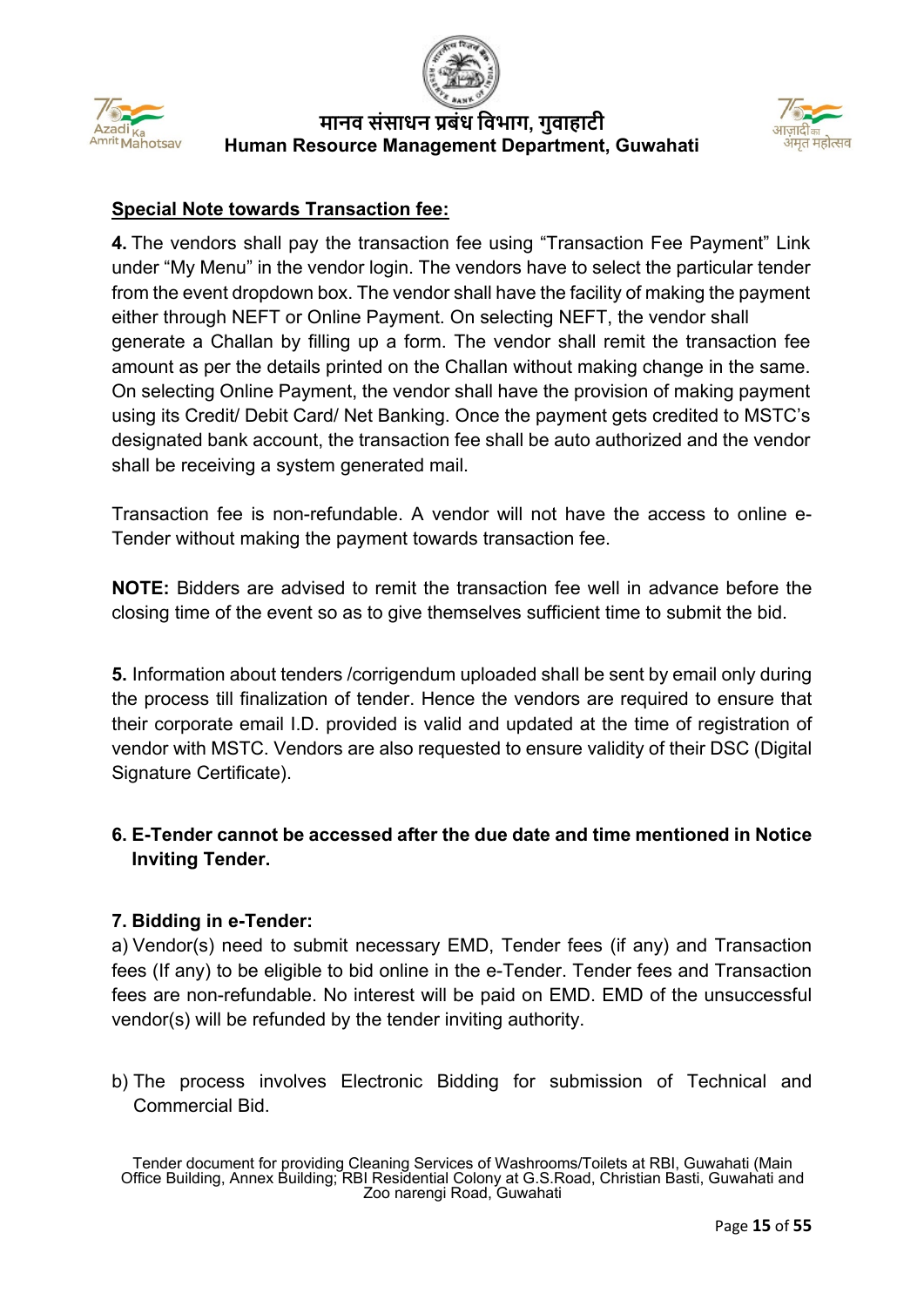





c) The vendor(s) who have submitted transaction fee can only submit their Technical Bid and Commercial Bid through internet in MSTC website [www.mstcecommerce.com](https://www.mstcecommerce.com/)  $\rightarrow$  e- procurement  $\rightarrow$  PSU/Govt depts  $\rightarrow$  Login under RBI  $\rightarrow$  My menu $\rightarrow$  Auction Floor Manager  $\rightarrow$  live event  $\rightarrow$  Selection of the live event.

d) The vendor should allow running JAVA application. This exercise has to be done immediately after opening of Bid floor. Then they have to fill up Common terms/Commercial specification and save the same. After that click on the Technical bid. If this application is not run, then the vendor will not be able to save/submit his Technical bid.

e) After filling the Technical Bid, vendor should click 'save' for recording their Technical bid. Once the same is done, the Commercial Bid link becomes active and the same has to filled up and then vendor should click on "save" to record their Commercial bid. Then once both the bids have been saved, the vendor can click on the "Final submission" button to register their bid.

f) Vendors are instructed to use Attach Doc button to upload documents. Multiple documents can be uploaded.

g) In all cases, vendor should use their own ID and Password along with Digital Signature at the time of submission of their bid.

h) During the entire e-Tender process, the vendors will remain completely anonymous to one another and also to everybody else.

i) The e-Tender floor shall remain open from the pre-announced date & time and for as much duration as mentioned above. All electronic bids submitted during the e-Tender process shall be legally binding on the vendor. Any bid will be considered as the valid bid offered by that vendor and acceptance of the same by the Buyer will form a binding contract between Buyer and the Vendor for execution of supply.

j) It is mandatory that all the bids are submitted with Digital Signature Certificate, otherwise the same will not be accepted by the system.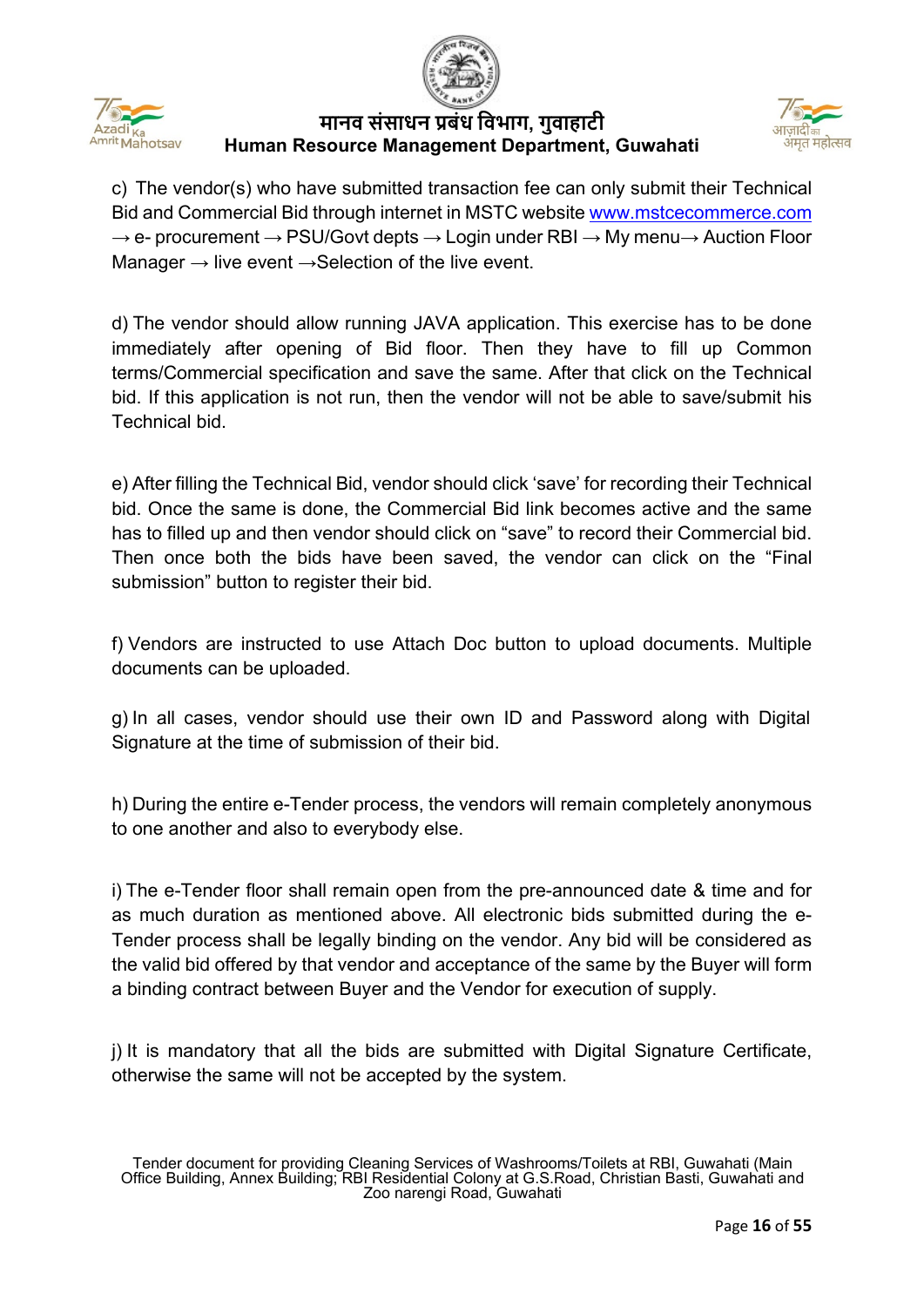







k) Buyer reserves the right to cancel or reject or accept or withdraw or extend the tender in full or part as the case may be without assigning any reason thereof.

l) No deviation of the terms and conditions of the tender document is acceptable. Submission of bid in the e-Tender floor by any vendor confirms his acceptance of terms & conditions of the tender.

m) Any order resulting from this tender shall be governed by the terms and conditions mentioned therein.

n) The tender inviting authority has the right to cancel this e-Tender or extend the due date of receipt of bid(s) without assigning any reason thereof.

o) Vendors are requested to read the vendor guide and see the video in the page <https://www.mstcecommerce.com/eprochome> to familiarize them with the system before bidding.

- p) No deviation to the technical and commercial terms & conditions are allowed.
- q) Submission of bid in the e-tender floor by any vendor confirms his acceptance of terms & conditions for the tender. Any order resulting from this tender shall be governed by the terms and conditions mentioned therein.

Place: Date : Signature and Seal of Tenderer

Address: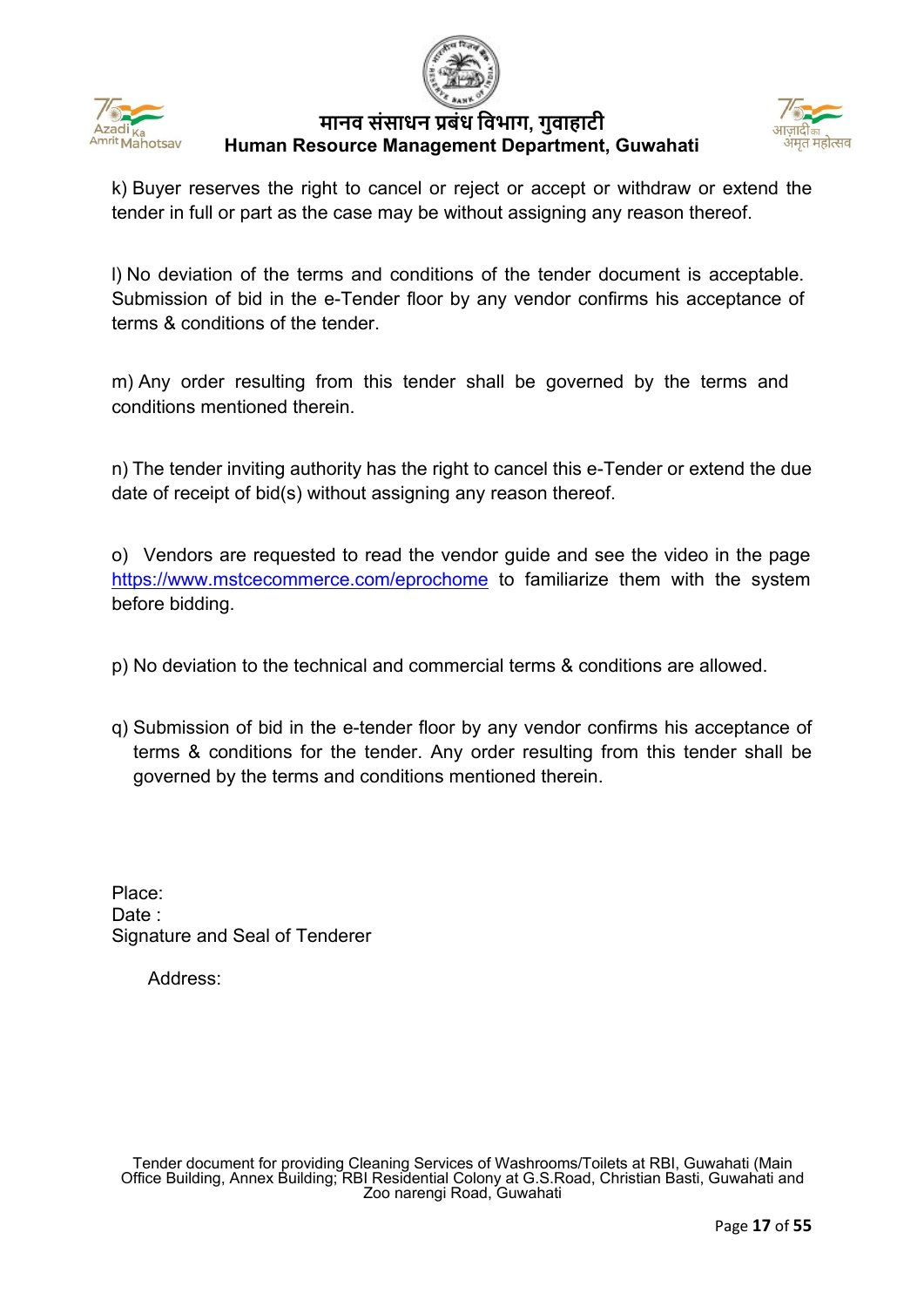



#### **Pre-Qualification Criteria**

| <b>Criteria</b>                          | <b>Requirement</b>                                                                                                                                                                                                                                                                                                                                                                                                                                                                                                                                                                                                                                                                                                                                                                        |
|------------------------------------------|-------------------------------------------------------------------------------------------------------------------------------------------------------------------------------------------------------------------------------------------------------------------------------------------------------------------------------------------------------------------------------------------------------------------------------------------------------------------------------------------------------------------------------------------------------------------------------------------------------------------------------------------------------------------------------------------------------------------------------------------------------------------------------------------|
| 1. Duration of Past<br>experience        | Should have a minimum 3 years of experience as on March 31,<br>a)<br>2021. Applicant should furnish their Client list showing the<br>details of work carried out by them during the last 3 years. The<br>list shall include details such as Name of Client, Value of Work<br>executed, Date of Start and Finish of the work, Reasons of<br>delay, if any, etc. The Applicant should submit documentary<br>evidence in support of minimum experience of 3 years.<br>The vendor should be providing services in any of the following<br>b)<br>segments (i) Four Star Hotels or above, (ii) International/<br>Domestic Airports, (iii) Shopping Malls, (iv) Reputed/ Public/<br>Private Sector banks/ enterprises. Should produce the copies<br>of work orders from clients mentioned above. |
| 2. Yearly Turnover                       | The vendor should have had an average annual turnover of 100%<br>of the Estimated Cost or more during the last three financial year<br>ending as on March 31, 2021. A Chartered Accountant (CA)<br>certificate, along with the Balance Sheet, duly certified must be<br>mandatorily submitted along with the tender. Any tender document<br>without the Balance sheet and a CA certificate as regards the<br>turnover will be rejected.                                                                                                                                                                                                                                                                                                                                                   |
| 3. Service Set up                        | Certificate in support of having a full-fledged service set up in<br>Guwahati should be uploaded.<br>(To be uploaded in e-tendering portal)                                                                                                                                                                                                                                                                                                                                                                                                                                                                                                                                                                                                                                               |
| 4. Composition<br>of I<br>the firm       | Full particulars (whether vendor is an individual, or a partnership<br>firm, or a company etc.) of the composition of vendor in detail should<br>be <b>uploaded</b> along with name(s) and address (es) of the partners,<br>copy of the Articles of Association / Power of Attorney / any other<br>relevant document.                                                                                                                                                                                                                                                                                                                                                                                                                                                                     |
| 5. Creditworthiness<br>of the Contractor | Copies of the Income Tax Clearance Certificates / Income Tax<br>Assessment Orders along with the latest final accounts of the<br>business of the vendor duly certified by a Chartered Accountant<br>should be uploaded in proof of their creditworthiness and turnover<br>for last three years<br>(To be uploaded in the e-tendering portal)                                                                                                                                                                                                                                                                                                                                                                                                                                              |
| 6. Name<br>and<br>Address<br>of<br>the   | Written information about the names and addresses of their bankers<br>along with full details, like names, postal addresses, e-mail IDs,                                                                                                                                                                                                                                                                                                                                                                                                                                                                                                                                                                                                                                                  |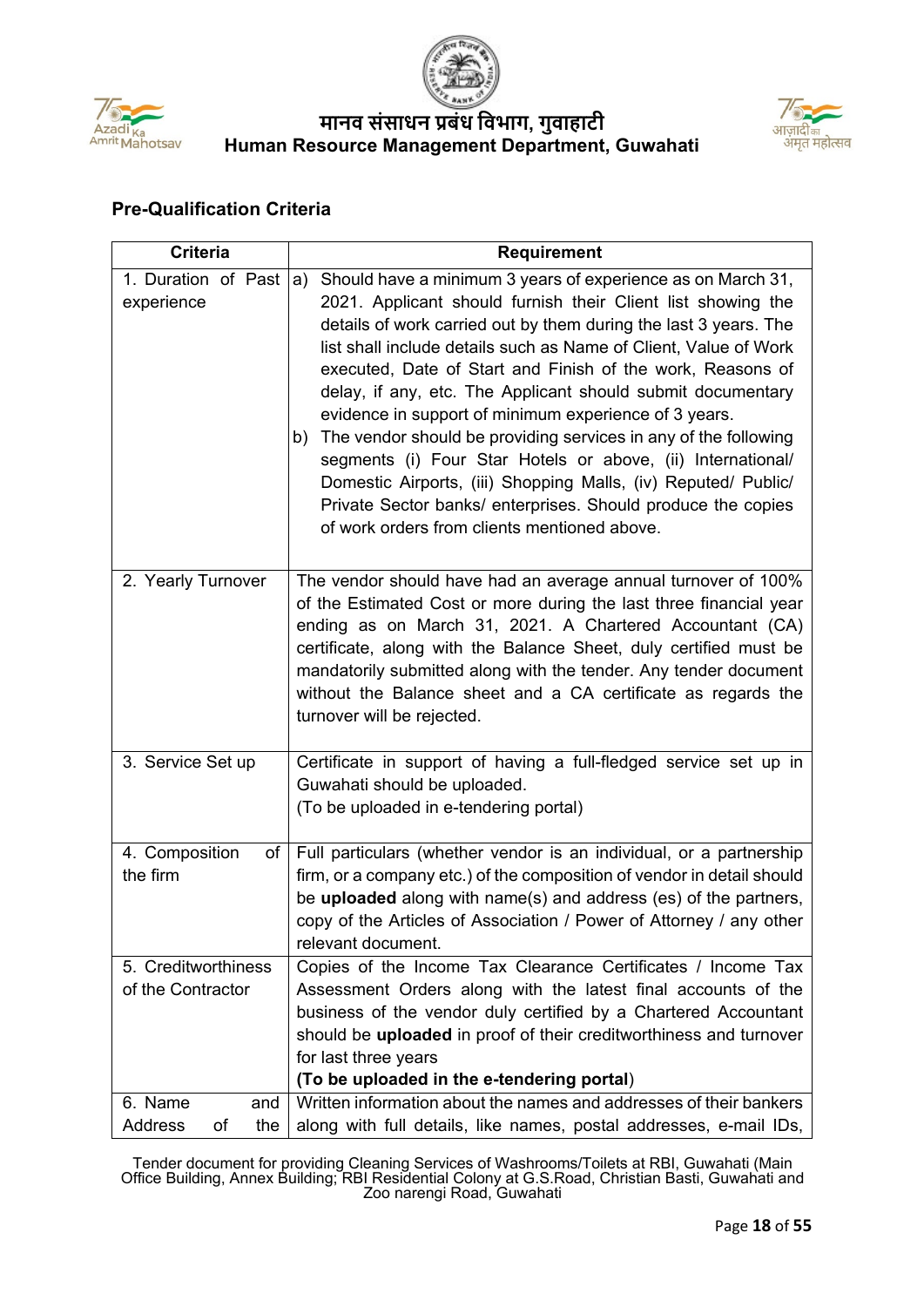





| <b>Banker</b><br>their  <br>and<br>contact<br>present<br>executive<br>7. Details of Bank                           | telephone nos. (landline and mobile), fax nos., etc., of the contact<br>executives (i.e. the persons who can be contacted at the office of<br>their banker by the Bank in case it is so needed) should be<br>uploaded.<br>Full particulars of their bank accounts, like account No., type, date                                                                                                                                                                                                                                                                                                                                                                                                                                                                                                                                                                                                  |  |  |  |  |
|--------------------------------------------------------------------------------------------------------------------|--------------------------------------------------------------------------------------------------------------------------------------------------------------------------------------------------------------------------------------------------------------------------------------------------------------------------------------------------------------------------------------------------------------------------------------------------------------------------------------------------------------------------------------------------------------------------------------------------------------------------------------------------------------------------------------------------------------------------------------------------------------------------------------------------------------------------------------------------------------------------------------------------|--|--|--|--|
| Accounts                                                                                                           | of opening, etc., should be given.                                                                                                                                                                                                                                                                                                                                                                                                                                                                                                                                                                                                                                                                                                                                                                                                                                                               |  |  |  |  |
| 8. Name<br>and<br><b>Address</b><br>of<br>the<br><b>Clients</b><br>and<br>their<br>contact<br>present<br>executive | Written information about the names and addresses of their clients<br>like e-mail IDs, telephone numbers, fax numbers, etc., should be<br>submitted.                                                                                                                                                                                                                                                                                                                                                                                                                                                                                                                                                                                                                                                                                                                                             |  |  |  |  |
| 9. Details of Works                                                                                                | The Client wise names of the work executed, awarded, actual cost<br>of executed works, names, addresses and of contact details of<br>officers/ authorities/ departments under whom the works executed<br>should be furnished.                                                                                                                                                                                                                                                                                                                                                                                                                                                                                                                                                                                                                                                                    |  |  |  |  |
| 10. Documents<br>to<br>be uploaded in the<br>portal                                                                | a) Audited annual financial statements (for F.Y. 2018-19, F.Y.<br>2019-20 and F.Y. 2020-21).<br>b) Income Tax Returns of last three financial years i.e., F.Y.<br>2018-19, F.Y. 2019-20 and F.Y. 2020-21.<br>c) List of Clients.<br>d) Bankers certificate in the prescribed format (Annex I).<br>e) Client Feedback from top three existing clients (Annex II)<br>Certificate of Incorporation.<br>f)<br>g) Copy of the PAN, TIN and GST Registration wherever<br>applicable.<br>h) Copies of Registration Certificates of the Company/ firm/<br>agency issued by the relevant authority.<br>Copies of E.P.F Registration Certificate and E.S.I registration<br>i)<br>certificates.<br>Signed copy of the declaration in the prescribed format<br>j)<br>$(\underline{\text{Annex-III}})$<br>k) Any other document/s required to be submitted, as mentioned<br>above or as demanded by the Bank. |  |  |  |  |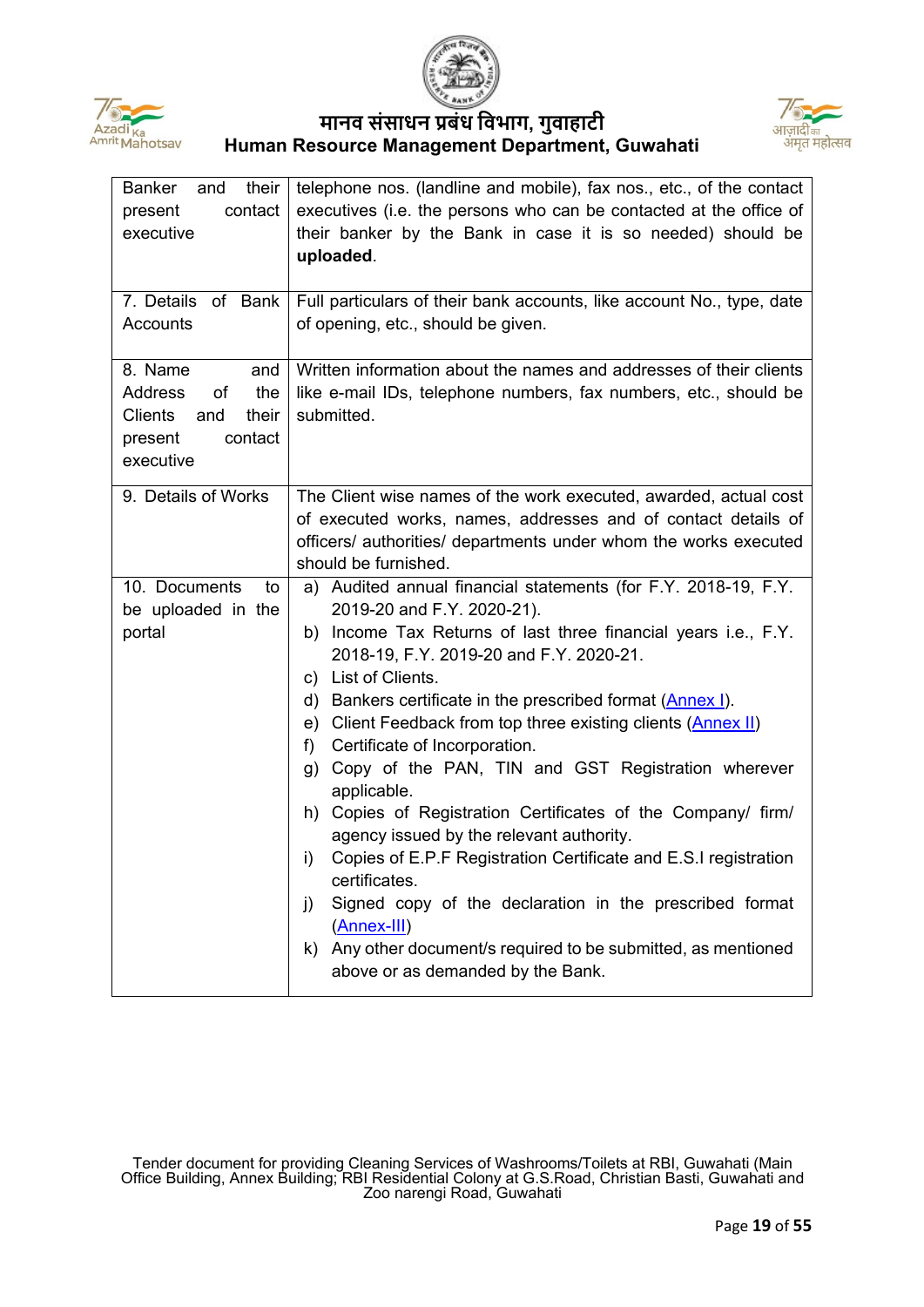





## **TERMS AND CONDITIONS**

**Terms and condition for providing Cleaning Services of Wash Rooms /Toilets and related areas/space of Main Office Building including Annex Building, Station Road, Pan Bazar, Guwahati; Residential Buildings at RBI Officers' Colony, G.S.Road, Christian Basti, Guwahati and RBI Staff Quarters at Zoo Narengi Road, Guwahati**

#### **I. PERIOD OF CONTRACT**

The contract would initially be valid till March 31, 2023 unless earlier terminated in accordance with the termination clause. The contract may be renewed and extended on mutual terms and conditions for a period of one year at a time but not more than twice.

#### **II. WORKING HOURS**

- a. The vendor is required to deploy their staff on all six working days of the week except Sunday and Holiday at the Bank's MOP and on all days except Monday at Bank's residential quarter at G.S. Road. Special Cleaning drives will be undertaken on Saturdays (Excluding  $2^{nd}$  and  $4^{th}$  Saturdays) of other areas of the Bank in consultation with Caretaker. Bank reserves the right to seek deployment of vendor's staff on select holidays also, in case the need arises, with prior intimation.
- b. The working Hours of the Staff deployed are required to be staggered in shifts between 07:30 am and 5.15 pm in consultation with Bank's Care Taker & Security Managers and the vendor has to ensure that sufficient number of staff are present at all times. Further, the vendor shall deploy his persons in such a way that they get weekly rest.
- c. The supervisor will also do a continuous hourly check of the work being done by the vendor's staff. **He / She should check the washrooms at regular hourly intervals and maintain a log book of the same**. The Log book will be put up daily to the Bank's Caretaker and Security Manager the next day and will be scrutinised and verified by them.

#### **III. GENERAL TERMS & CONDITIONS**

1. The vendor has to deploy a minimum of 50 persons [Forty seven (47) workers/ cleaning staff and Three (03) Supervisors] every day. Few female cleaning staff may be engaged for cleaning female washrooms. The number of cleaning staff may undergo change during the currency of the contract, as per requirement. The vendor shall increase or reduce the number of staff as directed by the Bank.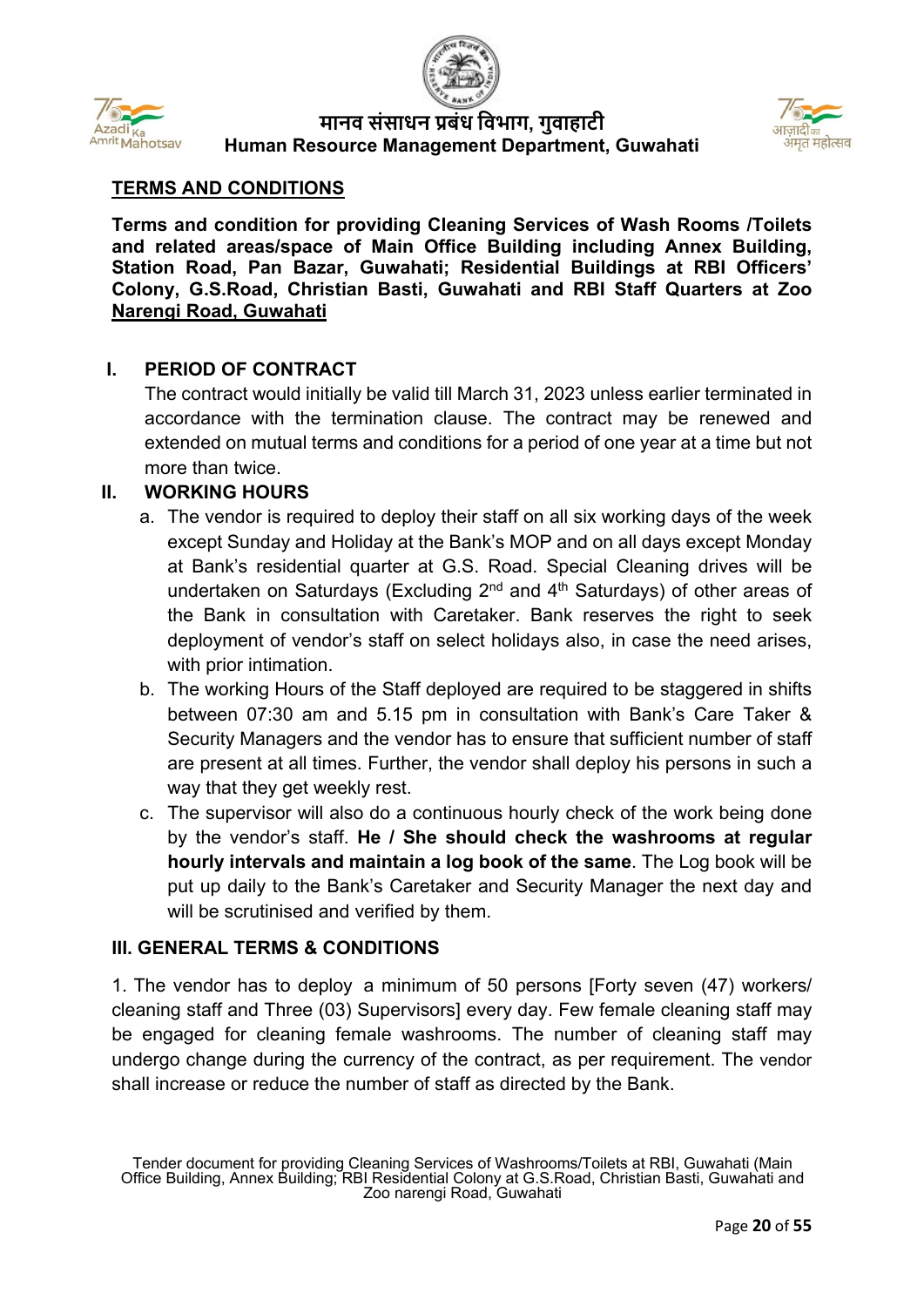





2. The agency shall deploy his personnel only after obtaining the Bank's approval duly submitting details of these personnel. The vendor will refrain from making frequent changes in deployment of staff. However, in case of need, before changing staff, the Vendor shall give prior information and seek permission of the Bank to do so.

3. The vendor should ensure that the staff deployed are medically fit and free from contagious diseases.

4. It is the responsibility of the vendor to ensure that the minimum required strength (as mentioned in para 1) of staff is deployed on all days except on the weekly off and Holiday and whenever specifically instructed to do on holidays.

5. The vendor shall engage men/women **aged between 21-40 years,** physically fit and duly trained for the job, capable enough to perform their duties to the satisfaction of the Bank. Supervisor should not be over 45 years of age.

6. The vendor shall ensure that the entire workforce deployed exhibit good etiquette, are properly groomed, have good communication skills, courtesy, and maintain adequate personal hygiene and discipline.

7. In case any of vendor's personnel(s) deployed under the contract is (are) absent, a **substitute arrangement of similar standard shall be provided by the vendor immediately**. In case non-provisioning of the substitute, the Bank reserves the right to impose a penalty equal to double the amount of daily wages of the absent personnel and the same shall be deducted from the vendor's bills.

8. In case it is observed that the vendor's personnel is/ are repeatedly late in reporting for work or leave the premises without completing their work and before scheduled timings, Bank reserves the right to impose a monetary penalty upto the amount equal to the admissible daily wage.

9. **Penalty** - In case any complaint is received regarding misconduct/misbehaviour of vendor's personnel, or of poor quality of work, a penalty of ₹ 2000/- for each such incident shall be levied and the same shall be deducted from vendor's pending/subsequent bill. Further, it shall be obligatory upon the vendor to remove the said personnel from the site immediately after being notified by the Bank.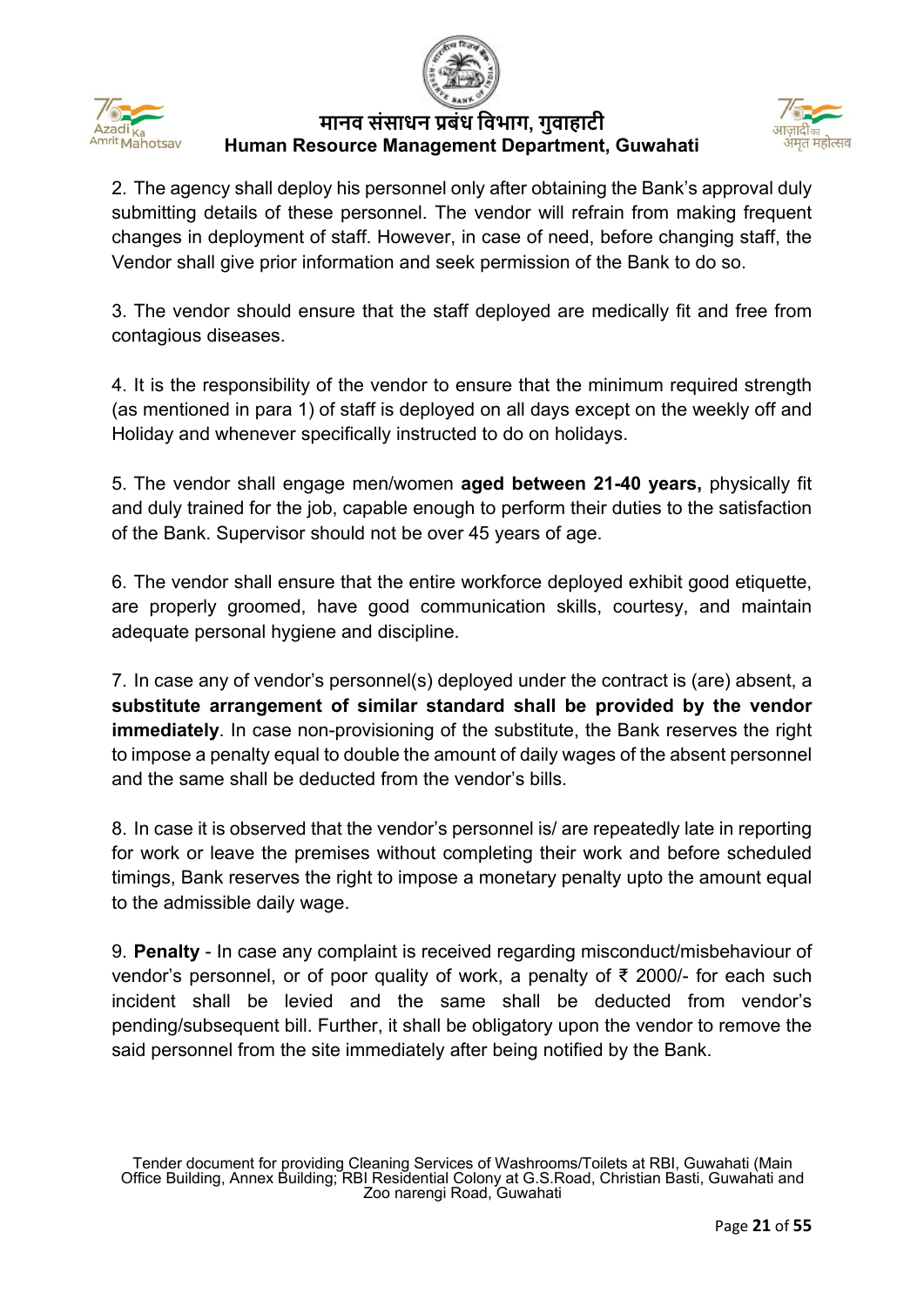





10. Every employee so engaged by the vendor shall wear neat and tidy uniform having firm's name and logo, shoes/sandals and a badge bearing his/her name, while on duty. These are to be provided by the vendor at its own cost.

11. The Bank has the right to ask for the removal of any person of the vendor, who is not found to be competent and orderly in the discharge of his duty.

12. The vendor should have a service set up at Guwahati.

13. The vendor shall not engage any sub-vendor or transfer the contract to any other person in any manner.

14. The vendor shall obtain **Police Verification Report** on character and antecedents of its personnel and other details relating to age, educational qualifications, name and permanent address, contact numbers to be provided under this contract along with their passport size photographs before engaging them for duty in Bank's Main Office Building including Annex Building and its Residential Colony. A certificate to the effect that Police Verification of all employees deployed in the services of the Bank has been done and are available with the firm, needs to be submitted within one month of start of the contract to the Bank. Bank can verify these at any point of time during the contract duration. **This is a mandatory condition of the tender.**

15. Vendor should ensure that **all persons deployed are insured** as per the extant Government guidelines, for which no extra payment will be made by the Bank. A certificate to this effect along with supportive documents shall be submitted to the Bank by the vendor. The Bank will not be liable for any damages/injuries to persons as a part of execution of this contract. All liabilities arising out of accident or death while on duty shall be borne by the vendor.

16. The vendor and its staff shall take proper and reasonable precautions to preserve from loss, destruction, waste or misuse the areas of duty or any other area within the Bank / Residential premises given to them by the Bank and shall not knowingly lend to any person or company any of the effects of the Bank under its area of responsibility.

17. The vendor shall be responsible to maintain all property and equipment of the RBI provided to it. Any damage or loss caused by vendor's personnel to the Bank in whatever shape would be recovered from the vendor.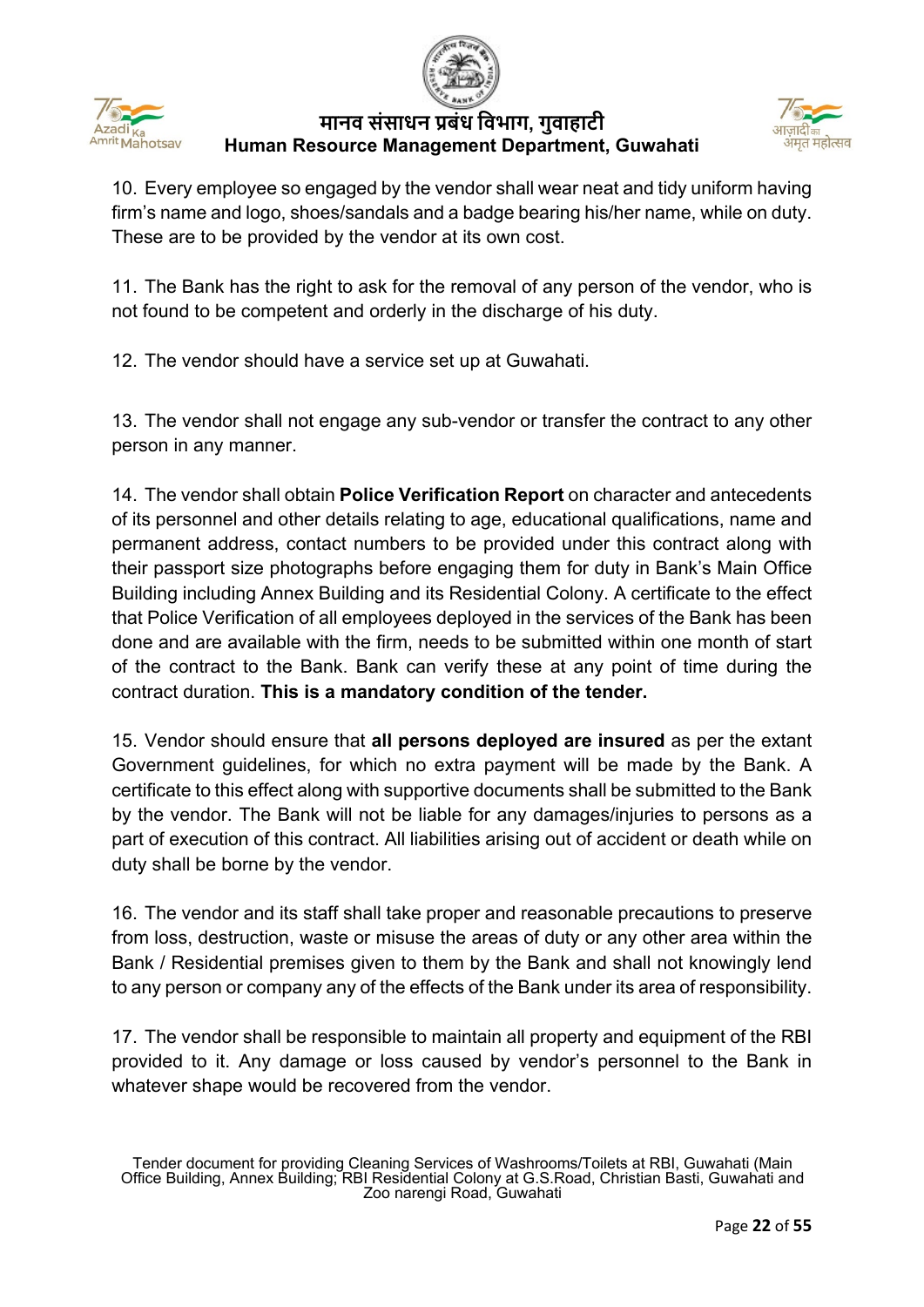





18. In the event of any loss occasioned to the Bank, as a result of any lapse on the part of the vendor, the said loss shall be claimed from the vendor up to the value of the loss. The decision of the RBI, Guwahati will be final and binding on the vendor.

19. Any liability arising out of any litigation or any act of Vendor's personnel shall be directly borne by the vendor including all expenses/fines. The concerned vendor's personnel shall attend the court as and when required.

20. If any money shall, as the result of any instructions from the Labour authorities or claim or application made under any of the Labour laws or Regulations, be directed to be paid by the Bank, such money shall be deemed to be payable by the vendor to the Bank within fifteen days. The Bank shall be entitled to recover this amount from the vendor by deduction from money due to the vendor.

21. The Bank shall not be under any obligation for providing employment to any of the worker of the vendor after the expiry of the contract. The Bank does not recognize any employee employer relationship with any of the workers of the vendor. If the vendor provides employment to any ward of the employee of the RBI, the same must be immediately reported to the Bank and without the permission of the Bank the concerned person shall not be, in any case, deployed at any of the work area as stipulated in the contract. If any violation of the clause comes to the notice of the Bank, the same shall be viewed seriously and appropriate action may taken against the vendor.

22. If as a result of post payment audit any overpayment is detected in respect of any work done by the vendor or alleged to have done by the vendor under the tender, it shall be recovered by the Bank from the vendor.

23. In the event of any provisions of the contract requiring modification after the agreement has been signed, the same shall be made in writing and signed by the Bank represented by its authorised officer and the Vendor or his authorized representative. Such modifications will not be effective until the same have been signed by both the parties.

24. The Vendor will maintain a register in which day to day deployment of personnel will be maintained. While raising the bill, the deployment particulars of the personnel engaged during each month, shift wise, if any, duly countersigned by Care Taker and Security Manager should be shown.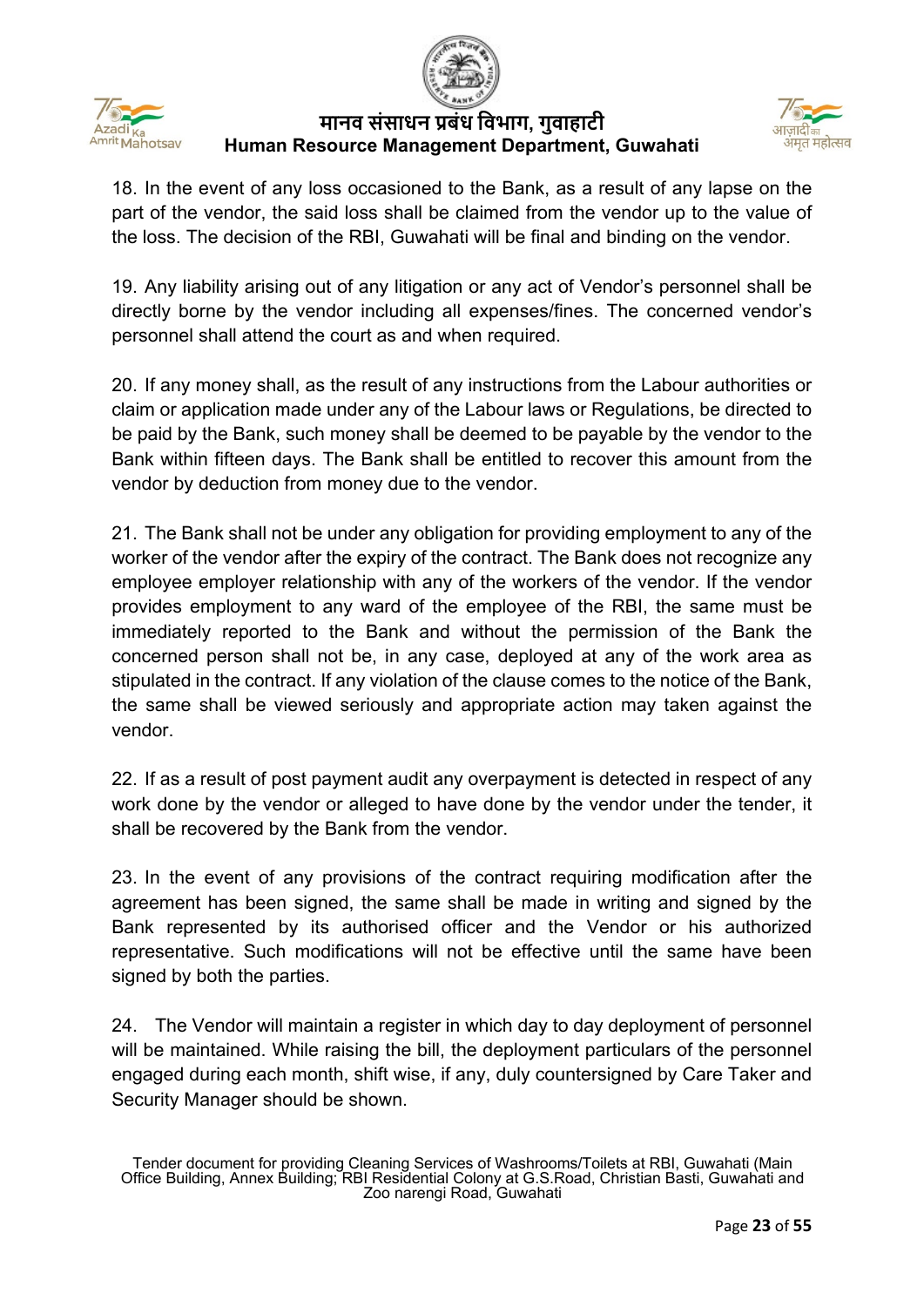





25. The Bank will not provide accommodation to the vendor neither in the Bank's premises nor elsewhere.

26. In the event of termination of the contract for any reason whatsoever, the vendor/ or persons employed by him or his agents shall not be entitled for any sum or sums whatsoever from the Bank by way of compensation, damages or otherwise.

27. **Payment of Minimum Wages:** The vendor shall ensure payment of Minimum Wages to the workmen employed by it through their Bank Account only and shall maintain a register of wages paid and shall issue a wage slip to every workman employed by it and obtain their signature or thumb impression on the wage slips. In addition, it has to provide essential amenities like drinking water, first aid facility etc. to its employees as per Contract Labour (Regulation and Abolition) Act, 1970. Also, it shall keep the Principal Employer *i.e.* Bank indemnified against all the actions that may be initiated against the Principal Employer by the Statutory Authorities for his failure to pay such wages and to provide the essential amenities.

28. **Escalation clause:** The rates shall also be firm and valid for a tenure of the contract from the issue of work order and shall not be subject to exchange variations, labour condition, material cost fluctuation, fluctuations in railway freights or any conditions whatsoever. In case, whenever there is increase in minimum wages notified by Government of India, the firm shall pay the wages in addition to the existing wages for the tenure of the contract. The increase in the contract amount during renewal of AMC shall be allowed as per the approved formula for price escalation based on indices. Minimum rates of wages (plus VDA) will be revised as per the Notification issued by the Chief Labour Commissioner (Central), Ministry of Labour & Employment from time to time i.e., 1st April and 1st October every year. The upward revision of wages shall be taken into consideration by the Bank during the renewal of the said contract i.e., after the completion of the said contract subject to satisfactory performance of the firm as per the terms of the contract.

29. The vendor shall obtain a license as contemplated under Contract Labour (Regulation and Abolition) Act, 1970 or any other law as applicable, failing which it alone would be responsible for actions/ proceedings ensuing thereto. The Bank shall not be held responsible for any act, commissions or omissions of the vendor and shall in no way be made liable to the labourers engaged by the Vendor.

30. The vendor shall indemnify and keep indemnified the Bank against all losses and claims, damages or compensation for breach of any provisions of the Payment of

Tender document for providing Cleaning Services of Washrooms/Toilets at RBI, Guwahati (Main Office Building, Annex Building; RBI Residential Colony at G.S.Road, Christian Basti, Guwahati and Zoo narengi Road, Guwahati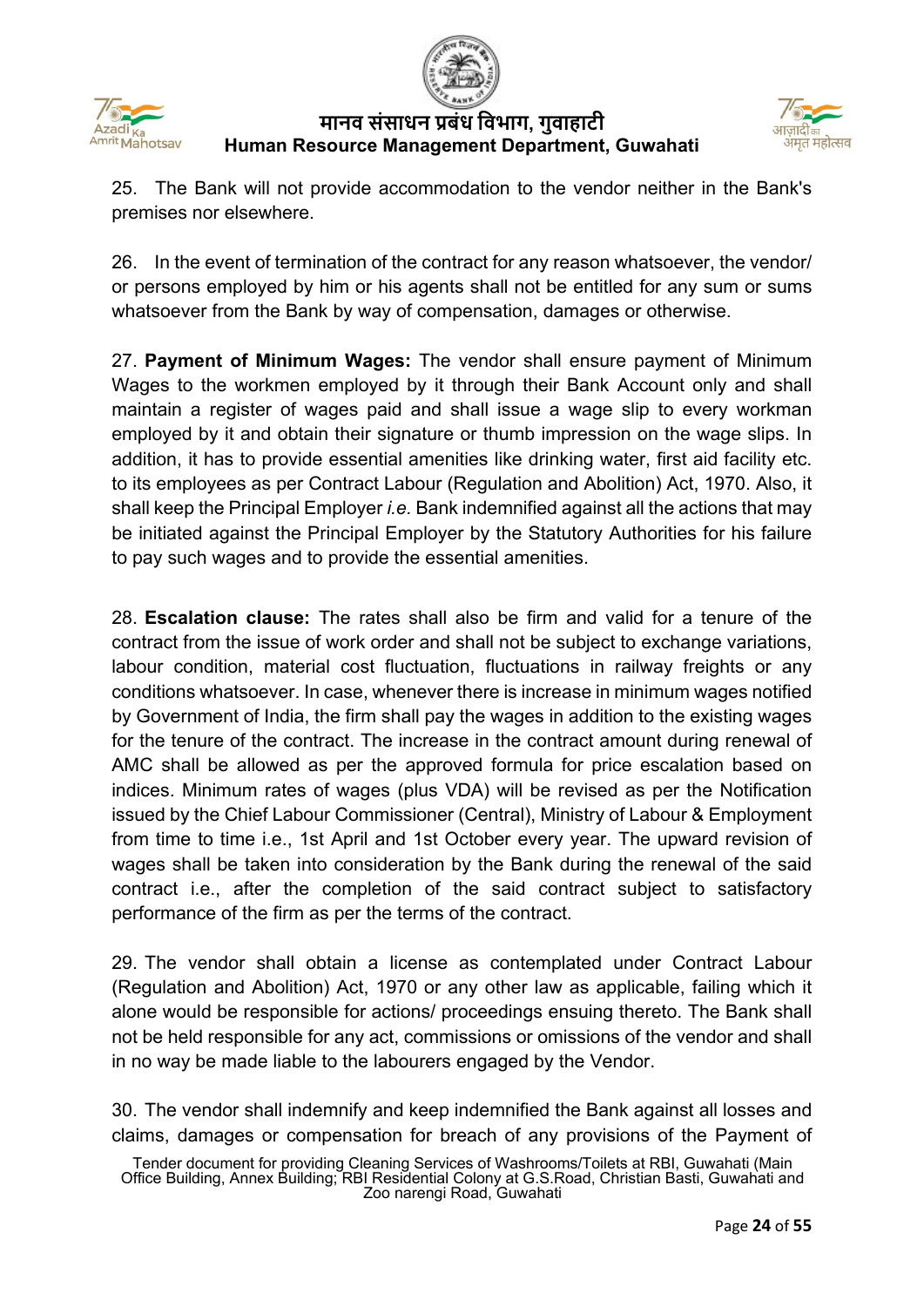



Wages Act, 1936, Minimum Wages Act, 1948, Contract Labour (Regulation and Abolition) Act, 1970 or any other labour law/statute in force in this regard. The vendor only shall be responsible for liabilities, if any, in this regard.

31. The Bank prefers that the Vendor should pay its deployed staff salary at-least by tenth of every month by means of NEFT/RTGS/ Cheque and for this purpose a bank account should be maintained by their staff.

32. The Vendor should submit a certificate every month along with the invoice of previous month stating that the salary to all his staff deployed in the Bank have been paid complying all Govt. Rules and Regulations and according to Minimum Wages Act, 1948. Without this certificate, the payment of the bill may be withheld and will not be processed.

33. The proof of remittance of statutory contribution of PF (Employer and Employee) and ESI to the appropriate vendor, for those workers deployed by the Vendor to execute the contract work in the Bank, must be provided by the selected Vendor to the Bank every month along with the claim bill, failing which the claim bill shall not be settled.

34. The payment to the vendor for the work done/service provided shall be made on monthly basis subject to the following:

a. The work has been satisfactorily executed, as per the Terms & Conditions of the contract, for the month for which the vendor raises the bill.

b. The disbursement of the wages to the workers has already been done by the vendor for the month for which the payment to the vendor is under consideration.

c. Written records for having made these payments may be asked by the Bank at any time for its verification.

**Note:** Any subsequent increase in salary/minimum wages of workmen during period of the contract due to increase in minimum wages by Central Government will be considered by the Bank.

35. The Bank will deduct Income Tax at Source under Section 194-C of Income Tax Act, 1961 from the payment to be made to the vendor at the prevailing rates as income tax on the income comprised therein. Any other statutory deductions, if required shall also be made as applicable.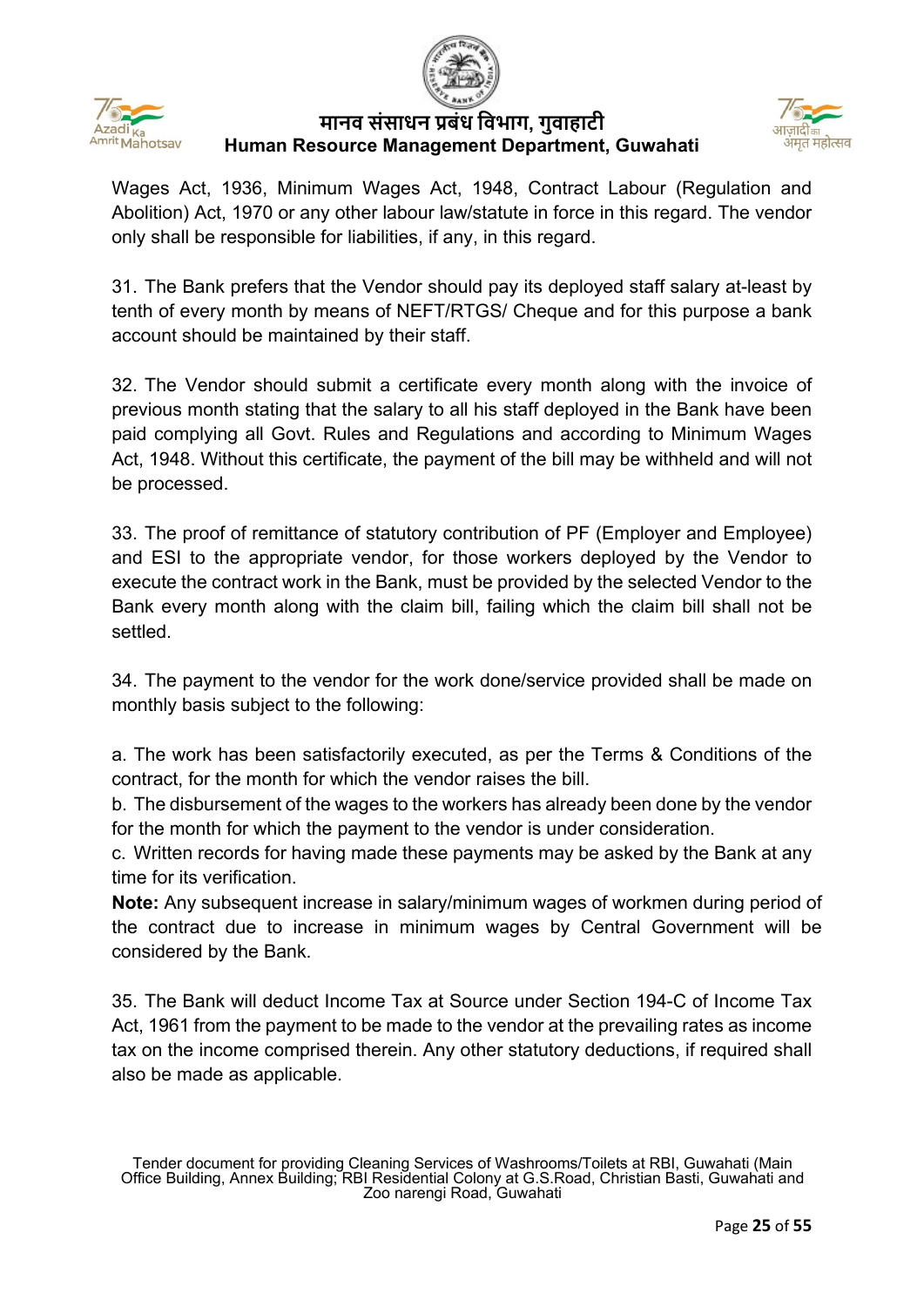





36. The Vendor shall comply with the provisions of the Factories Act, 1948, Contract Labour (Regulation and Abolition) Act 1970, Child Labour (Prohibition and Regulation) Act 1986, ESI Act 1948, Workmen's Compensation Act 1923, Employees Provident Fund and Miscellaneous Provisions Act, 1952, Minimum Wages Act, 1948, Payment of Wages Act, 1936, Payment of Bonus Act, 1965, Payment of Gratuity Act, 1972 and the Rules made there under or any other Laws and Rules as may be applicable to the contract workmen from time to time. The Vendor shall produce registers and records and comply with other directions issued by the Bank for compliance of the statutory provisions.

37. The agency shall ensure full compliance with tax laws of India with regard to the contract and shall be solely responsible for the same. The agency shall submit copies of acknowledgements evidencing filing of returns every year and shall keep the Bank fully indemnified against liability of tax, interest, penalty etc. of the agency in respect thereof, which may arise.

38. **Sexual Harassment:** The Vendor shall be solely responsible for full compliance with the provisions of "the Sexual Harassment of Women at Work Place (Prevention, Prohibition and Redressal) Act, 2013. In case of any complaint of sexual harassment against its employee within the premises of the Bank, the complaint will be filed before the Internal Complaints Committee constituted by the Vendor and the Vendor shall ensure appropriate action under the said Act in respect to the complaint. Any complaint of sexual harassment from any aggrieved employee of the Vendor against any employee of the Bank shall be taken cognizance of by the Regional Complaints Committee constituted by the Bank.

The Vendor shall be responsible for educating its employees about prevention of sexual harassment at work place and related issues.

39. The Vendor shall be responsible for any monetary compensation that may need to be paid in case the incident involves the employees of the vendor, for instance any monetary relief to Bank's employee, if sexual misconduct by the employee of the vendor is proved.

40. The Vendor shall ensure that no employee of the vendor will enter or remain in the Bank's premises beyond the specified time limits unless absolutely necessary for fulfilling vendor's obligations and with permission of the Caretaker/Bank Security officials.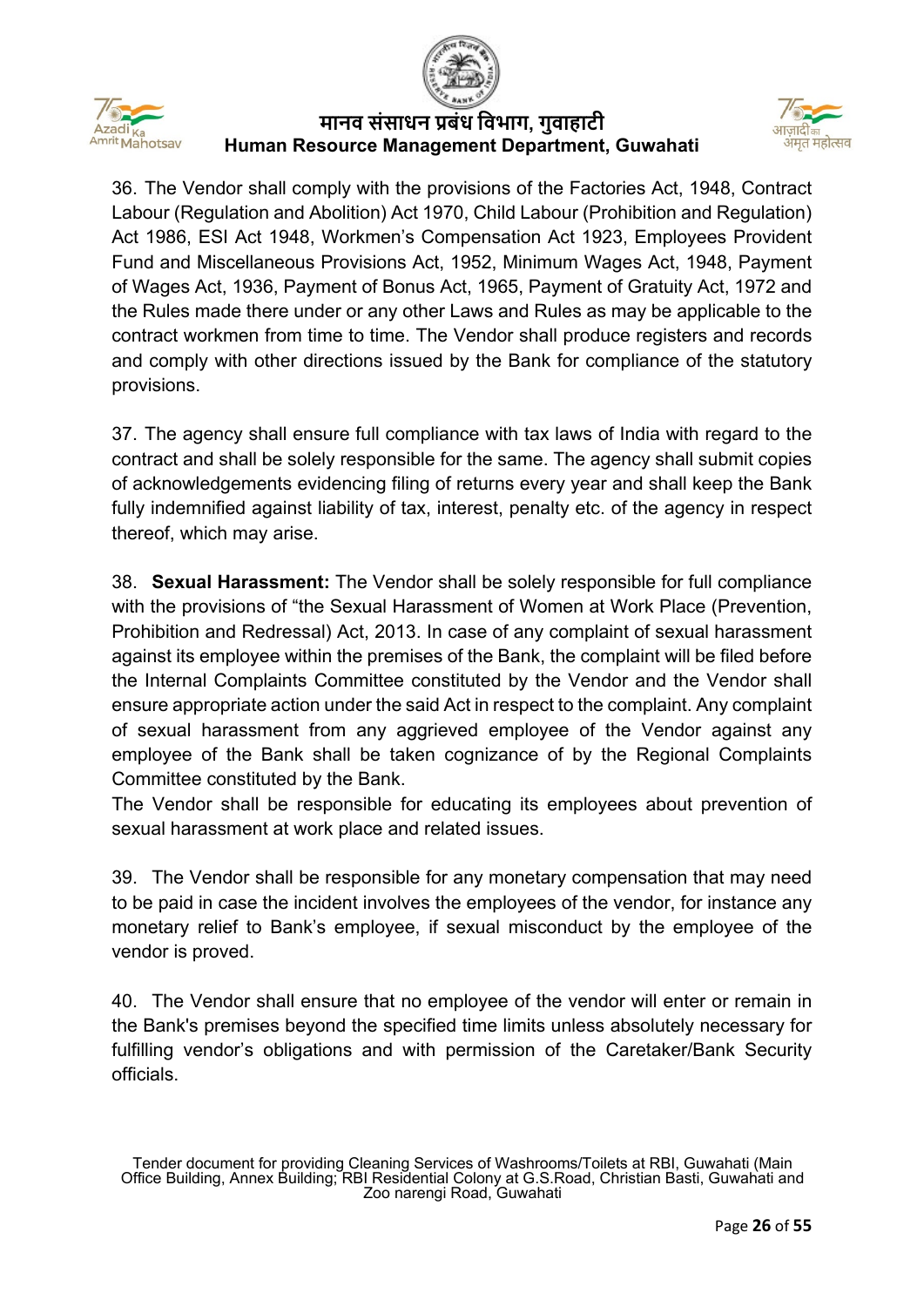



41. **Non-Disclosure Clause:** The Vendor shall not disclose directly or indirectly any information, materials and details of the Bank's infrastructure / systems/ equipment etc., which may come to the possession or knowledge of the Vendor during the course of discharging contractual obligations in connection with this agreement, to any third party and shall at all times hold the same in strictest confidence. The Agency shall treat the details of the contract as private and confidential, except to the extent necessary to carry out the obligations under it or to comply with applicable laws. The Vendor shall not publish, permit to be published, or disclose any particulars of the works in any trade or technical paper or elsewhere without the previous written consent of the Bank. The Vendor shall indemnify the Bank for any loss suffered by the Bank as a result of disclosure of any confidential information. Failure to observe the above shall be treated as breach of contract on the part of the Vendor and the Bank shall be entitled to claim damages and pursue legal remedies. The Vendor shall take all appropriate actions with respect to its employees to ensure that the obligations of non-disclosure of confidential information under this agreement are fully satisfied. The Vendor's obligations with respect to non-disclosure and confidentiality will survive the expiry or termination of this agreement for whatever reason.

42. **Force Majeure:** Not withstanding anything else contained in this document, neither party shall be liable for any delay in performing its obligations hereunder if such delay is caused by circumstances beyond its reasonable control (including without limitation any delay caused by the acts of Governments, acts of God, natural or social calamities, strikes, riots in any region, network failure, terrorist attack, war (declared and undeclared) provided however that any delay by the supplier of the Party so delaying shall not relieve that Party from liability for delay except where such delay is beyond the reasonable control of the supplier concerned.

# 43. **Notice for Termination of Contract**

In the event of any breach of any terms and conditions of the agreement (to be entered into between the Bank and the successful vendor) by the vendor, the Bank shall be entitled to terminate the agreement by giving a short notice in writing.

## **IV. ARBITRATION**

(a) Any dispute and/or difference arising out of or relating to the contract (to be entered into between the Bank and the successful vendor) will be resolved through joint discussion of the authorised representatives of the concerned parties. However, if the disputes are not resolved by joint discussions, then the matter will be referred for adjudication to a sole Arbitrator to be appointed by the Regional Director, Reserve Bank of India, Guwahati.

Tender document for providing Cleaning Services of Washrooms/Toilets at RBI, Guwahati (Main Office Building, Annex Building; RBI Residential Colony at G.S.Road, Christian Basti, Guwahati and Zoo narengi Road, Guwahati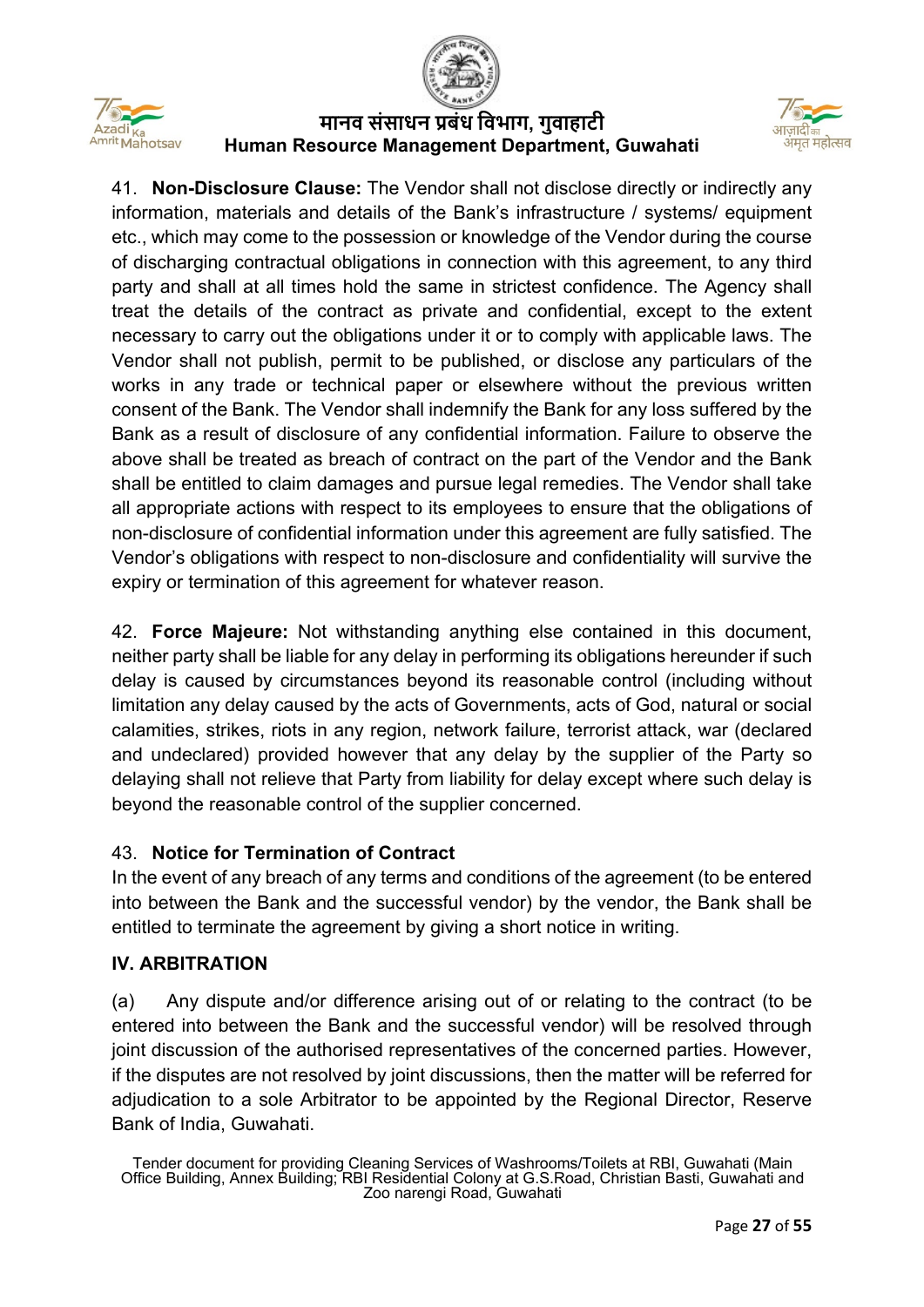



(b) The award of the sole Arbitrator shall be final and binding on all the parties. The arbitration proceeding's shall be governed by Indian Arbitration and Conciliation Act, 1996 as amended from time to time.

(c) The cost of Arbitration shall be borne by the respective parties in equal proportions. During the pendency of the arbitration proceeding and currency of contract, neither party shall be entitled to suspend the work/service to which the dispute relates on account of the arbitration and payment to the Vendor shall continue to be made in terms of the contract.

(d) The agreement (to be entered into between the Bank and the successful vendor) shall be subject to the jurisdiction of the **Hon'ble High Court of Gauhati at Assam.**

# **V. AWARD OF CONTRACT**

(a) The Bank will award the contract to the successful evaluated bidder as per fulfilment of all the terms and conditions to this tender.

(b) The Bank will communicate the decision through a "Letter of Offer".

(c) The successful bidder will be required to execute a contract within a period of 14 days from the date of issue of Letter of Offer.

(d) The successful bidder shall be required to furnish a Performance Bank Guarantee within 14 days of receipt of "Letter of Offer" for an amount equivalent to 5% of Estimated Cost in favour of Regional Director, RBI, Guwahati.

(e) The Performance Bank Guarantee shall remain valid for a period of Sixty (60) days beyond the date of completion of all contractual obligations.

(f) In case the contract period is extended further, the validity of Performance Bank Guarantee shall also be extended by the successful bidder accordingly.

(g) The successful bidder shall mention, in the prescribed Proforma, the number of personnel including supervisor it proposes to deploy on day to day basis, for the smooth execution of the work.

(h) The successful bidder shall mention the list of cleaning equipment, major tools that he proposes to use and cleaning materials required in smooth execution of work.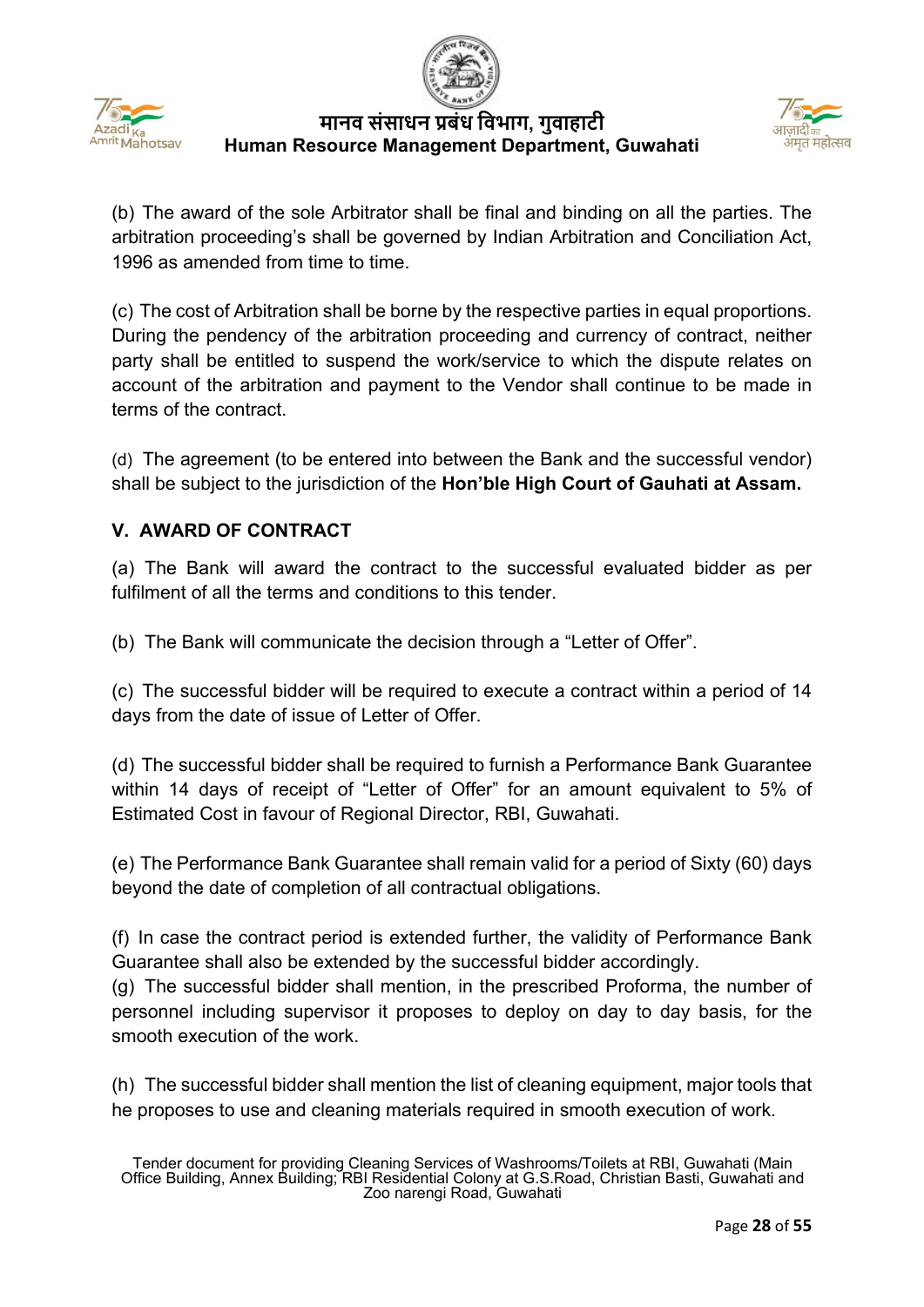

Azadi

**मानव संसाधन प्रबंध िवभाग, गुवाहाटी Human Resource Management Department, Guwahati**



**I/We have read the General Information, Scope of Work, Terms & Conditions explicitly mentioned above and accept the same to execute the contract, if awarded.**

## **SIGNATURE & SEAL OF THE APPLICANT**

**(Please sign at the bottom of all pages)**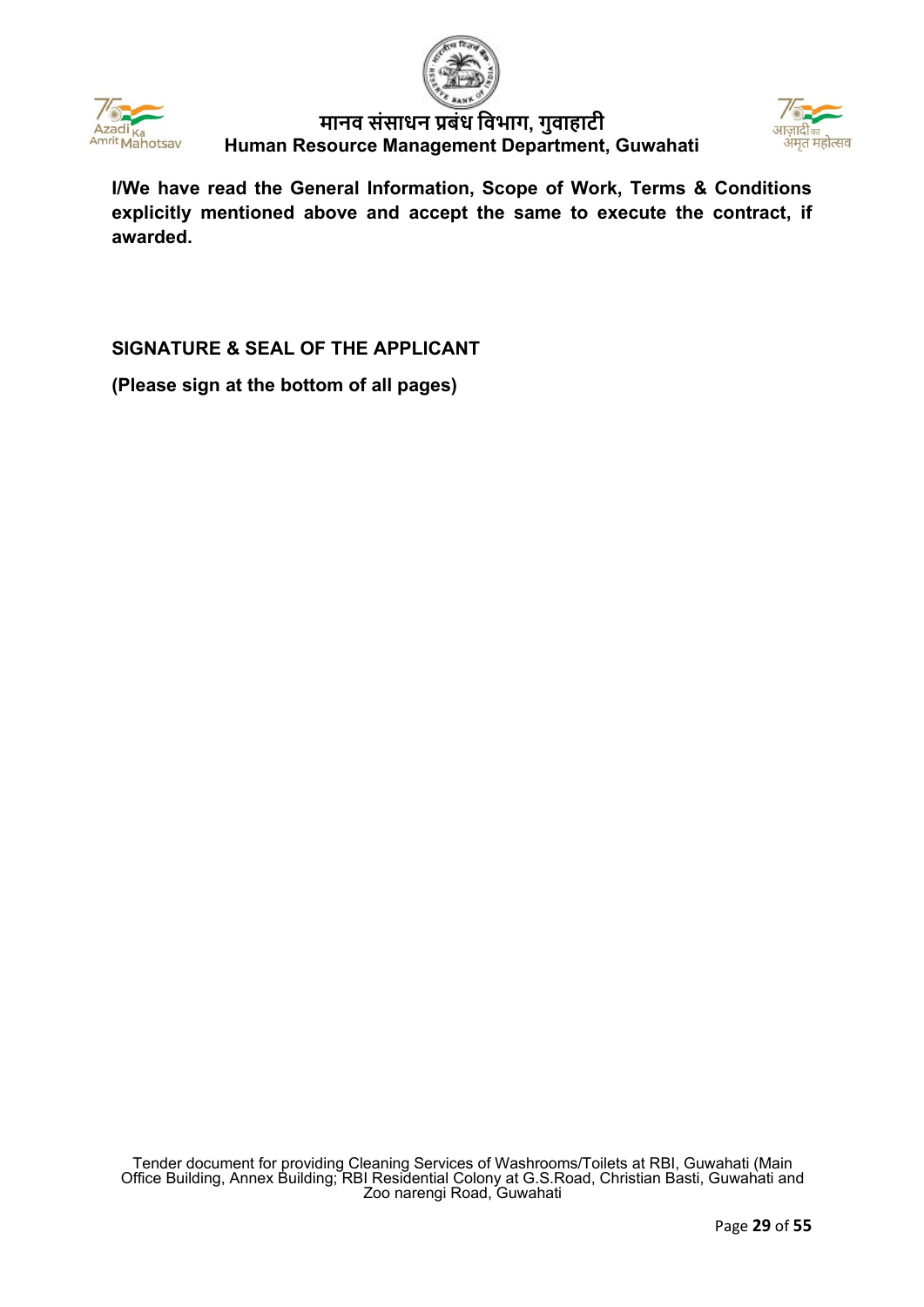



## **PART I – TECHNICAL BID**

From,

## To

Regional Director Reserve Bank of India Station Road, Pan Bazar Guwahati – 781 001

| SI.            | <b>Particulars</b>                                           | Details to be filled in by |
|----------------|--------------------------------------------------------------|----------------------------|
| No.            |                                                              | the Tenderer               |
| $\mathbf{1}$   | Name of the Organisation                                     |                            |
| $\overline{2}$ | (a) Type of organisation - (whether                          |                            |
|                | Proprietorship / Partnership / LLP / Pvt.                    |                            |
|                | Ltd./ Ltd. Company)                                          |                            |
|                | (b) Date of Establishment                                    |                            |
|                | (c) Details of Registration (Firm, Company                   |                            |
|                | etc.), Registering Authority,<br>Date,                       |                            |
|                | Number etc. (not applicable in the case                      |                            |
|                | of a sole proprietorship).                                   |                            |
|                |                                                              |                            |
|                | Please enclose relevant documents<br>-in                     |                            |
|                | support of the same                                          |                            |
| 3              | Name of the Proprietor/ Partners/ Directors of               |                            |
|                | the Organisation with Designation                            |                            |
| 4              | Office/ Business Address<br>Regd.<br>the<br>0f               |                            |
|                | organisation along with Telephone No., Mobile                |                            |
|                | No., Fax No. and e-mail.                                     |                            |
|                | (a) Whether having own office in Guwahati                    |                            |
|                | (b) Address of the local office at Guwahati.                 |                            |
|                | (c) Name of the authorised official and his/                 |                            |
|                | her telephone number.                                        |                            |
|                | Please enclose relevant documents in support<br>of the same. |                            |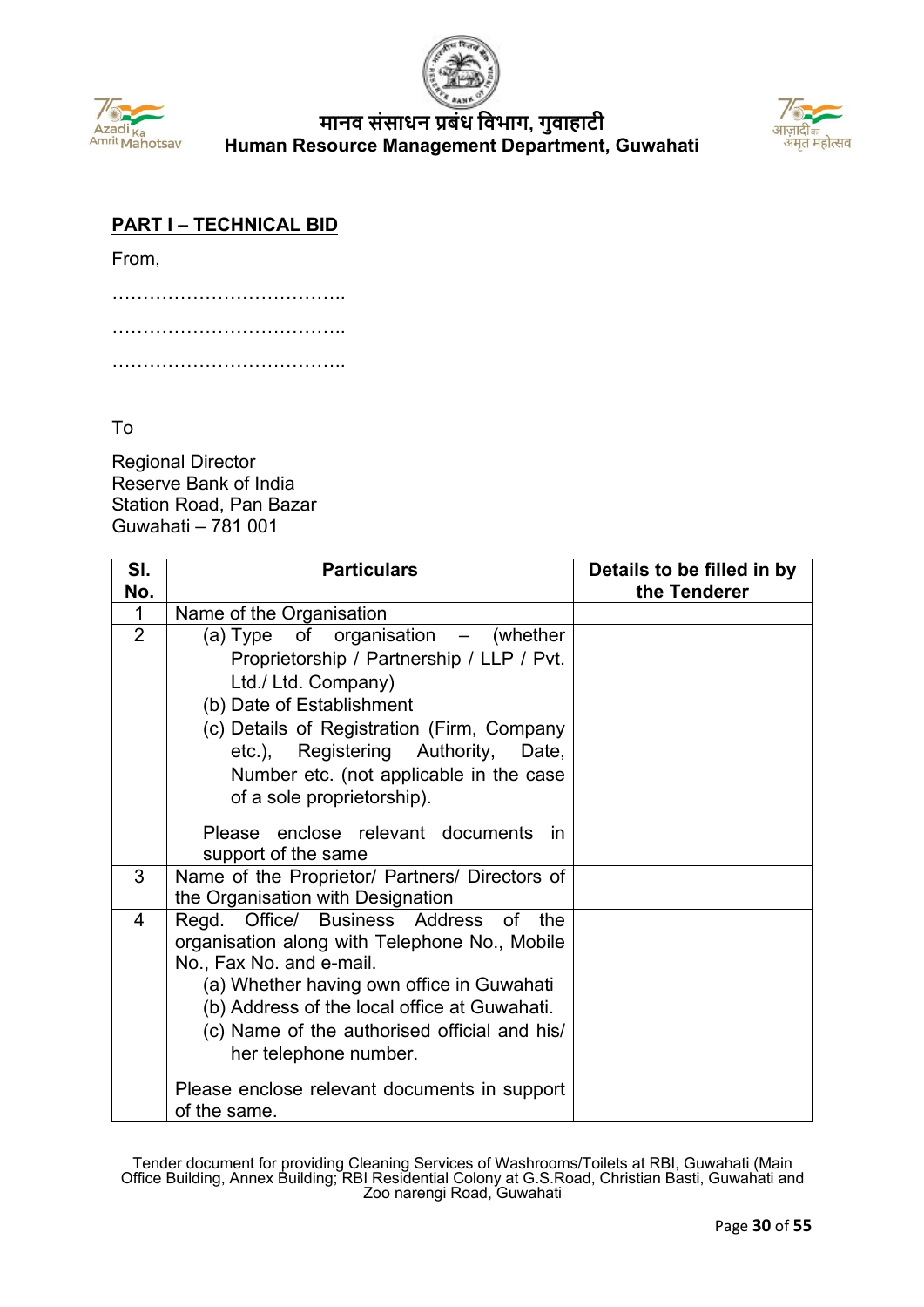





| 5              | Work Experience - Details of work experience<br>as per the requirement in the Eligibility Criteria<br>and Terms and Conditions supported by work<br>orders, documents and certificates. The details<br>along with documentary evidence of previous<br>experience, if any, of similar services or the<br>Reserve Bank of India at any center or<br>Government/ semi - Government/ Public Sector<br>undertakings/ Banks/ MNCs should also be<br>given. |  |
|----------------|------------------------------------------------------------------------------------------------------------------------------------------------------------------------------------------------------------------------------------------------------------------------------------------------------------------------------------------------------------------------------------------------------------------------------------------------------|--|
| 6              | Whether average annual business turnover of<br>last three financial years is 100% of the<br>Estimated Cost. Supporting documents should<br>be enclosed in proof of turnover (CA certificate)                                                                                                                                                                                                                                                         |  |
| $\overline{7}$ | Income Tax Returns of last three Financial<br>$years -$<br>$F.Y. 2018 - 19$<br>$F.Y. 2019 - 20$ and<br>$F.Y. 2020 - 21$<br>(Self-Attested Copy to be submitted)                                                                                                                                                                                                                                                                                      |  |
| 8              | Whether registered with Labour Department<br>under the Contract Labour $(R & A)$ Act, 1970<br>and Contract Labour (Regulation and Abolition)<br>Central Rules, 1971. If yes, indicate the date of<br>registration. (A copy of Certificate/ Registration<br>to be submitted).                                                                                                                                                                         |  |
| 9              | Name and Address of the Banker. The Bankers'<br>Certificate regarding financial standing of the<br>tenderer is to be given by the banker on its letter<br>head and uploaded on the portal as per format<br>attached with this tender document. $(Anhex - I)$                                                                                                                                                                                         |  |
| 10             | Name and Address of the existing clients along<br>with full details. The feedback from top three<br>existing clients is required to be uploaded in the<br>MSTC portal in the prescribed format. (Annex II)                                                                                                                                                                                                                                           |  |
| 11             | The Bank Account (IFS Code and Account<br>Number) where payments would be received by<br>the organisation.                                                                                                                                                                                                                                                                                                                                           |  |

Copies of Documents required to be uploaded on the MSTC portal for Technical Bid:

a) Audited annual financial statements (for F.Y. 18-19, F.Y. 2019-20 and F.Y. 2020-21).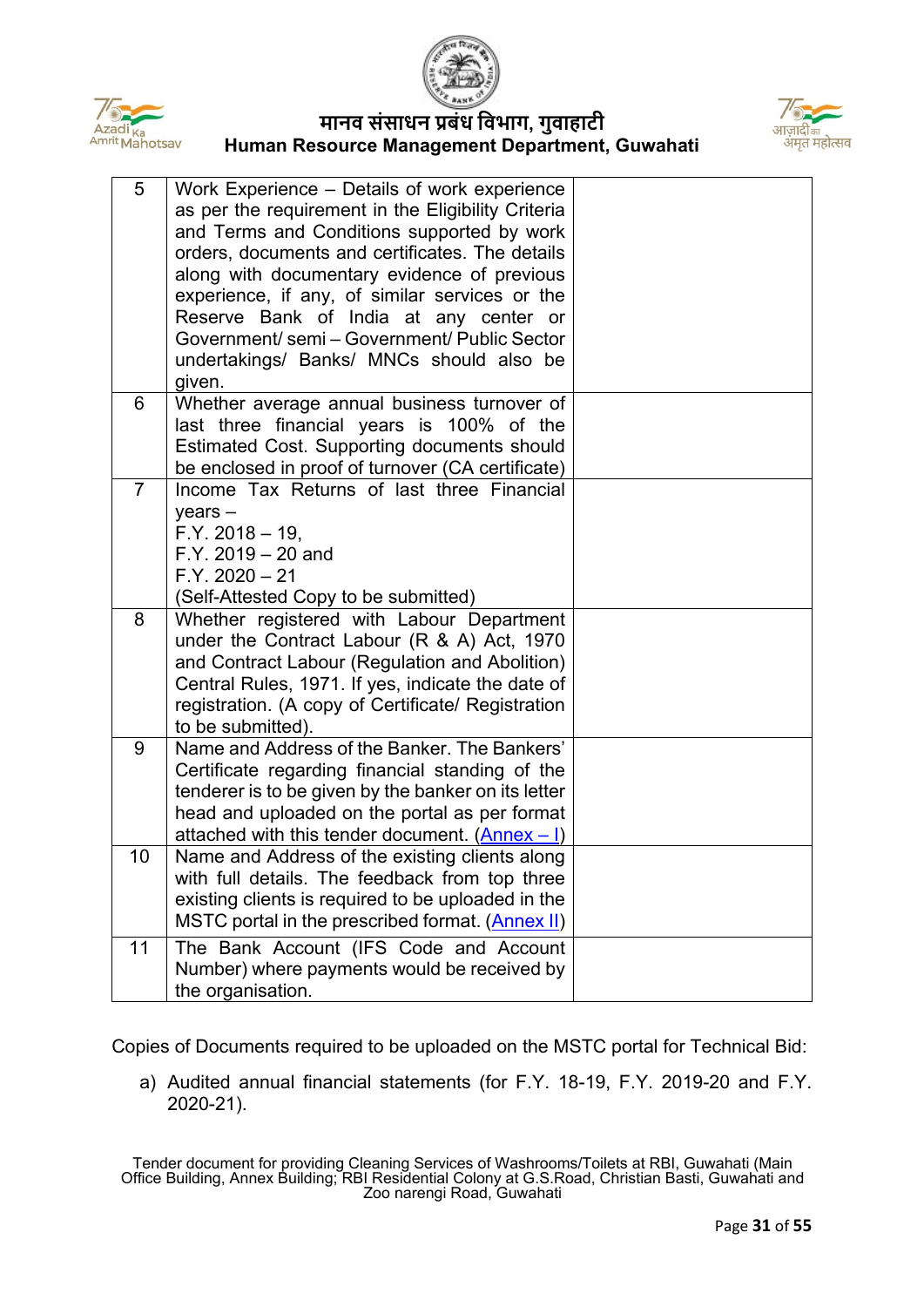





- b) Income Tax Returns of last three financial years i.e., F.Y. 18-19, F.Y. 2019-20 and F.Y. 2020-21.
- c) List of Clients.
- d) Bankers' certificate in the prescribed format [\(Annex I\)](#page-42-0).
- e) Client Feedback from top three existing clients [\(Annex II\)](#page-43-0)
- f) Certificate of Incorporation.
- g) Copy of the PAN, TIN and GST Registration wherever applicable.
- h) Copies of Registration Certificates of the Company/ firm/ agency issued by the relevant authority.
- i) Copies of E.P.F Registration Certificate and E.S.I registration certificates.
- j) Signed copy of the declaration in the prescribed format [\(Annex-III\)](#page-44-0)
- k) Any other document/s required to be submitted, as mentioned above or as demanded by the Bank.

**The Bank reserves the right to call for proof/ verification of any of the above mentioned particular.**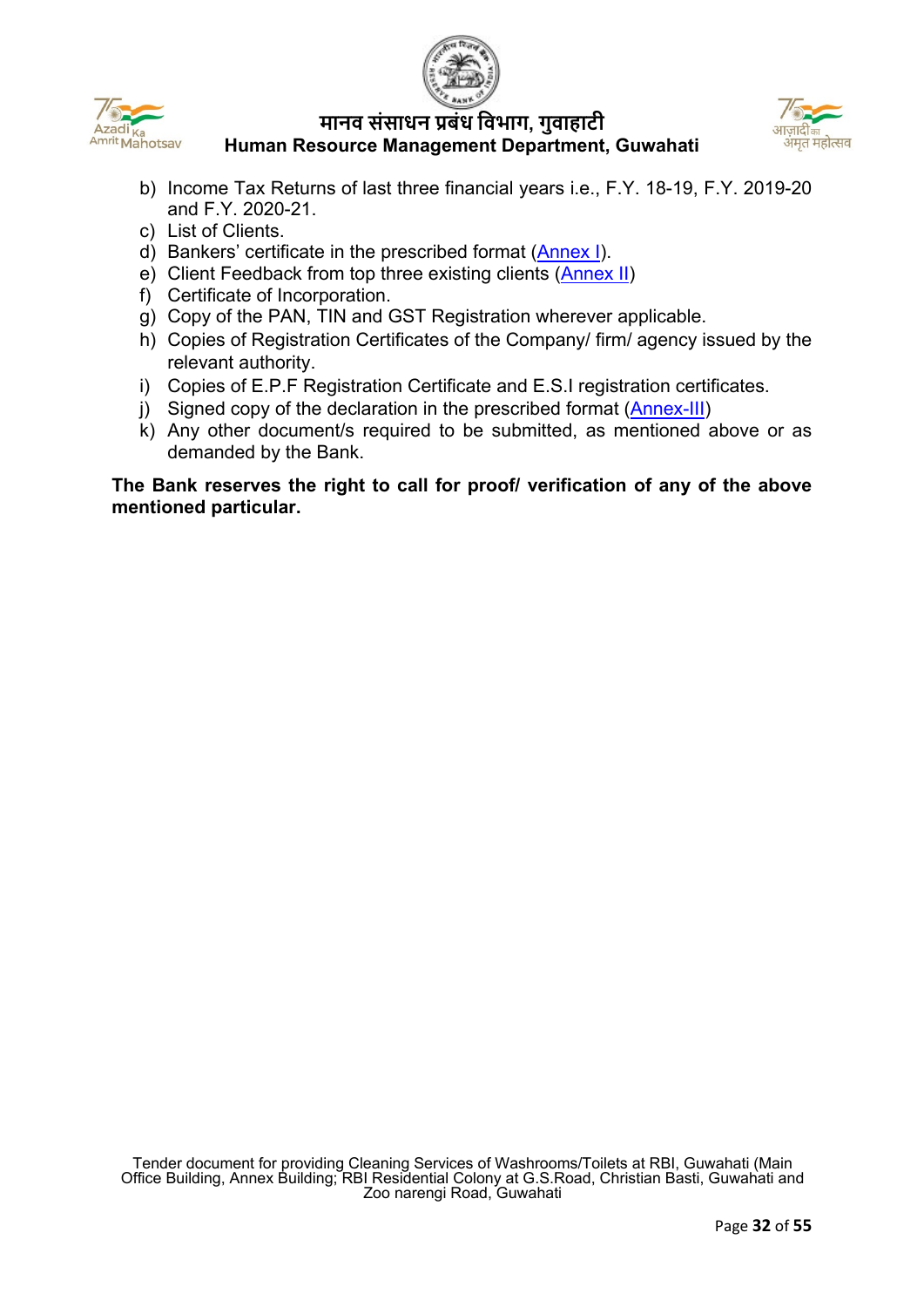





## **Technical Evaluation Matrix**

The following technical evaluation criterion will be considered to evaluate the technical competence of the Tenderer. Tenderers will be required to furnish documentary evidence in support of their claims on the following parameters:

| S. No | <b>Description of Evaluation</b><br><b>Criterion</b>                                                                                                                                                                                                                                                                                                                    | <b>Marks</b> | <b>Remarks</b> |
|-------|-------------------------------------------------------------------------------------------------------------------------------------------------------------------------------------------------------------------------------------------------------------------------------------------------------------------------------------------------------------------------|--------------|----------------|
| 1.    | <b>India</b><br>Presence:<br><b>The</b><br>Pan<br>Tenderer will be allotted 01 mark<br>each<br>for having presence<br>in in<br>different states, limited to maximum<br>of 10 states                                                                                                                                                                                     | 10           |                |
| 2.    | <b>International</b><br><b>Presence:</b><br>The<br>Tenderer will be allotted 01 mark<br>each for submitting valid proof of<br>International operations, however,<br>limited to maximum of 10 Countries                                                                                                                                                                  | 10           |                |
| 3.    | <b>Experience:</b> Tenderer<br>will<br>be<br>awarded 01 mark each for providing<br>satisfactory Housekeeping services<br>in RBI Offices limited to maximum<br>10. Agencies Blacklisted in other<br>RBI offices will be disqualified.                                                                                                                                    | 10           |                |
| 4.    | <b>Experience:</b> The Tenderer will be<br>01<br>awarded<br>mark<br>each<br>for<br>submitting valid proof of relevant<br>past experience in (i) Four Star<br>Hotels or above, (ii) International/<br>Domestic Airports, (iii) Shopping<br>Malls,<br>(iv)<br>Central<br>Govt./<br>PSUs/Banks where minimum no. of<br>vendor's staff provided were 50.                    | 10           |                |
| 5.    | Tenderer will be awarded 01 mark<br>each<br>for<br>having<br>provided<br>satisfactory housekeeping services<br>in large residential colonies (more<br>than 250 units per colony) Pan<br><b>Residents</b><br>India.<br>Welfare<br>Association (RWA) letter of colony<br>certifying satisfactory services to be<br>submitted. Limited to maximum 10<br><b>Total Marks</b> | 10<br>50     |                |

**The technical bid and the price bid will be weighed in a 50:50 ratio.** 

#### **The bid will be awarded to the Tenderer who is having higher overall score.**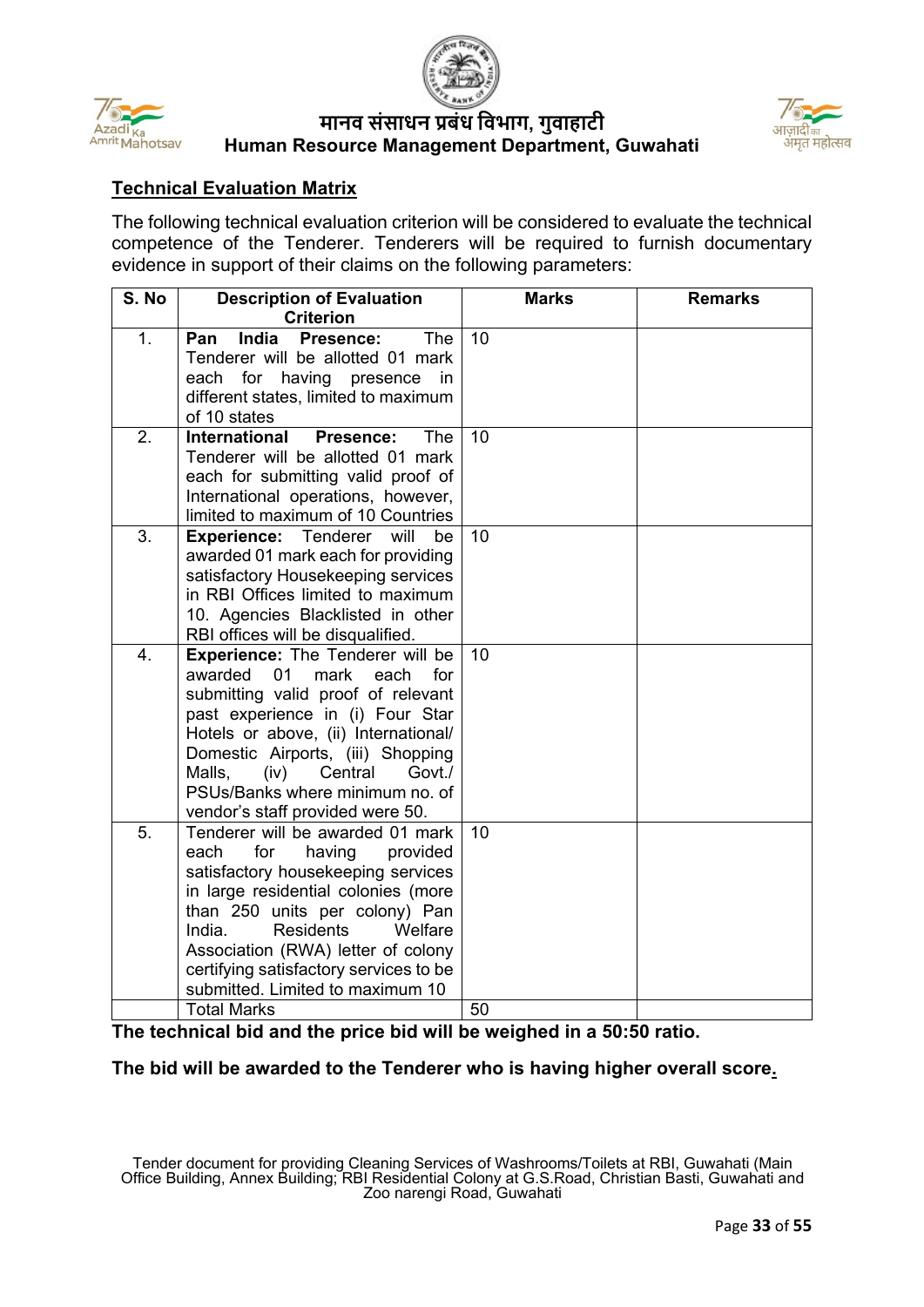



## **INSTRUCTIONS TO TENDERERS**

#### **1. Pre- Bid Meeting**

a) Tenderers requiring any clarification of this document shall contact the Bank in writing at the email address mentioned in this document or raise enquiries during the pre-Bid meeting.

b) The tenderers' designated representatives are invited to attend a Pre-Bid meeting on May 26, 2022 at 14:00 hrs online (on the MSTC portal). The purpose of the meeting will be to clarify issues and to answer questions that may be raised at that stage.

c) The tenderers shall submit questions, if any, in writing, to reach the Bank's email address mentioned in this document, not later than one day before the date of the pre-Bid meeting.

d) Non-attendance at the Pre-Bid meeting will not be a cause for disqualification of a tenderer.

#### **2. Documents comprising the Tender**

The Tender shall comprise the following:

- Notice Inviting e-tender
- Technical Bid Details
- Financial Bid Details
- Earnest Money Deposit through NEFT to following A/c:

| A/c Number | 8692299     |
|------------|-------------|
| I IFS Code | RBIS0GWPA01 |

• Performance Bank Guarantee to be furnished after award of contract by the successful bidder.

• Contract Agreement.

## **3. Period of Validity of Tenders**

a) The tender validity period shall be Ninety (90) days from the date of opening of tender.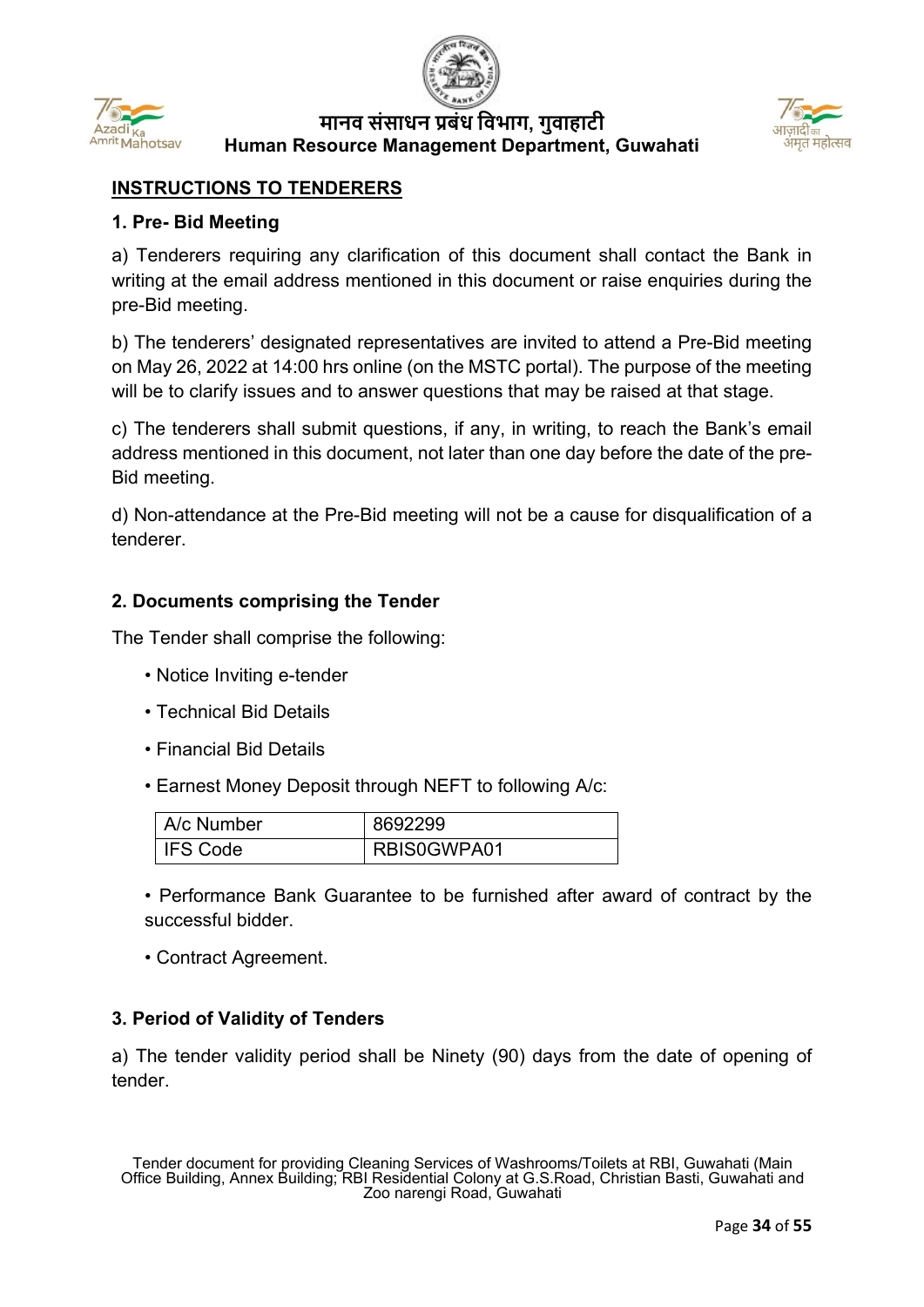





b) In exceptional circumstances, prior to the expiry of the tender validity period, the Bank may request tenderers to extend the period of validity of their tender. The request and the responses shall be made in writing.

## **4. Submission of Tenders**

a) Tenderers have to submit the tenders electronically and shall follow the electronic tender submission procedures specified in the Instructions regarding E-Tender.

b) The tenderers shall submit their Part II – Financial Bid in the online portal ONLY. The Financial bid in the tender document is for illustrative purpose only. The scanned copies of the necessary documents as indicated in the tender document shall be uploaded in the portal. E-Tender with all information shall be submitted on or before the prescribed time and date.

c) If desired / prescribed information is not submitted, the Bank will assume no responsibility for rejection of tender.

## **5. Deadline for Submission of Tenders**

a) Tenders must be filled online through e-tendering process mentioned in this document, not later than the date and time indicated in this document.

b) The Bank may, at its discretion, extend the deadline for the submission of e-tenders by amending the Tender Document.

## **6. Late Tenders - No Tender after the deadline shall be allowed on the e- portal.**

**7.** Tenderers are advised to consider the tentative monthly consumption of the items and labour cost, while quoting the rates. However, the Bank will not give any commitment on the tentative average monthly consumption.

## **8. Tender Opening**

The Bank shall open the tender electronically on the notified date. Part - I (Technical Bid) of the tender will be opened in the presence of those tenderers/their authorized representatives who choose to be present. Part-II (Financial Bid) of only those tenderers who qualify/are found suitable after scrutiny of Part-I (Technical Bid) by the Bank will be opened on a subsequent date which will be intimated to all the eligible tenderers in advance by Courier/E-mail/Telephone call. The decision of the Bank in this regard will be final.

## **9. Bid Evaluation Criteria**

The Technical Bids shall be evaluated based on the available documents submitted by the bidder on the MSTC portal.

Tender document for providing Cleaning Services of Washrooms/Toilets at RBI, Guwahati (Main Office Building, Annex Building; RBI Residential Colony at G.S.Road, Christian Basti, Guwahati and Zoo narengi Road, Guwahati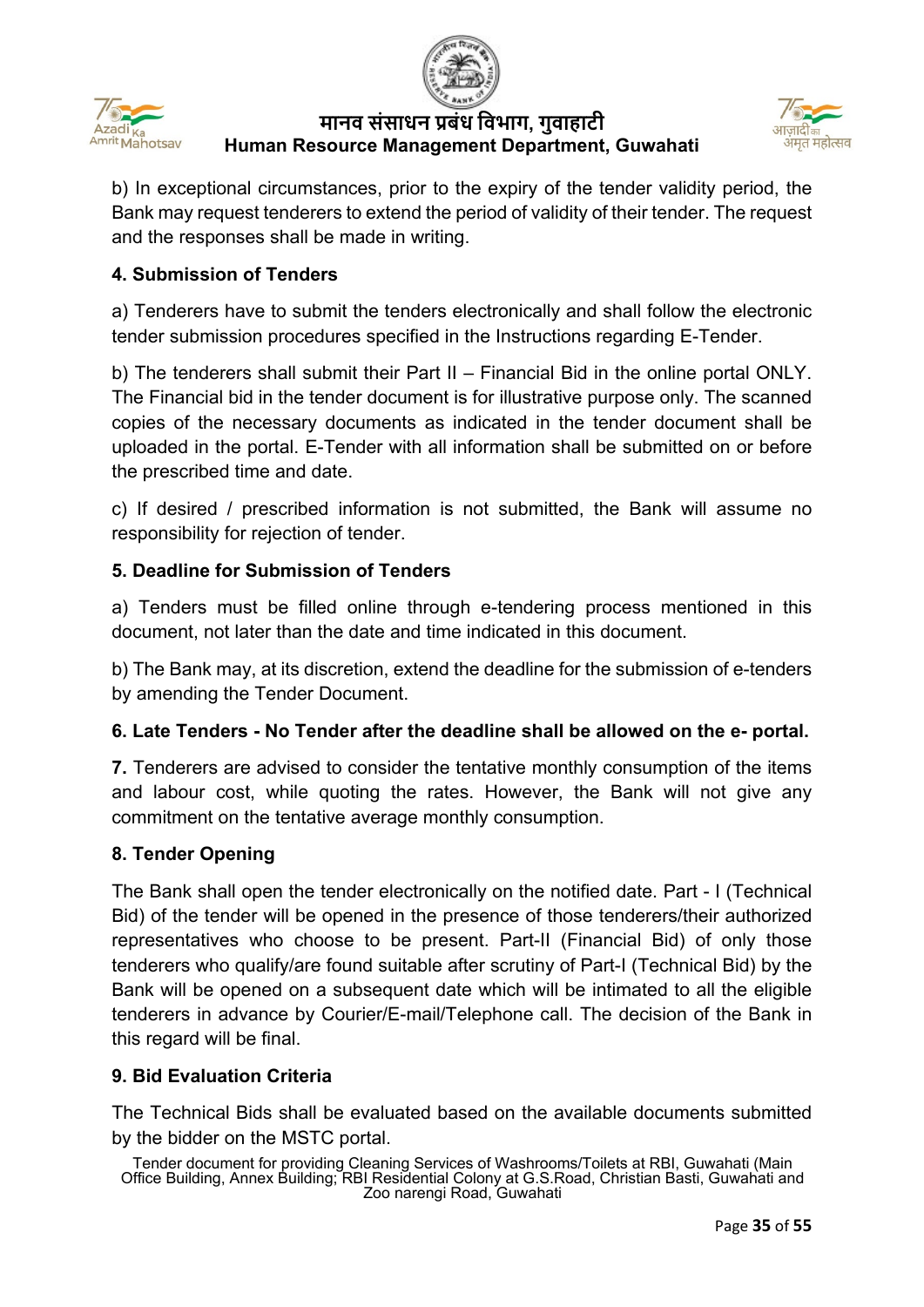



(Note: Information relating to the evaluation of tenders shall not be disclosed to tenderers or any other persons not officially concerned with such process until information on Contract award is communicated to all tenderers)

## **10. Clarification of Tenders**

a) To assist in the examination, evaluation, comparison of the tenders and qualification of the tenderers, the Bank may, at its discretion, ask any tenderer for a clarification regarding its tender, allowing a reasonable time for response. Any clarification submitted by a tenderer that is not in response to a request by the Bank shall not be considered. The Bank's request for clarification and the response shall be in writing. No change in the prices or substance of the tender shall be sought, offered, or permitted, except to confirm the correction of arithmetic errors discovered by the Bank in the evaluation of the tenders

b) If a tenderer does not provide clarifications of its tender by the date and time set in the Bank's request for clarification, its tender shall be liable to be rejected.

## **11. Signing of Contract**

The successful tenderer shall execute an agreement with the Bank on Non-Judicial stamp paper of value not less than ₹100/- within 14 days of award of work. The stamp duty shall be borne and paid by the successful tenderer. However, the issue of intimation of award of work by the Bank shall be considered as binding contract, as though such an agreement has been executed and all the terms and conditions shall apply on this contract.

## **12. Performance Bank Guarantee**

a) The successful tenderer shall furnish along with the contract, a Performance Bank Guarantee (PBG) of an amount equivalent to 5% of Estimated Cost in accordance with the Proforma given in [Annex-IV.](#page-45-0) The PBG shall be valid for a period of Sixty (60) days after the expiry of contract period. The EMD of such tenderer will be returned on receipt of PBG.

b) Failure of the successful tenderer to submit the Performance Bank Guarantee of an amount equivalent to 5% of Estimated Cost or to sign the Contract shall constitute sufficient grounds for the annulment of the award, forfeiture of the EMD and blacklisting of such tenderer.

c) The PBG shall be released without interest after two months of completion of the contract period only after being satisfied of the successful completion of the contract and no liabilities from the successful tenderer or its employees. In case of any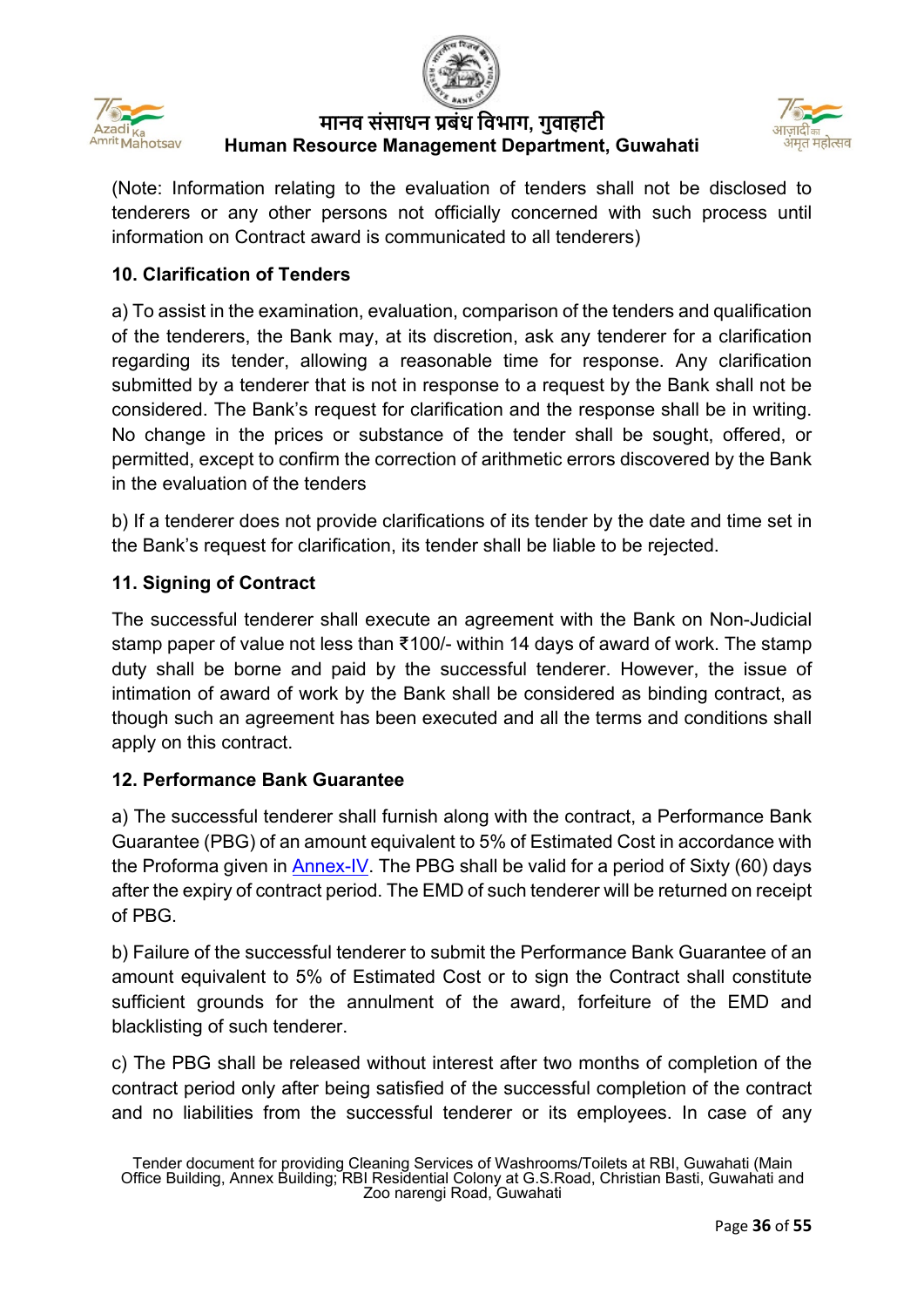





complaint or pending dues, the Performance Bank Guarantee will be treated as security deposit and shall be discharged only after adjusting all dues, liabilities, etc.

## **13. Disclaimer**

a) Though adequate care has been taken while preparing this document, the tenderers shall satisfy themselves that the document is complete in all respects. Intimation of any discrepancy shall be given to this office immediately. If no intimation is received from any tenderer within seven (7) days from the date of Notice inviting e-tender, it shall be considered that this document is complete in all respects.

b) The Bank reserves the right to modify, amend or supplement this document including all formats and Annex.

c) While this document has been prepared in good faith, neither the Bank nor their employees or advisors make any representation or warranty, express or implied, or accept any responsibility or liability, whatsoever, in respect of any statements or omissions herein, or the accuracy, completeness or reliability of information, and shall incur no liability under any law, statute, rules or regulations as to the accuracy, reliability or completeness of this document, even if any loss or damage is caused by any act or omission on their part.

**Note-** The tenderers may visit the site before quoting the rates to assess the quantum of work.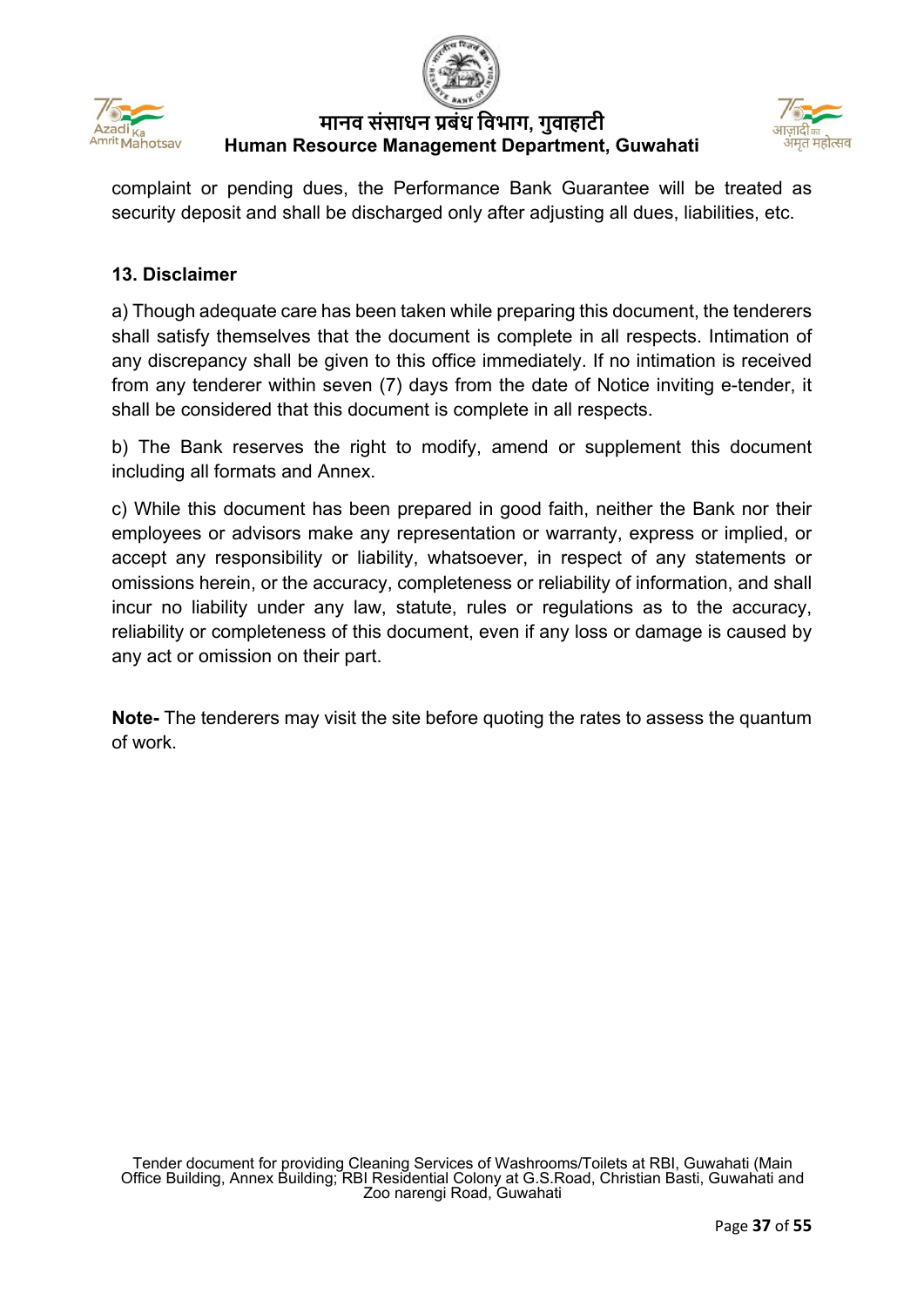



# **DETAILED SCOPE OF WORK.**

#### **A. Bank's Main Office Premises**

- 1. Daily cleaning of BMOP including peripheral areas, annex building and security area.
- 2. Daily sweeping and wet mopping of all floor.
- 3. Sweeping and mopping of all staircases, lifts and lift lobbies in the premises.
- 4. Sweeping of frontal drive way, parking area and complete peripheral area of the Bank premises.
- 5. Cleaning of Wash Rooms/Toilets and related areas / space within the Reserve Bank of India, Main Office Building including Annex Building on all working days (Approximately 50 Nos. of Toilets to be cleaned at **hourly intervals**, from Monday to Saturday (Excluding  $2^{nd}$  and  $4^{th}$  Saturday) between 07:30 AM to 5.15 PM and any additional cleaning, if required.
- 6. Cleaning of toilet pots, seats/urinal pots, platform, sink, wash basins, tiles, taps, floor, racks, glass mirrors, hand driers, exhaust fans, etc.
- 7. Rigorous sweeping, washing, mopping and scrubbing the floors and wall dado, plumbing and sanitary fittings & fixtures, glazed ventilators inside the toilets;
- 8. Cleaning of walls and keeping ceilings free from cobwebs, dirt, stains, etc.
- 9. Cleaning of accessories provided in the wash rooms like buckets/mugs/soap cases, etc.
- 10. Cleaning of windows, window panes, grills, doors, ventilators, exhaust fans, ceiling, etc.
- 11.Removing the cobwebs, stains, dirt from wall, ceiling, pelmet and inaccessible spots.
- 12.To ensure that all the accessories/ equipment in the toilets in Main Office Building like Taps /Sinks /Geyser/Flush /Shower / other sanitary fittings, etc., are in working condition and if not, then report it to Caretaker designated by the Reserve Bank of India. Complaints regarding civil, electric, plumbing, etc., observed in the wash rooms/ toilets must be resolved by reporting to Caretaker/AMC persons/Estate Department.
- 13.Flushing system of all toilets are to be checked at regular intervals every day and in case of any complaint the matter to be reported to Care Taker and Estate Department.
- 14.Dusting/ cleaning of tables, chairs and desks in each department daily. All cubicles, aluminium panels, doors, grills, staircase railings, counters of Banking hall and other similar surfaces to be cleaned daily.
- 15.Dusting/cleaning of turnstiles, etc.

Tender document for providing Cleaning Services of Washrooms/Toilets at RBI, Guwahati (Main Office Building, Annex Building; RBI Residential Colony at G.S.Road, Christian Basti, Guwahati and Zoo narengi Road, Guwahati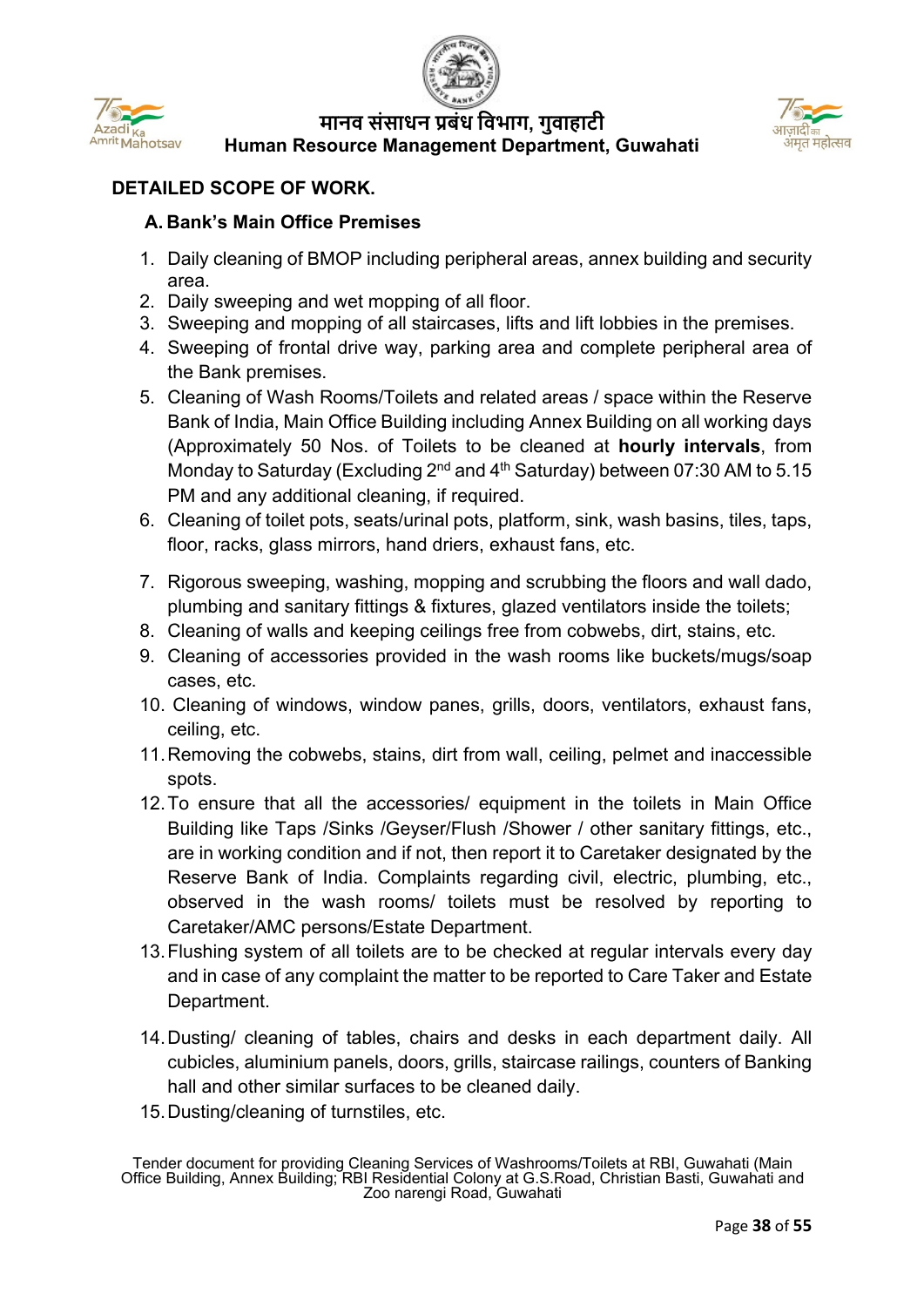





- 16.Cleaning of Conference rooms and Board Room, store rooms, Officers' lounge, dining room, staff canteen, kitchen, recreation club premises, dispensary, Gymnasium, etc.
- 17.Cleaning of areas around water dispensers/water purifiers installed at various locations in the Bank's premises.
- 18.The passages, veranda and staircases of the buildings shall be washed weekly with detergent or any other required cleaning material and mopped dry.
- 19.Any special cleaning on Republic Day, Independence Day and festivals to be carried out as per instruction of the Bank.
- 20.Continuous cleaning, maintenance of hygiene and mopping of floors and common areas of the Bank premises during office hours to ensure clean and dry look throughout the day.
- 21.Ensuring usage of rubber gloves and rubber boots by housekeepers while moping and washing floors.
- 22. Monthly cleaning/clearing of open drains and removal of sediments.
- 23. Periodically, undertake special cleaning drives in BMOP to clean Gymnasium, Executive Area, Staff Canteen, OLDR, RD's Office, VC room, Board Room, Vaults/CVPS/SBS, toilets, as required by the Bank.
- 24.Weekly once cleaning of toilets, washrooms and wash basins of Resident Security Officer's flat and Resident Engineer's flat in Bank's premises.
- 25.Quarterly deep cleaning of Resident Security Officer's flat and Resident Engineer's flat in Bank's premises- removal of cobwebs, cleaning of ceiling fans, light fittings, pelmets/curtain rods, windowpanes, plastic wiremesh, netlon, etc. Agency has to maintain record of the same, obtain signatures from the allottee and produce the same along with bill.

# **B. G S Road Colony**

- 1. Daily sweeping/brooming of common areas.
- 2. Daily wet mopping of staircases all blocks.
- 3. Daily removal of garbage from all flats and re-supplying fresh garbage bags in all garbage bins.
- 4. Daily thrice cleaning of common washrooms.
- 5. Weekly once cleaning of toilets, washrooms and wash basins of all flats.
- 6. Weekly washing of parking lots, staircases and removal of cobwebs.
- 7. Weekly washing of all garbage bins.
- 8. Monthly cleaning of all open drains and water channels including removing of sediments.
- 9. Monthly removal of weeds from common areas and rooftops.
- 10.Monthly cleaning of all rooftops.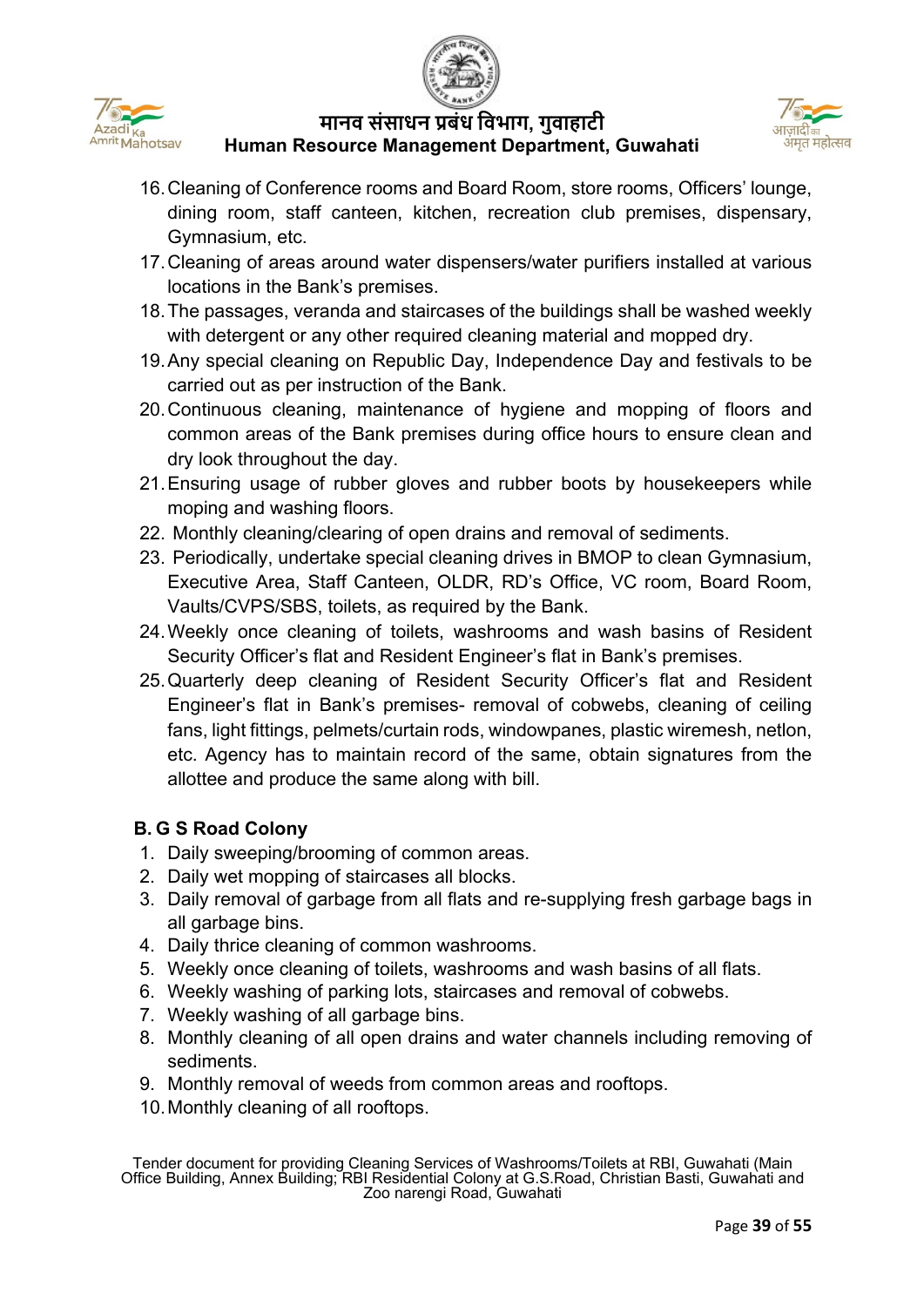





- 11.Monthly cleaning/wet mopping of all flat surfaces including overhangs, wall benching, wall tops, doors, gates and other such peripherals installed in the colony.
- 12.Quarterly deep cleaning of all flats removal of cobwebs, cleaning of ceiling fans, light fittings, pelmets/curtain rods, windowpanes, plastic wiremesh, netlon, etc. Agency has to maintain record of the same, obtain signatures from the allottee and produce the same along with bill.
- 13.Deep cleaning of all vacant flats/Single rooms and Sharing Accomodations before allotment, once the flat has been made habitable.

## **C. Zoo Narengi Road Colony**

- 1. Daily sweeping/brooming of common areas.
- 2. Daily cleaning of dispensary, Badminton court, community area, mandir and passages and roads & common toilets.
- 1. **Materials to be used:** Contractor shall use cleaning material as provided by the Bank so that the said premises remain in hygienic and healthy condition. The agency shall give monthly indent to the Bank specifying the material required in the following month.
- 2. The agency should use good quality and advanced machines as deemed fit to ensure state of the art cleaning such as automated mopping machine, scrubbing machines, vacuum cleaner, ladder, etc. Use high speed jet to clean the commodes, pans, washbasins, urinal pots, soap dispensers.

3. **Garbage removal and Disposal:** All the dustbins of the office premises (MOB, GS Road colony and all common/ peripheral areas of MOB/GS Road colony) are to be washed and lined with colour-coded bags, as provided by the Bank, in the morning. Dust bins kept in the washroom and surrounding area shall be emptied at regular intervals and dumped at designated places.

The agency will arrange for disposal of garbage at such a place as may be permissible by the Bank. The manpower engaged should be trained in management of garbage (bio-degradable, non- degradable and recyclable waste) also so that waste disposal is carried out properly without affecting the environment as per Government pollution control norms and guidelines in this regard.

4. The agency has to deploy minimum 50 persons (03 Supervisor & 47 cleaning personnel to ensure cleaning at Bank's MOP (except Sunday and Holiday) and Bank's Residential Quarters at G.S. Road (every day except Monday). Agency may include

Tender document for providing Cleaning Services of Washrooms/Toilets at RBI, Guwahati (Main Office Building, Annex Building; RBI Residential Colony at G.S.Road, Christian Basti, Guwahati and Zoo narengi Road, Guwahati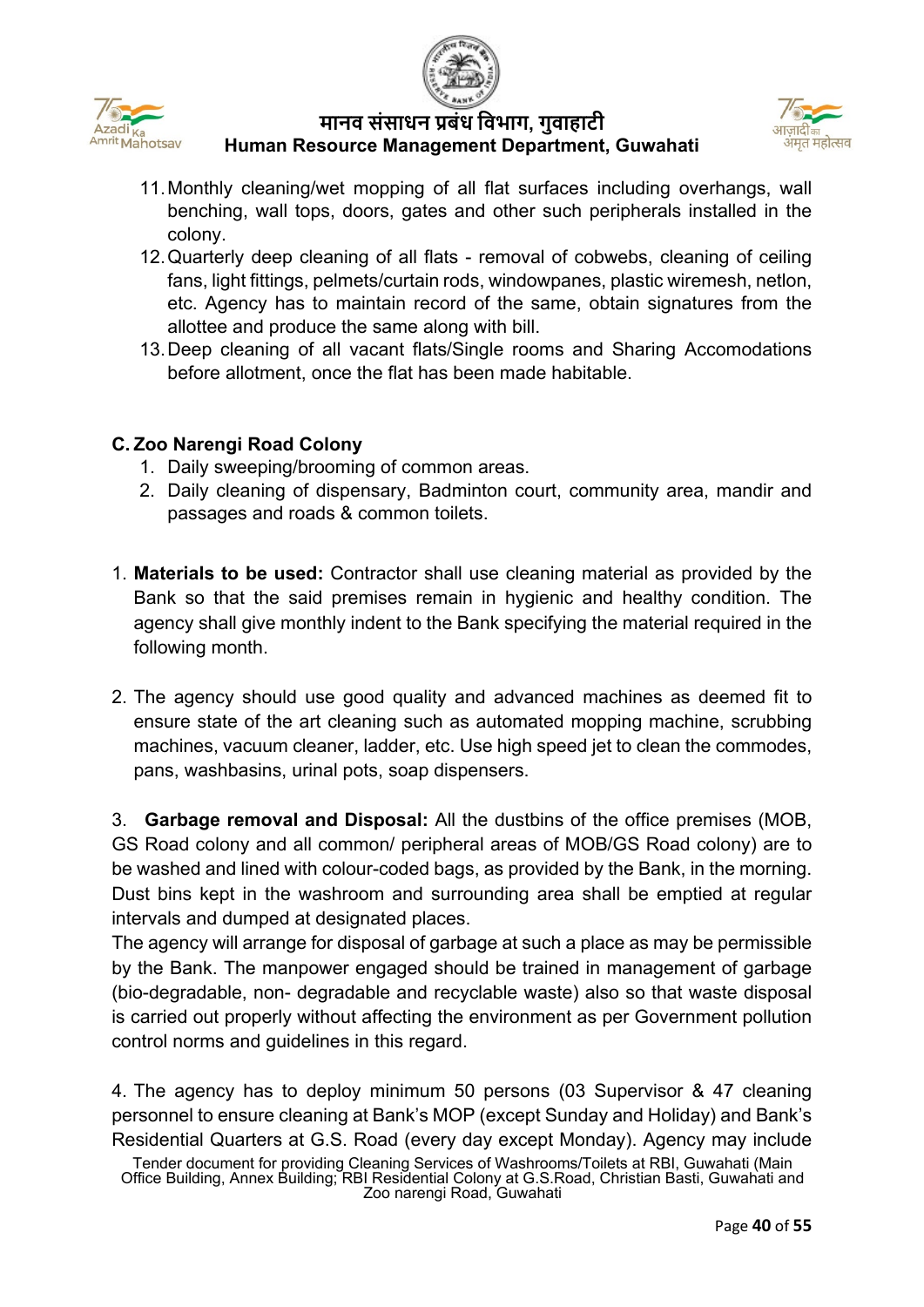





few female cleaning personnel to clean the female washrooms in office premises. The Office building shall remain closed on Sunday and Holidays and if any work is required in any specific area during these days, it will be informed in advance. The Supervisor will have to be present on all the working days (excluding  $2^{nd}$  and  $4^{th}$  Saturday) to supervise cleaning work at MOP and Bank's Residential quarters.

5. The agency must provide one dedicated mobile phone (with active SIM card) with adequate balance to the Supervisor. This mobile phone will remain with the Supervisor on duty (both shifts). The same mobile number will be circulated in the office.

6. The cleaning services shall cover all the toilets in the Bank's Main Office Building including Annex Building (approx. 50 Nos.) and all the flats in the Bank's Residential Colony at RBI Officers' Colony, G.S. Road, Christian Basti, Guwahati (Approx. 100 flats) which needs to be cleaned/maintained by the agency.

7. **Cleaning of washrooms/general toilets in the Bank's MOP has to be conducted from 7.30 am to 5.15 pm on a regular basis** and as required/directed in between. The dry floors in toilets need to be maintained. Display board indicating "Caution- Wet floor - cleaning in progress" must be displayed while the cleaning is in progress in the MOP.

8. A Supervisor should be available during the working hours. The Supervisor will also continuously supervise the work being done by the agency staff. He / She should check the washrooms every hour during office hours and maintain a log book of the same. A daily job card is to be displayed in the washroom for the Banks' caretakers to monitor the cleanliness on his visit to the washroom to sign in the job card. The Log book will be periodically scrutinised and verified by the Bank's authorised officials.

9. Log book/ registers/ records for the jobs carried out on daily, weekly and monthly basis will be maintained by the supervisor and will be countersigned by the Banks' authorised officials at regular intervals and finally at the end of each month.

10. The cleanliness will be periodically checked by the Bank's designated officials based on certain objective criteria which are decided to measure level of cleanliness and the agency has to abide by those criteria. These are as follows:

- (i) Extent of shine, presence of dust, pan and gutkha stains, spillage of water or other liquids, bird droppings etc. on floors, tiled walls, doors and windows.
- (ii) Dust, dirt marks or cobwebs etc. on roof, window grills etc.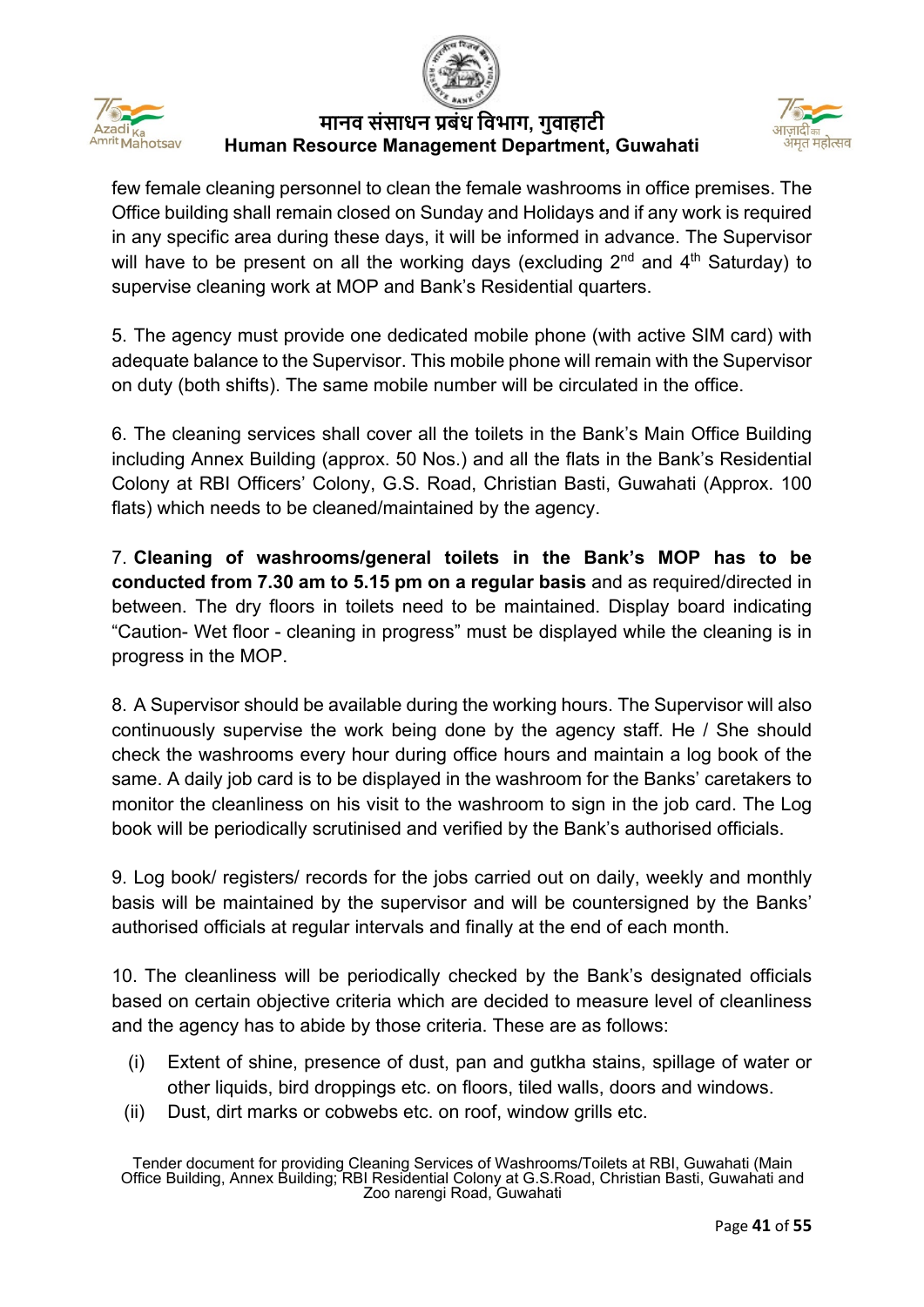





- (iii) Finger or palm marks, dust and gutkha stain on glass panes of windows or doors and mirror.
- (iv) Stain, cleanliness and odour in Wash-basin, WC Seats.
- (v) Dryness and shine on floor.
- (vi) Cleanliness of sanitary fittings.
- (vii) Cleanliness of floor area in front and around washrooms.
- (viii) Cleaning of drinking water point and Aqua Guard area.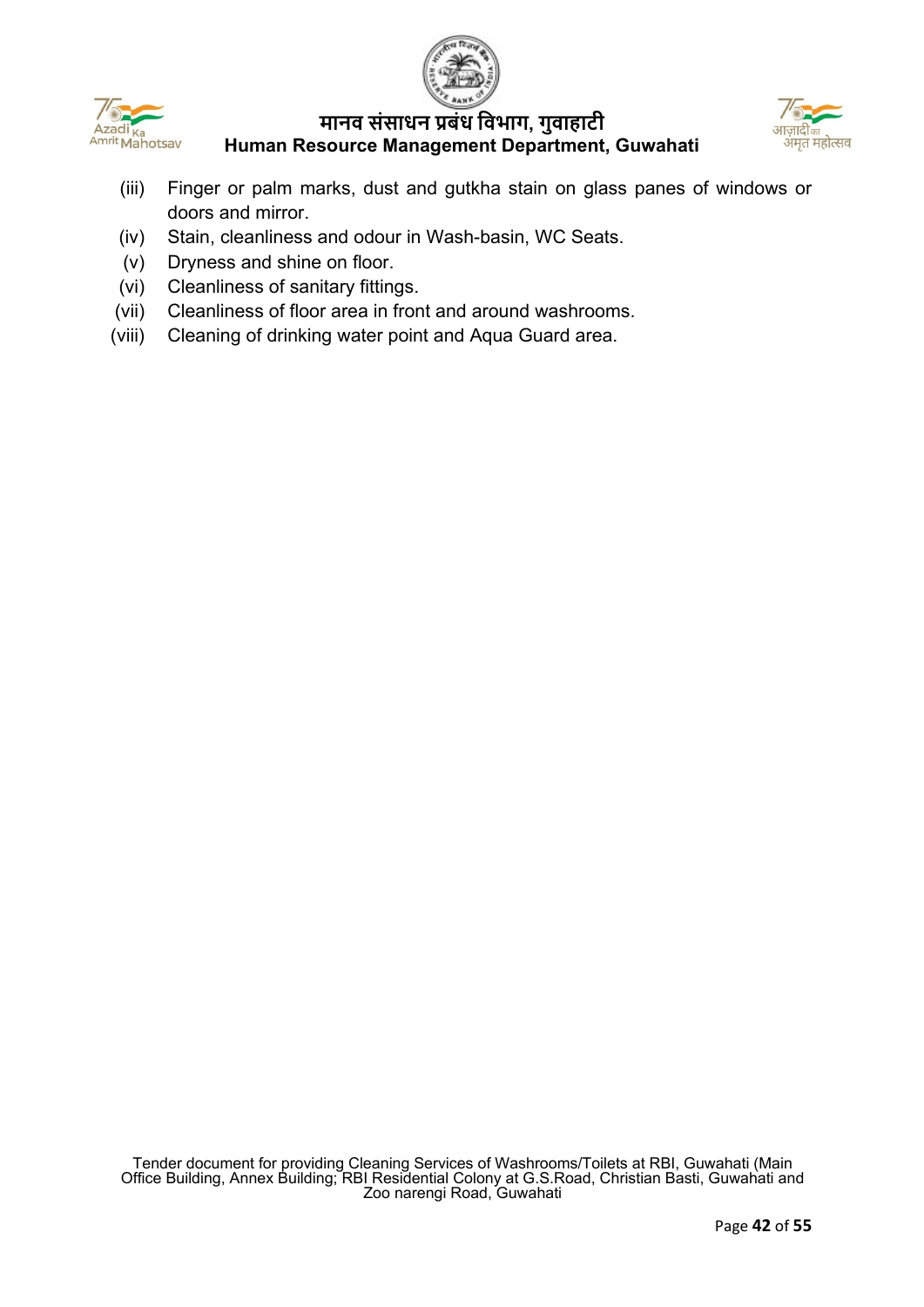



#### <span id="page-42-0"></span> **(Annex-I)**

#### **Banker's certificate (from a Scheduled Commercial Bank) (To be uploaded by the Tenderer along with the Tender)**

- 1. Name of the company/agency/firm:
- 2. Composition of the company/agency/firm (whether Partnership/ Private Limited/ Proprietorship/ Public Limited):
- 3. Name of the Proprietor/ Partners/ Directors of the company/ agency firm:
- 4. Name of the Banker:
- 5. Name of the Branch and complete postal address:
- 6. Name and job title of the contact person along with his/her Telephone No(s), E-mail etc.
- 7. Type of Account:
- 8. Account no:
- 9. IFSC:
- 10. Turnover of the firm for the last 3 financial years (year wise).
	- a. 2020-2021,
	- b. 2019-2020,
	- c. 2018-2019
- 10. Credit facility/ Overdraft facility enjoyed by the company/agency/firm:
- 11. Dealings:
- 12. The period from which the company/agency/firm has been banking with the bank:
- 13. Any other Remarks:
- 14. You may also kindly forward your opinion whether the above company/agency/firm is considered financially sound to be entrusted with the contract for works estimated to cost ₹ 91 Lac per annum (approx).

This is to certify that to the best of our knowledge and information Ms./Sri.............. having marginally noted address, a customer of our bank are/is respectable and can be treated as good for any engagement up to a limit of Rs............... (Rupees ............................................................).

This certificates issued without any guarantee or responsibility on the Bank or any of the officers.

Signature & Seal (For the Bank)

Place: Date:

Note:

- i. Banker's certificates should be on letter head of the bank
- ii. In case of partnership firm, certificate to include names of all partners as recorded with the bank.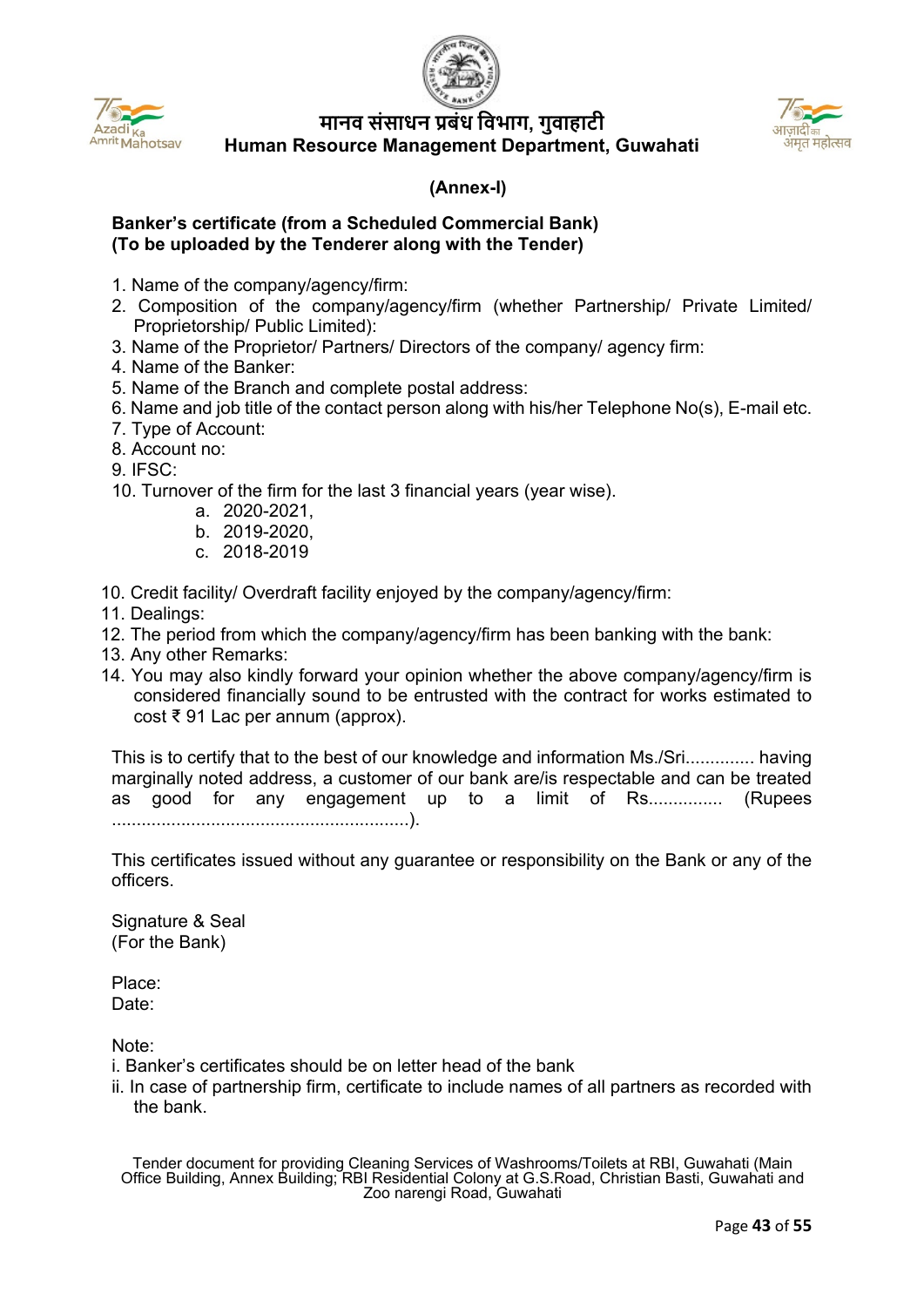





## <span id="page-43-0"></span>**Annex II**

#### **Client's Report**

(On Client's Letter Head) Performance details of the Firm: M/s ………….Located at………….

| $\mathbf 1$    | order/reference<br>Work<br>No.<br>and<br><b>Agreement Date</b>                                             |                                                     |
|----------------|------------------------------------------------------------------------------------------------------------|-----------------------------------------------------|
| 2              | Gross Value of the<br>Contract(in<br>Rupees)                                                               |                                                     |
| $\mathfrak{S}$ | Date of commencement of Contract                                                                           |                                                     |
| $\overline{4}$ | Whether the Service carried out as per<br>agreement and the scope of the work<br>entered with the Firm     | Yes/No                                              |
| 5              | Reason for delay (if any) and whether<br>any penalty/liquidated damage, if any,<br>was imposed on the firm |                                                     |
| 6              | Comments on capabilities of the<br>firm<br>(indicate grading)                                              |                                                     |
| a              | Quality of Service provided by the firm                                                                    | Outstanding/ Very Good/ Good/<br>Satisfactory/ Poor |
| $\mathsf{b}$   | Technical proficiency/competence                                                                           | Outstanding/ Very Good/ Good/<br>Satisfactory/ Poor |
| C              | the<br>Integrity<br>and<br>reliability<br>of<br>partners/proprietors of the firm                           | Outstanding/ Very Good/ Good/<br>Satisfactory/ Poor |
| d              | Integrity and reliability of the Personnel<br>deployed                                                     | Outstanding/ Very Good/ Good/<br>Satisfactory/ Poor |
| e              | Dealings in the execution of the work,<br>adherence to schedule and time                                   | Outstanding/ Very Good/ Good/<br>Satisfactory/ Poor |
| $\overline{7}$ | Did the firm go for Arbitration?                                                                           | Yes/No                                              |
| 8              | Any other information in your view will<br>help us in making our decision.                                 |                                                     |

Name & Signature of the Reporting Officer (with Office Seal)

Place: Date: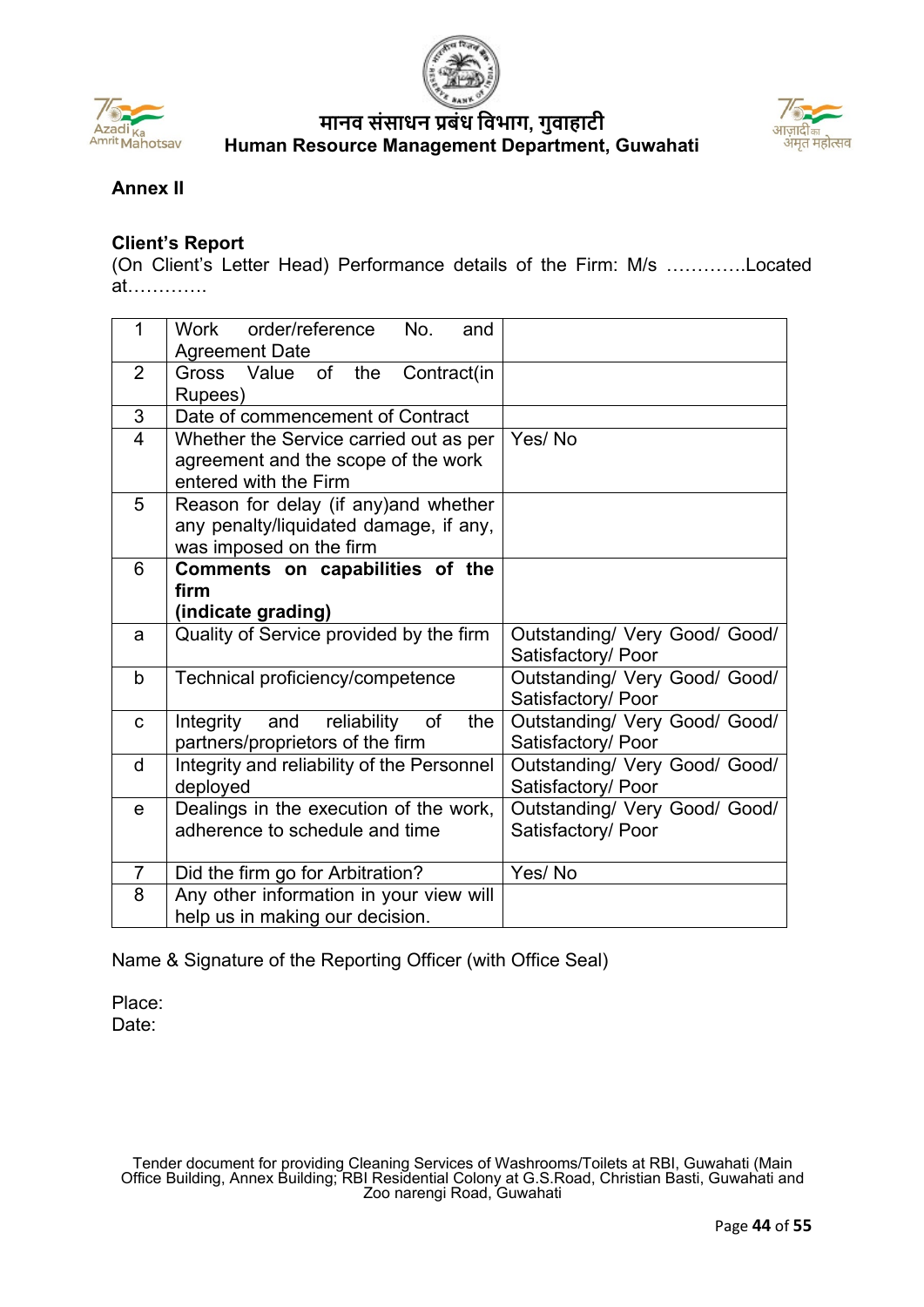



#### **DECLARATION**

#### <span id="page-44-0"></span>**Annex - III**

## **(To be submitted in the Technical Bid on the Letter head of the company, duly signed by authorised signatory)**

- 1. The information provided by me/us is true to the best of my/our knowledge and if any information is found incorrect or false, I/we may be debarred from the tender process / being awarded the contract.
- 2. I/ We agree to abide by the terms and conditions stipulated by the Bank.
- 3. I/ We also agree that our tender will remain valid for acceptance by the Bank for a period of 90 days from the date of opening of the tender and this period of validity can be extended for such periods as may be mutually agreed upon between the Bank and us in writing. I/ We also agree to keep the earnest money valid during the entire period of validity of tender.
- 4. I/ We understand that the Reserve Bank of India, Guwahati reserves the right to accept or reject any or all of the tenders either in full or in part without assigning any reason thereof.

Dated this day of 2022.

Signature:

Name:

Seal of the Contractor: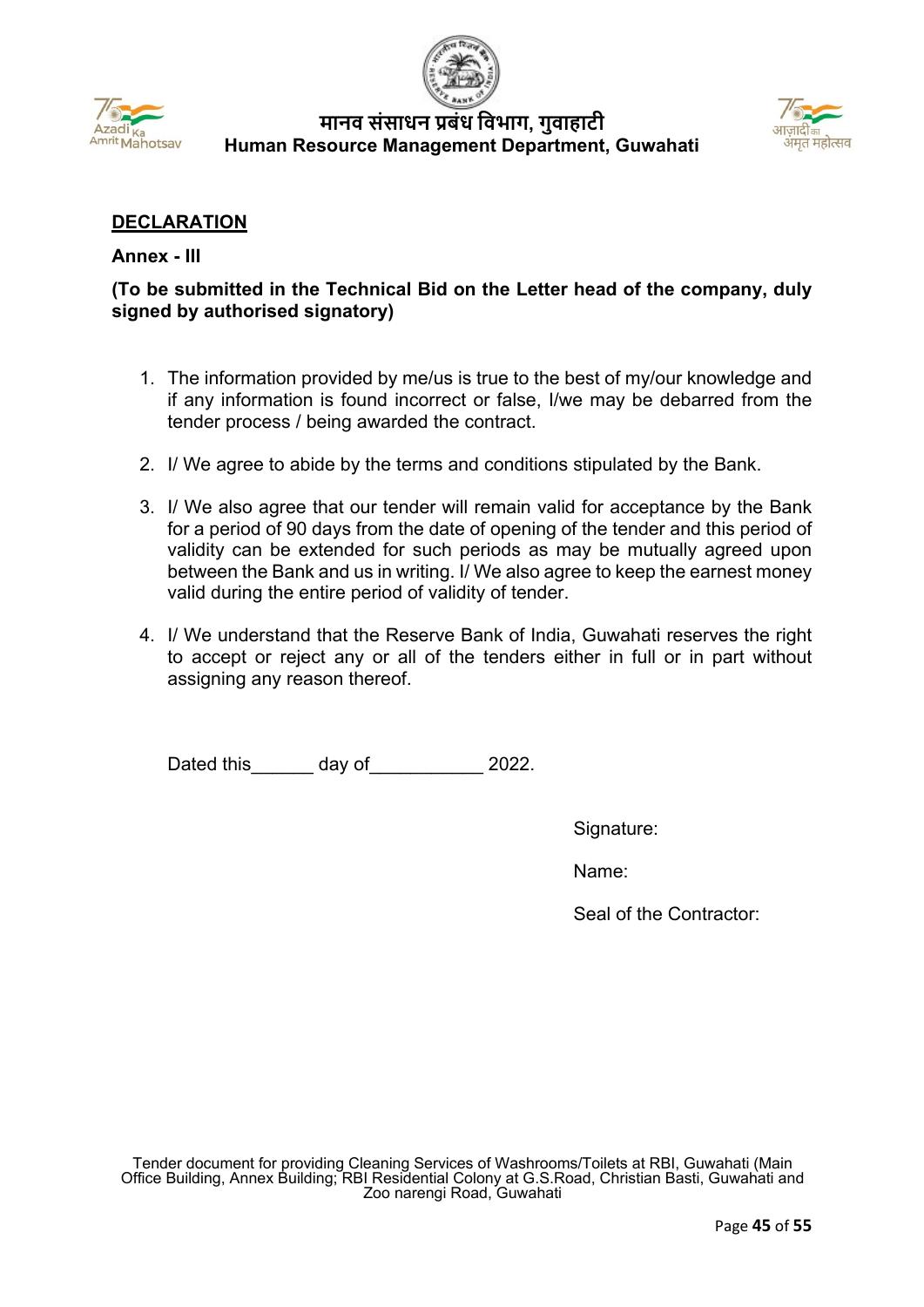



#### **Annex- IV**

#### <span id="page-45-0"></span>**Proforma for Performance Bank Guarantee**

(On Non-Judicial Stamp Paper of appropriate value purchased in the name of the issuing bank)

Place:

Date:

The Regional Director Reserve Bank of India Station Road, Pan Bazar Guwahati

Dear Sir,

**Contract for providing Cleaning Services of Wash Rooms/ Toilets and related areas/ space of Reserve Bank of India, Main Office Building including Annex Building, Station Road, Pan Bazar, Guwahati; Residential Quarters at RBI Officers Colony, Christian Basti, G.S.Road, Guwahati and Rbi Staff Quarters at Zoo Narengi Road, Guwahati**

**WHEREAS** 

Reserve Bank of India, having its Central Office at Shahid Bhagat Singh Road, Mumbai, through its office at Reserve Bank of India, Station Road, Pan Bazar, Guwahati (hereinafter called "the RBI") has awarded the Contract for the captioned work (hereinafter called the "Contract") to M/s…………………(Name of the Contractor) (Hereinafter called "the said Contractor", which expression shall include its successors and assigns).

AND Whereas the Contractor is bound by the said Contract to submit to Reserve Bank of India, Guwahati a Performance Bank Guarantee for a total amount of ………………… (Rupees ……………………………………………… only) for the due fulfilment by the said Contractor of the terms and conditions contained in the contract. We, ………………...(Name of the Bank), (hereinafter called "the Bank"), at the request of M/s ………………….., the Contractor, do hereby undertake to pay to the Reserve Bank of India, an amount not exceeding

₹ ………………………as Performance Guarantee for due fulfilment of terms and conditions of the contract.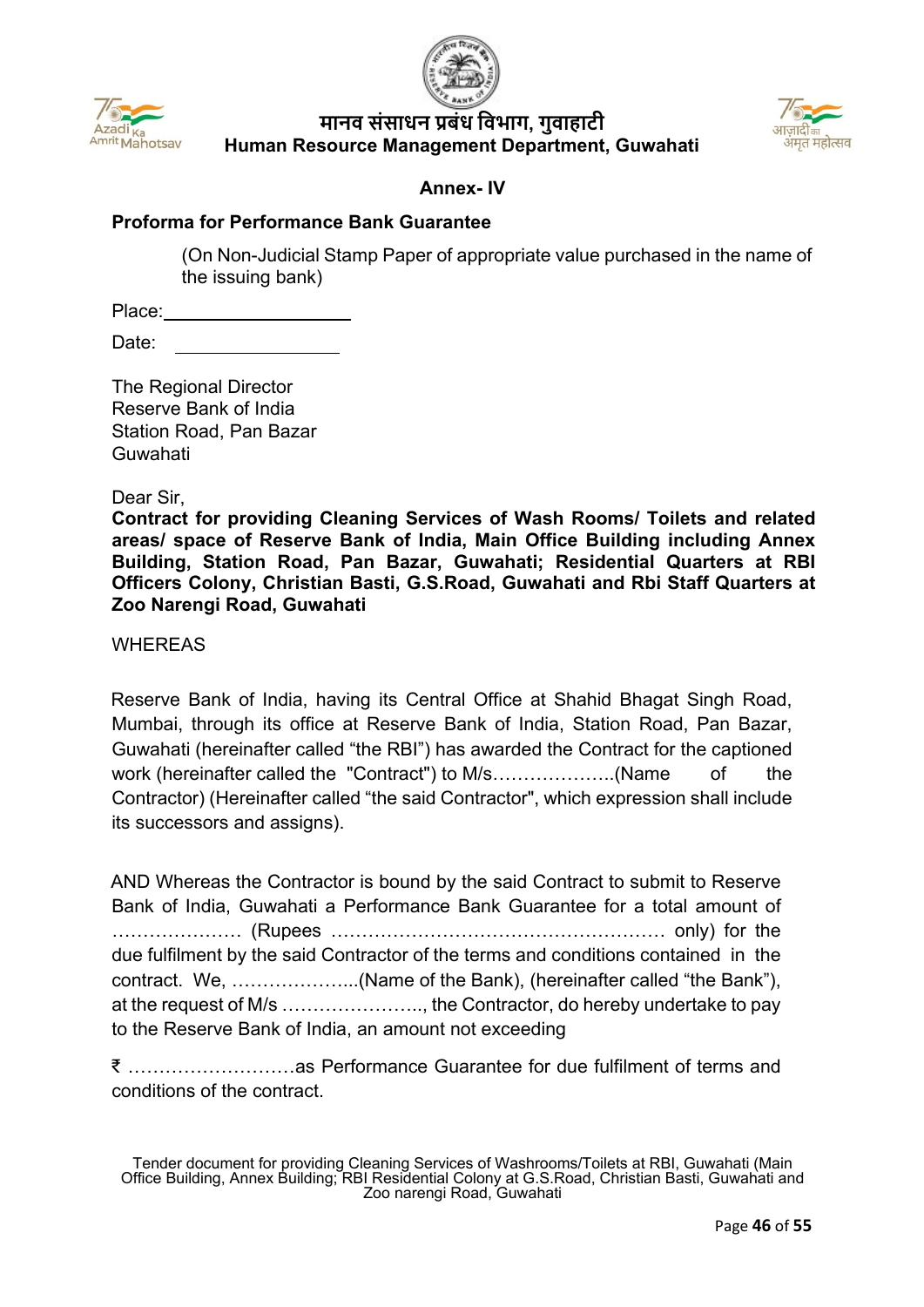





NOW THIS GUARANTEE WITNESSETH

1. We…………………………………. (Name of the Bank) do hereby agree with and undertake to RBI, their Successors, Assigns that in the event of the RBI coming to the conclusion that the Contractor has not performed his obligations under the said conditions of the contract or have committed a breach thereof, which conclusion shall be binding on us as well as the said contractor; we shall on demand by the RBI, pay without demur to the RBI, a sum of Rs.  $(Runees \ only)$  or any lower amount that may be demanded by the RBI. Our guarantee shall be treated as equivalent to the Performance Guarantee Amount for the due performance of the obligations of the Contractor under the said Contract, provided, however, that our liability against such sum shall not exceed the sum of Rs. (Rupees only). 2. We also agree to undertake to and confirm that the sum not exceeding Rs. (Rupees only) as aforesaid shall be paid by us without any demur or protest, merely on demand from the RBI on receipt of a notice in writing stating that the amount is due to them and we shall not ask for any further proof or evidence and the notice from the RBI shall be conclusive and binding on us and shall not be questioned by us in any respect or manner whatsoever. The Bank shall pay to RBI any money so demanded notwithstanding any dispute/disputes raised by the Contractor in any suit or proceedings pending before any Court, Tribunal or Arbitrator/s relating thereto and the liability under this guarantee shall be absolute and unequivocal. We undertake to pay the amount claimed by the RBI within a period of one week from the date of receipt of the notice as aforesaid. 3. We confirm that our obligation to the RBI under this guarantee shall be independent of the agreement or agreements or other understandings between the RBI and the Contractor.

4. This guarantee shall not be revoked by us without prior consent in writing of the RBI.

We hereby further agree that -

a) Any forbearance or commission on the part of the RBI in enforcing the conditions of the said agreement or in compliance with any of the terms and conditions stipulated in the said Contract and/or hereunder or granting of any time or showing of any indulgence by the RBI to the Contractor or any other matters in connection therewith shall not discharge us in any way and our obligation under this guarantee. This guarantee shall be discharged only by the performance by the Contractor of their obligations and in the event of their failure to do so, by payment by us of the sum not exceeding Rs. (Rupees only). b) Our liability under these presents shall not exceed the sum of Rs. (Rupees only). c) Our liability under this agreement shall not be affected by any infirmity or irregularity on the part of our said constituents/clients or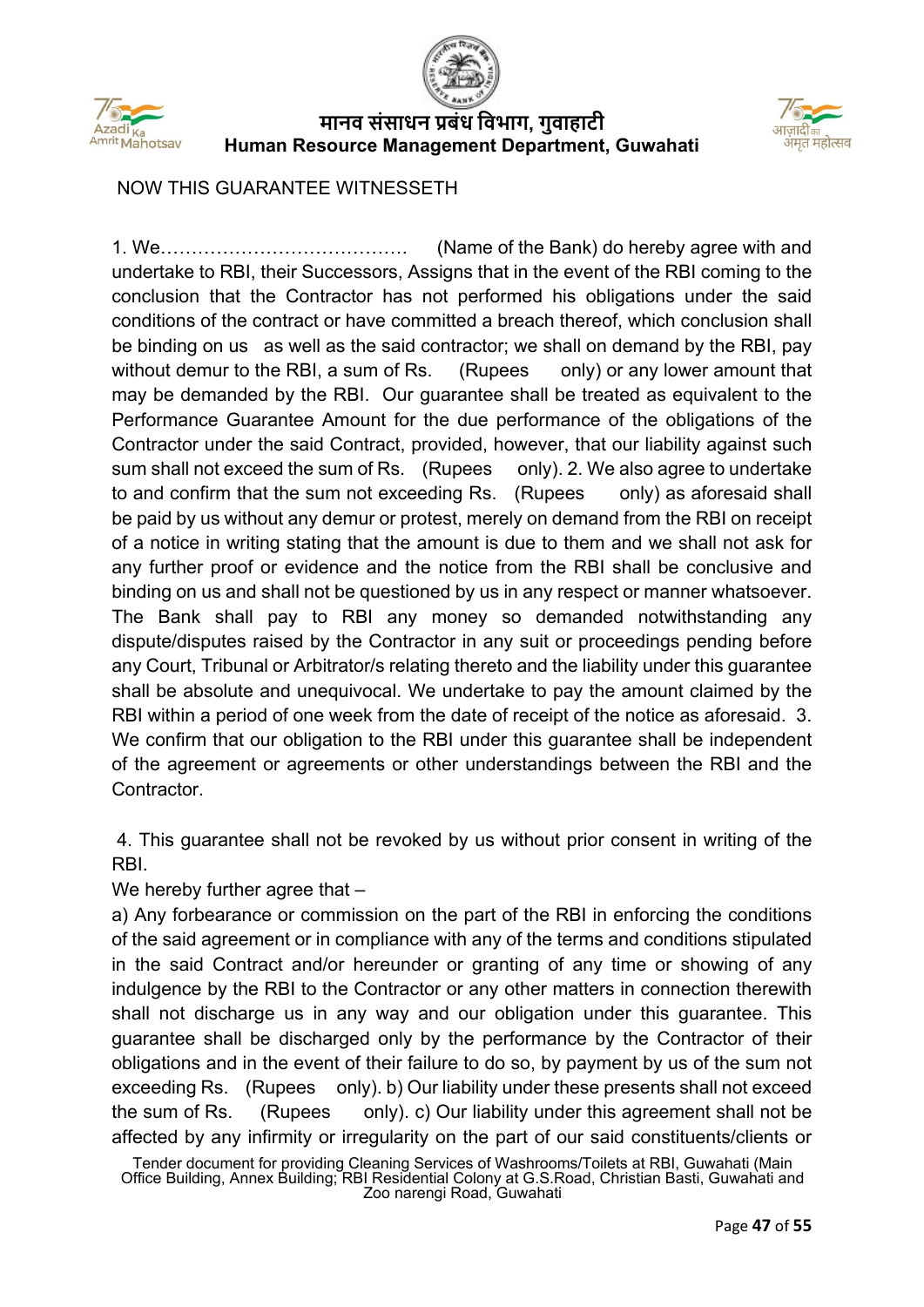





their obligations thereunder or by dissolution or change in the constitution of our said constituents. d) This guarantee shall remain in force upto (60 days beyond the Defect liability period) provided that if so desired by the RBI, this guarantee shall be renewed for a further period as may be indicated by them on the same terms and conditions as contained herein. e) Our liability under these presents will terminate unless these presents are renewed as provided hereinabove on the or on the day when our said constituents comply with their obligations, as to which a certificate in writing by the RBI alone is the conclusive proof whichever date is later. Unless a claim or suit or action is filed against us within or any extended period, all the rights of the RBI against us under this guarantee shall be forfeited and we shall be released and discharged from all our obligations and liabilities hereunder.

In witness whereof I/We of the Bank have signed and sealed this guarantee on the -- ------- day of ----------- (Month) (Year) being herewith duly authorized.

For and on behalf of **Example 20** (Name of the Bank)

Signature and Seal of authorized Bank official

Name:

**Designation** 

Stamp/ Seal of the Bank

Signed, sealed and delivered for and on behalf of the Bank by the above named in the presence of:

Witness 1

Signature …………………………

Name ……………………………

Address ………………………………………

(NB: This Performance Bank Guarantee will require stamp duty as applicable in the state, where it is executed and shall be signed by the official whose signature and authority shall be verified).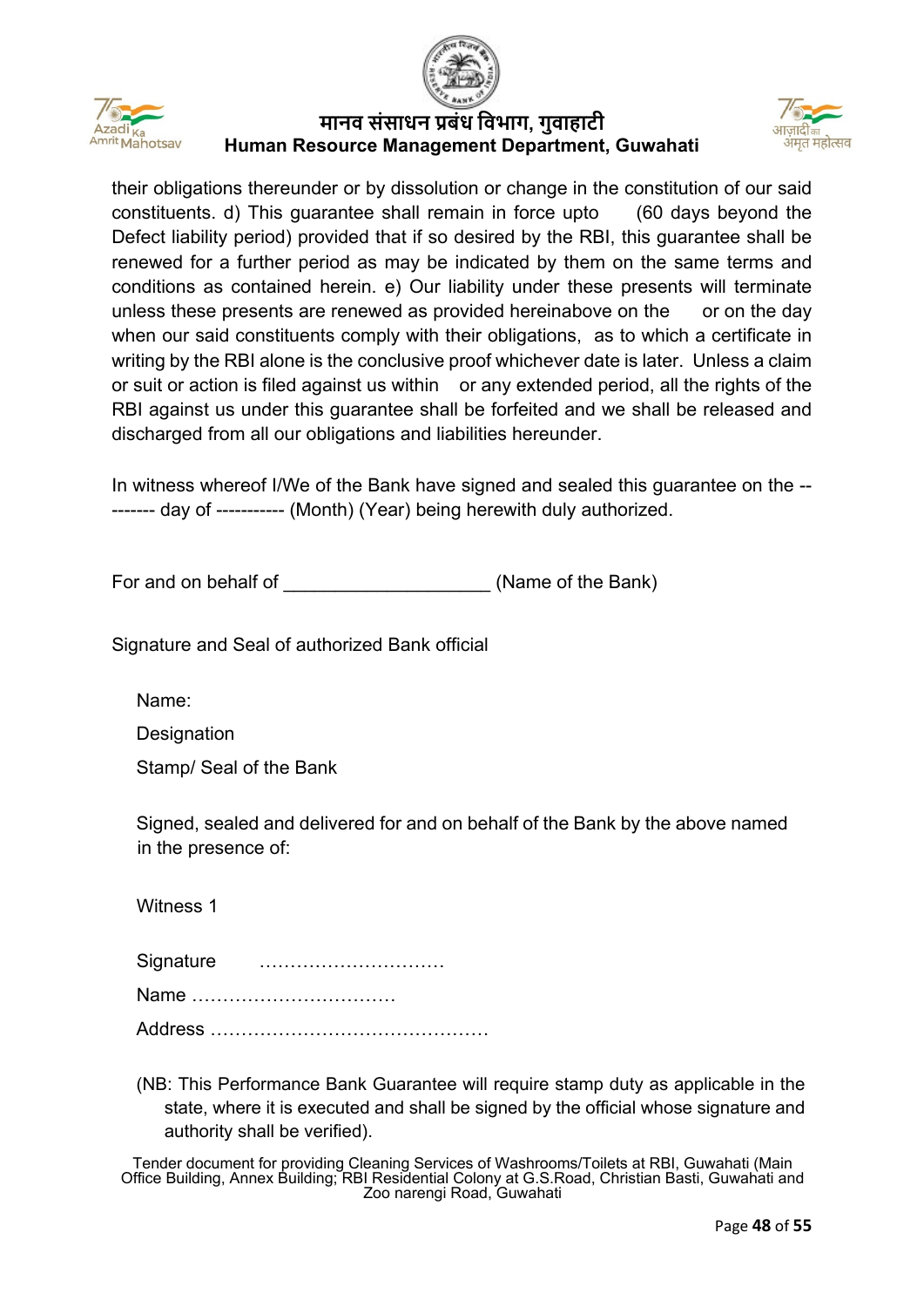





## **Articles of Agreement**

**THIS AGREEMENT** is made at Guwahati on this……day of………………….. (Two Thousand and ………………..) between the Reserve Bank of India, Station Road, Pan Bazaar, Guwahati (having its Central Office at Shahid Bhagat Singh Marg, Mumbai and a body Corporate established under the Reserve Bank of India Act, 1934 hereinafter referred to as the "**Bank**" represented by its …………………………… (which expression shall include his successors in office and assignees) of the FIRST PART

#### **AND**

M/s……………………………………having it's Regd. Office at ………………………hereinafter referred to as the "Contractor" represented by its Director and authorised signatory Shri …………………… (which expression shall mean and include its legal representatives and assignees and successors) of the SECOND PART

Whereas the Contractor is carrying on the business of providing Cleaning Services for Wash Rooms/ Toilets and related areas/ space and has adequate experience in such jobs for rendering such service.

2. The quoted charge of ₹ ……………. (Rupees …………………….Only) covering the cost of manpower deployed for efficient rendering of services shall be payable on monthly basis subject to submission of invoice. The payment there on will be made after the same is duly certified by the Bank's officials to the effect that the services have been provided satisfactorily, etc.

| <b>SI</b> | Category          | <b>Total Cost for engagement</b>                                                                                                                                          | <b>Service</b>                        | Total (for 1    |
|-----------|-------------------|---------------------------------------------------------------------------------------------------------------------------------------------------------------------------|---------------------------------------|-----------------|
| <b>No</b> |                   | of 03 (Three) Supervisor and<br>47 (Forty Seven) Cleaners<br>for 1 (One) month (Including<br>Minimum Wages as per<br>Central Govt., EPF, ESI and<br>other Statutory Dues) | <b>Charge for</b><br>1 (One)<br>month | (one)<br>month) |
|           |                   |                                                                                                                                                                           |                                       |                 |
| 1         | 03<br>(Three)     |                                                                                                                                                                           |                                       |                 |
|           | Supervisor and 47 |                                                                                                                                                                           |                                       |                 |
|           | Seven)<br>(Forty  |                                                                                                                                                                           |                                       |                 |
|           | Cleaners          |                                                                                                                                                                           |                                       |                 |

3. The above charges are firm and subject to labour conditions, exchange variations or any other conditions whatsoever. The above charges exclude Goods and Services Tax.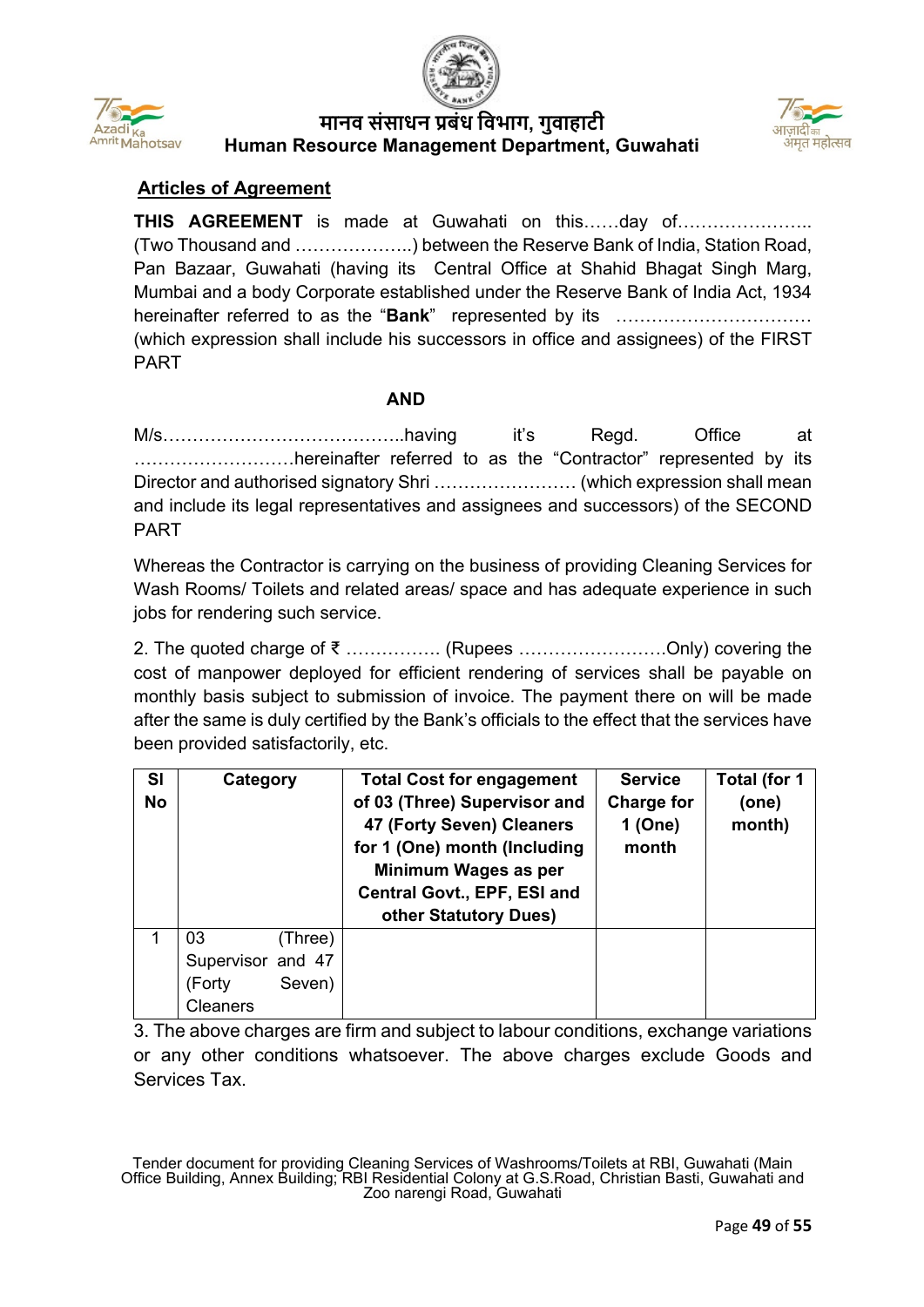





4. The above charges includes service charges, insurance charges and any duty or other levy, whether existing or levied in future by the Central Government or any other state Government or any other Local Authority.

5. The Contractor shall be responsible for providing Services on regular basis as per the terms and conditions of the tender.

6. This agreement will initially be effective from July 01, 2022 to March 31, 2023

# **SERVICES TO BE RENDERED BY CONTRACTOR**

The Contractor shall:

- i. Ensure that he/she deploys only adult, trained and competent persons who are physically fit and are capable for rendering Cleaning Services in the Bank's Main Office Building and Annex Building at Station Road, Pan Bazar, Guwahati; Bank's Residential Colony at Panchsheel Apartment, RBI Officers' Colony, G.S.Road, Christian Basti, Guwahati and RBI Staff Quarters, Zoo Narengi Road
- ii. Be responsible and liable for payment of salaries, statutory minimum wages for having any other legal dues to the persons who are employed by him/her for the purpose for rendering the services required by the Bank under this tender. Written records for having made these payments will be submitted on monthly intervals, for its verification.
- iii. Maintain neatly, completely and legibly registers, records, reports, and returns for inspection by various authorities at short notice.
- iv. The Contractor should pay the minimum wages stipulated by the Government of India, Ministry of Labour from time to time and submit monthly compliance certificate (with details of wages paid) on payment of minimum wages for the persons deployed in Banks premises.
- v. The service provider, as per the Child Labour (Prohibition and Regulation) Act, 1986, shall not engage a person below the age of 18 years.
- vi. The Contractor shall take all reasonable precautions to prevent any unlawful riot or disorderly conduct or acts of his employees so deployed and ensure preservation of peace and protection of persons and property of Bank.
- vii. The Earnest Money Deposit deposited by the Contractor shall be liable to be forfeited or appropriated in the event of unsatisfactory performance of the Contractor and /or loss/damage if any sustained by the Bank on account of failure or negligence of the workers deployed by him or in the event of breach of the agreement by the Contractor.
- viii.Provide information as required in respect of all his employees employed by him/her to enable the Bank to monitor compliance of P.F, ESI, etc.

Tender document for providing Cleaning Services of Washrooms/Toilets at RBI, Guwahati (Main Office Building, Annex Building; RBI Residential Colony at G.S.Road, Christian Basti, Guwahati and Zoo narengi Road, Guwahati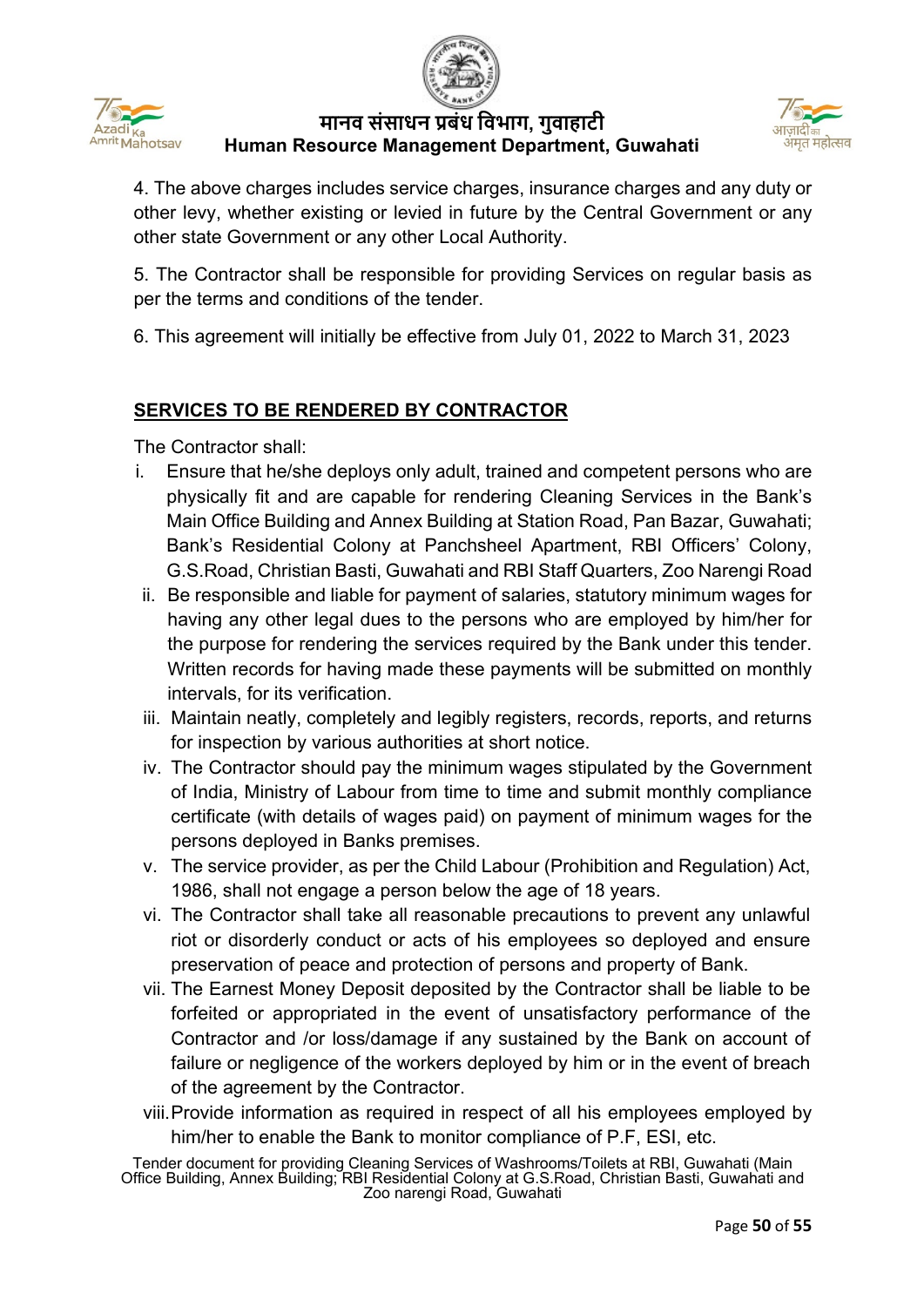



- ix. Ensure that all persons employed by him/her, purpose for rendering the services required by the Bank, are insured with Government of India recognized insurance Companies, for which no extra payment will be made by the Bank. The Contractor shall be responsible for any injury or damages to any persons, animals or any other things.
- x. Ensure that his/her employees, while on the premises of the Bank or while carrying out their obligation, observe the standards of cleanliness, decorum, security, safety, good behaviour and general discipline laid down by the Bank or its authorized agents and the Bank shall be the sole judges as to whether or not the Contractor and/or his employees have observed the same.
- xi. Personally and exclusively supervise for employee sufficient supervisory personnel, exclusively to supervise the work of its Cleaning Staff so as to ensure that the service rendered are carried out to the satisfaction of the Bank.
- xii.Ensure that no Employee of the Contractor will enter or remain in the Bank premises beyond the Contractors obligations and with Bank's permission.
- xiii.Be liable for any damage caused to the Bank on its premises on any part there of or to any fixtures or fittings there of or any property of the Bank and there in by any Act, omission, default or negligence of the employee of the Contractor or his employee or agents.
- xiv.Supply identity cards to his/her employees or agents who shall be doing the subject job at the Bank's premises. All the employees and agent should bear the identity card for all the times they are working in Bank's premises.
- xv. Provides distinct uniform to his/her employees or agent different from the Bank's employees. The uniform should have the logo of the agency and shall be kept neat, tidy and in a wearable condition.
- xvi.Obtain police verification report on character and antecedents of its personnel and other details relating to age, educational qualification, name and permanent address to be provided under this contract along with their passport size photographs before engaging them for duty in Banks premises.
- xvii.Only able bodies, physically fit, well trained, literate, disciplined and honest personnel preferably between the age of 21 and 40 years shall be deployed.

## **STAMP DUTY**

The Contractor shall bear the stamp duty on the original of this agreement, which shall be executed in duplicate, and the Bank shall retain the original and the Contractor shall retain the duplicate.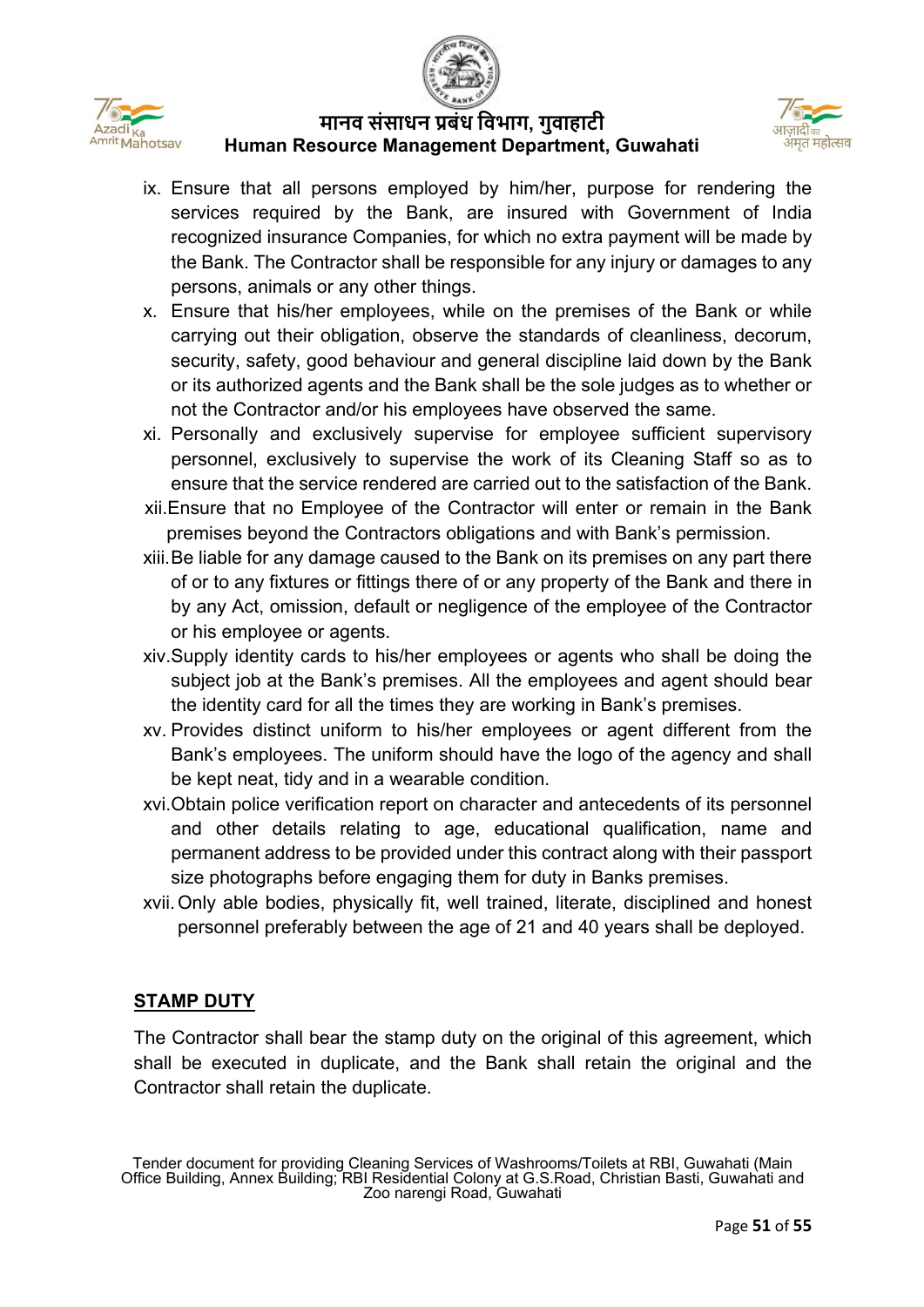



#### **OTHER LIABILITIES/INDEMNITIES.**

- i) The Contractor shall ensure payment of minimum wages to the workman employed by him/them and obtain their signature or thumb impression on the wage slip in the presence of the Bank's authorized officer assigned for this work. The register shall be submitted to the Bank after every payment to the workmen. In addition, he/they have to provide essential amenities like drinking water, first aid facility etc. to its employees as per Contract Labour (Regulation and Abolition) Act, 1970. The agency/Contractor has to give undertaking on Non judicial Stamp paper of applicable value before the award of the work that he undertakes to actually pay wages to all the labourer of all descriptions to be engaged by him for completion of that particular job/work at the rate which is not less than the one prescribed under minimum wages under CLRA Act, 1970 and also keep the principal employee indemnified against all the actions that may be initiated against the principal employer by the Statutory Authorities for his failure to pay such wages and provide the essential amenities.
- ii) The Contractor shall obtain a license as contemplated under Contract Labour (Regulation and Abolition) Act 1970 or any other law as applicable, failing which he alone would be responsible for actions/proceedings ensuring there to. The Bank shall not be held responsible for acts, commissions or omissions of the Contractor and shall in no way be made liable to the labourers engaged by the **Contractor**
- iii) **Non-Disclosure Clause:** The Contractor shall not disclose directly or indirectly any information, materials and details of Bank's infrastructure/ systems/ Standard Operating Procedures /equipments etc., which may come to the possession or knowledge of the Contractor during the course of discharging its contractual obligations in connection with this agreement, to any third party and shall at all times hold the same in strictest confidence. The Contractor shall treat the details of the contract as private and confidential, except to the extent necessary to carry out the obligations under it or to comply with applicable laws. The Contractor shall not publish, permit to be published, or disclose any particulars of the works in any trade or technical paper or elsewhere without the previous written consent of the employer. The Contractor shall indemnify the employer for any loss suffered by the employer as a result of disclosure of any confidential information. Failure to observe the above shall be treated as breach of contract on the part of the Contractor and the employer shall be entitled to claim damages and pursue legal remedies.
- iv) The Contractor shall take all appropriate actions with respect to its employees to ensure that the obligations of non-disclosure of confidential information under this agreement are fully satisfied.

Tender document for providing Cleaning Services of Washrooms/Toilets at RBI, Guwahati (Main Office Building, Annex Building; RBI Residential Colony at G.S.Road, Christian Basti, Guwahati and Zoo narengi Road, Guwahati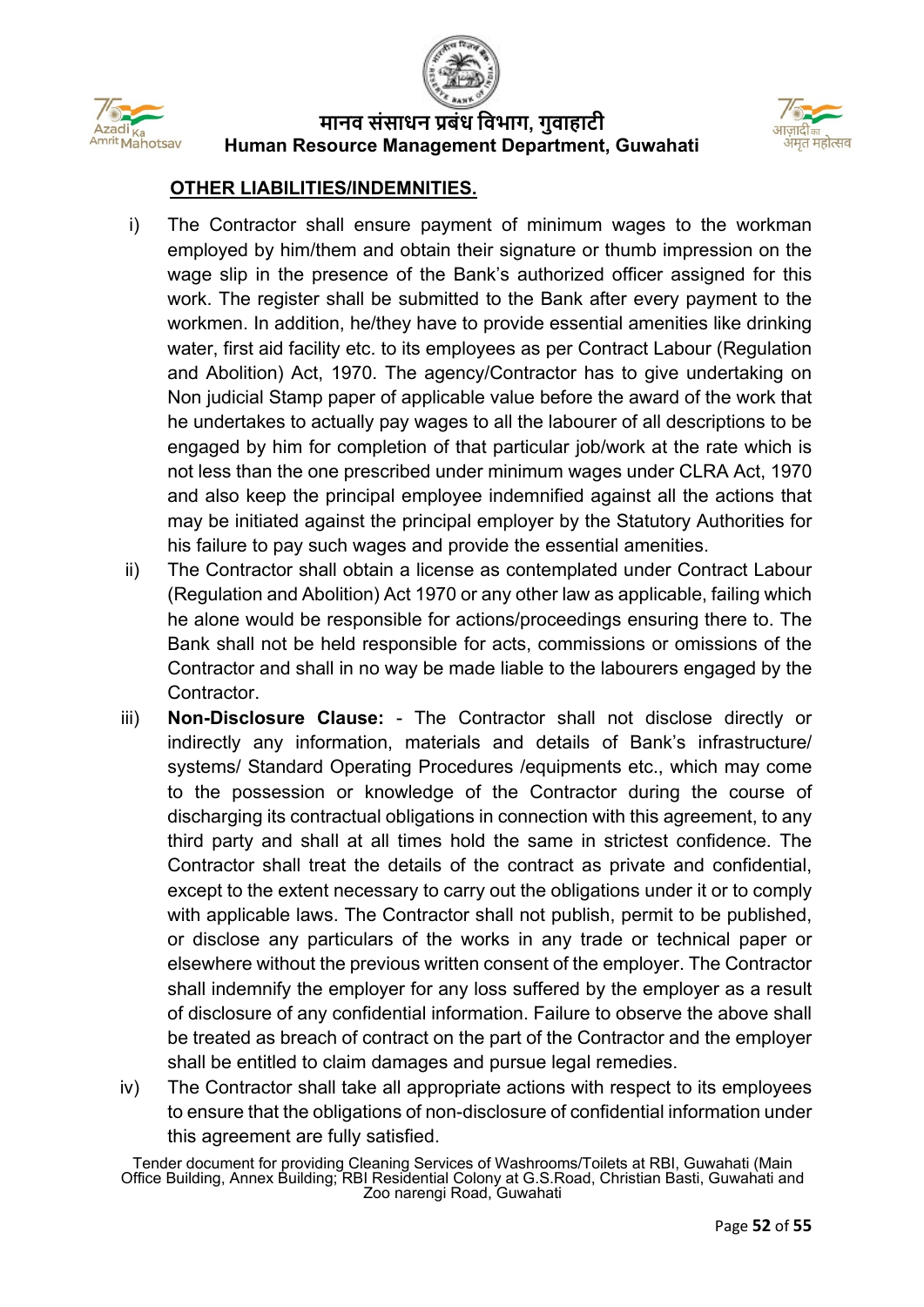



- v) **The Contractor's obligations with respect to non-disclosure and confidentiality will survive the expiry or termination of this agreement for whatever reason.**
- vi) The Contractor shall indemnify and keep indemnified the Bank against all losses and claims, damages or compensation for breach of any provisions of the Payment of Wages Act, 1936, Minimum Wages Act, 1948, Contract Labour (Regulation and Abolition) Act, 1970, The Employees Provident Fund (and Miscellaneous Provisions) Act, 1952, Payment of Bonus Act, 1965 or any other rules/regulations/statute that may be applicable. The Contractor only shall be responsible for liabilities, if any, in this regards.
- vii) The Contractor shall comply with the provisions of "**The Sexual Harassment of Women at Work Place (Prevention, Prohibition and Redressal) Act, 2013".** In case of any complaint of sexual harassment against its employee within the premises are brought to notice of the Bank, Bank will undertake action that may deem fit, including criminal proceedings and Termination of contract/agreement.
- viii) Any complaint of sexual harassment from any aggrieved employee of the Contractor against any employee of the Bank shall be taken cognizance of by the Regional Complaints Committee constituted by the Bank.
- ix) The Contractor shall be responsible for any monetary compensation that may need to be paid in case the incident involves the employees of the Contractor, for instance any monetary relief to Bank's employee, if sexual violence by the employee of the Contractor is proved. The Contractor shall be responsible for educating its employees about prevention of sexual Harassment at work place and related issues.
- x) That the Bank shall not be responsible for payment of any compensation for death of or injury or accident to any of the Cleaning Staff which may arise out of and in the course of their duties and employment. It is agreed and understood that the Contractor shall alone be liable to pay such damages or compensation to such Cleaning Staff and their families.
- xi) That all precautions shall be taken by the Agency towards the safety of its employees deployed at the Bank and it will be the sole responsibility of the Agency towards any untoward incident i.e. compensation etc., to its employees.
- xii) The contract shall be valid from July 01, 2022 up to March 31, 2023, as per laid down contractual obligations.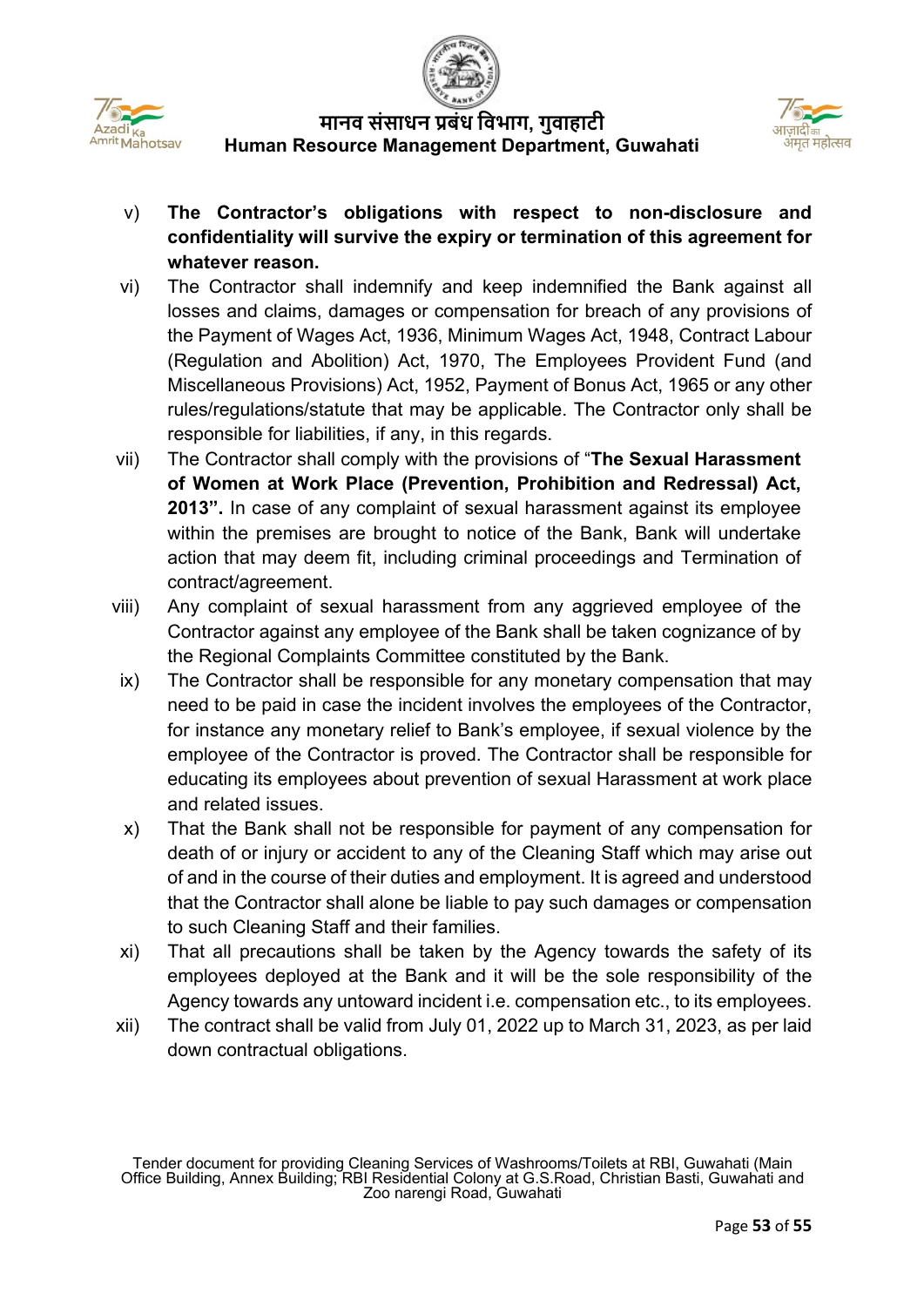



## **TERMINATION OF AGREEMENT:-**

Without prejudice to what is contained herein above, the Bank shall at its sole and absolute discretion, be entitled to terminate this agreement forth with by written notice without assigning any reason and without payment of any compensation, if.

i) In the opinion of the Bank (which shall not be called in question by the Contractor and shall be binding on the Contractor) the Contractor fails or refuse to implement this agreement to the Bank's satisfaction and/or.

ii) The Contractor commits a breach of any terms and conditions of this agreement and/or.

iii) The Contractor is adjudged an insolvent or a compromise is entered by him with his creditors or if distress or executions or other process is levied upon or receiver is appointed for any part of the assets or property of Contractor and/or.

iv) For any reason whatsoever, the Contractor becomes disentitled in law to perform his obligations under this agreement and/or.

v) There is any variation in the ownership/partnership or management of the Contractor or his business without the prior approval in writing of the Bank to such variation.

vi) In the event of termination of this agreement for any reason whatsoever, the Contractor/or persons employed by him or his agents shall not be entitled for any sum or sums whatsoever from the Bank by way of compensation, damages or otherwise.

## **ARBITRATION**

If any dispute, difference or question shall, at any time, arise between the parties as to the construction of this agreement or concerning anything herein contained or arising out of this agreement or as to the rights, liabilities and duties of the said parties and binding the same shall be referred to arbitration under the provisions of Arbitration and Conciliation Act, 1996 or any statutory modification thereof and the decisions of the Arbitrator/ panel of arbitrators shall be final and binding on both the parties. Further such disputes, differences or questions, if any shall be deemed to have arisen at Guwahati and only Courts in Guwahati shall have jurisdiction to determine the same.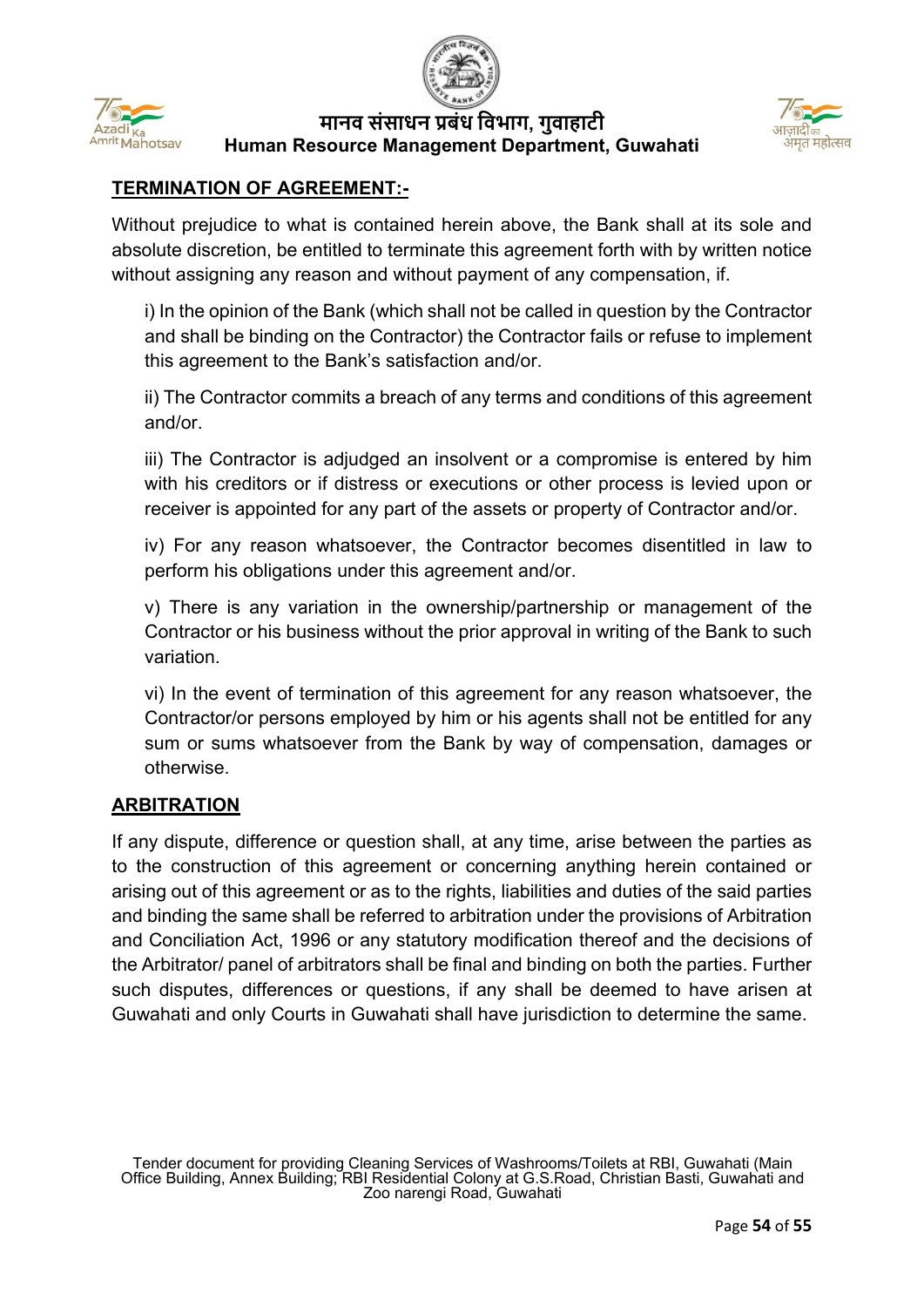





**In Witness whereof the parties have set their respective hands at Guwahati on today for one and this Agreement in Duplicate is being signed on the day herein above written.** 

Signed and delivered by the within named

**Signature** Name **Designation** Seal

#### **For Reserve Bank of India, Guwahati**

**Signature** Name **Designation** Seal

**In the presence of witnesses Witness 1 Witness 2**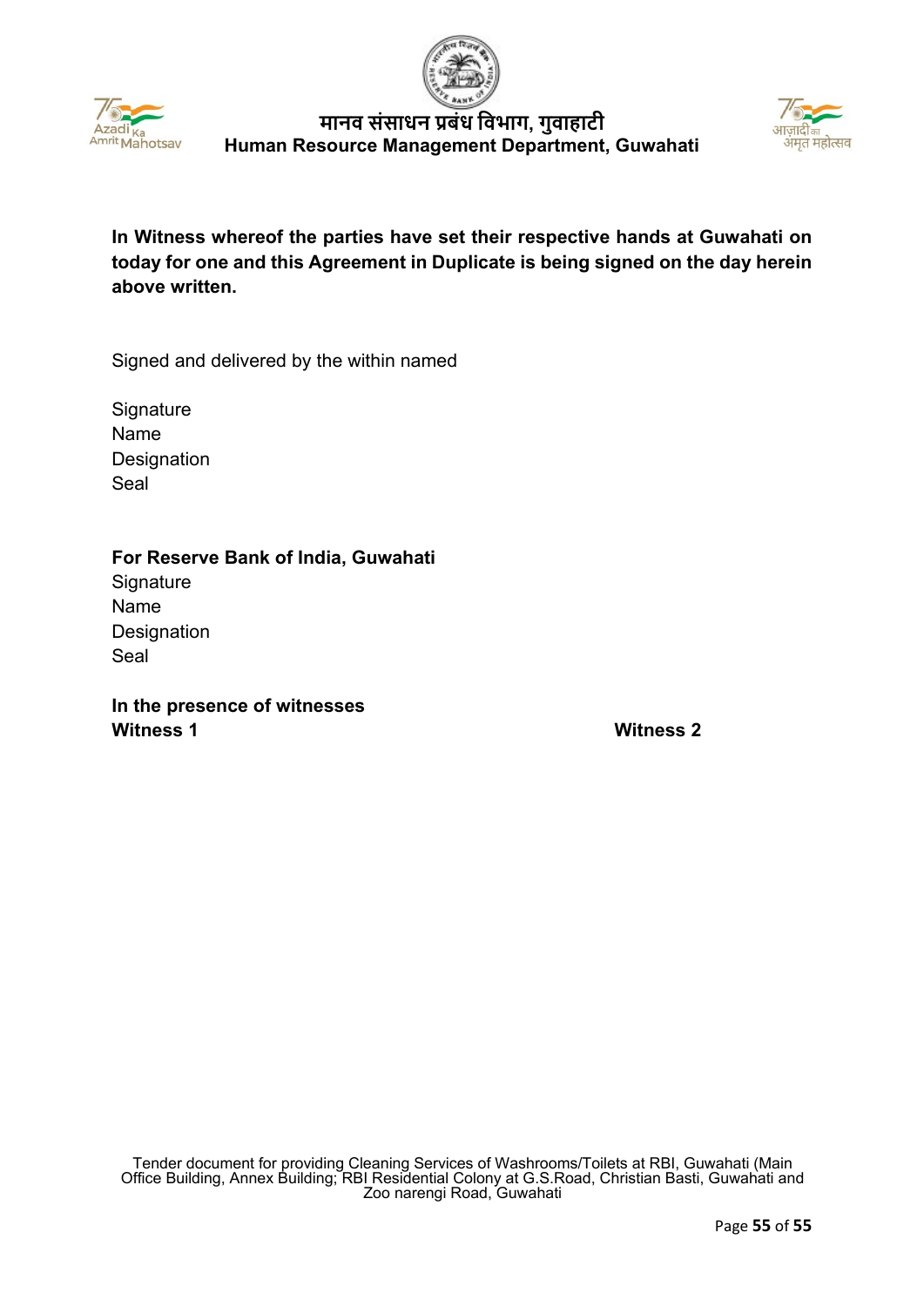





#### **PART II – FINANCIAL BID**

**Name of Work:** Cleaning Services of the toilets/ Wash rooms and related areas in Bank's MOP including Annex Building at Station Road, Pan Bazar, Guwahati and Panchsheel Apartment, RBI Officers Colony, G.S. Road and Rbi Quarters at Zoo Narengi Road

**Table 1:** It is for illustrative purpose only and the same should not be submitted with Technical Bid. It should be submitted at online in MSTC Portal under the Section-Financial Bid.

**NOTE: Wage component** -The bidder should not quote rates for this component. Gross Wages of total employees for One month have been calculated by including Basic Wages (Minimum) (plus Variable Dearness Allowance) House Keeping Staff (Unskilled) and Supervisor (Skilled) according to Minimum Wages Act of Government of India, applicable Employees State Insurance (ESI), Employees' Provident Fund (EPF), and Bonus.

**Service Charges Component-** The bidder may quote his desired and reasonable amount in MSTC website subject to minimum 7% of the Wage Component.

| SI.<br>No.   | <b>Description</b>                                                                                                                                                                                                                                                                                        | Amount (₹)  |
|--------------|-----------------------------------------------------------------------------------------------------------------------------------------------------------------------------------------------------------------------------------------------------------------------------------------------------------|-------------|
| $\mathsf{A}$ | Labour Cost for 03 Supervisors for 1 (One) month. (as<br>per Table 2)                                                                                                                                                                                                                                     | 71,325.00   |
| B            | Labour Cost for 47 Cleaners for 1 (One) month. (as<br>per Table 2)                                                                                                                                                                                                                                        | 8,41,864.00 |
| $\mathsf{C}$ | Service Charge for 1 (One) month (Insurance charges<br>(Workmen Compensation Policy, Contractors All Risk)<br>policy and Third-Party Liability Policy), Uniform<br>charges, Cost of tools or any other expenses as<br>applicable (minimum 7% of minimum wages as<br>indicated in Serial No. 1 of Table 2) |             |
| D            | Contractor's Profit for 1 (One) month                                                                                                                                                                                                                                                                     |             |
| E            | Total Cost for 1 (One) month (A+B+C+D)                                                                                                                                                                                                                                                                    |             |
| F            | Total Cost for 1 (One) year (E*12)                                                                                                                                                                                                                                                                        |             |

## **Bidders must keep in mind the following:**